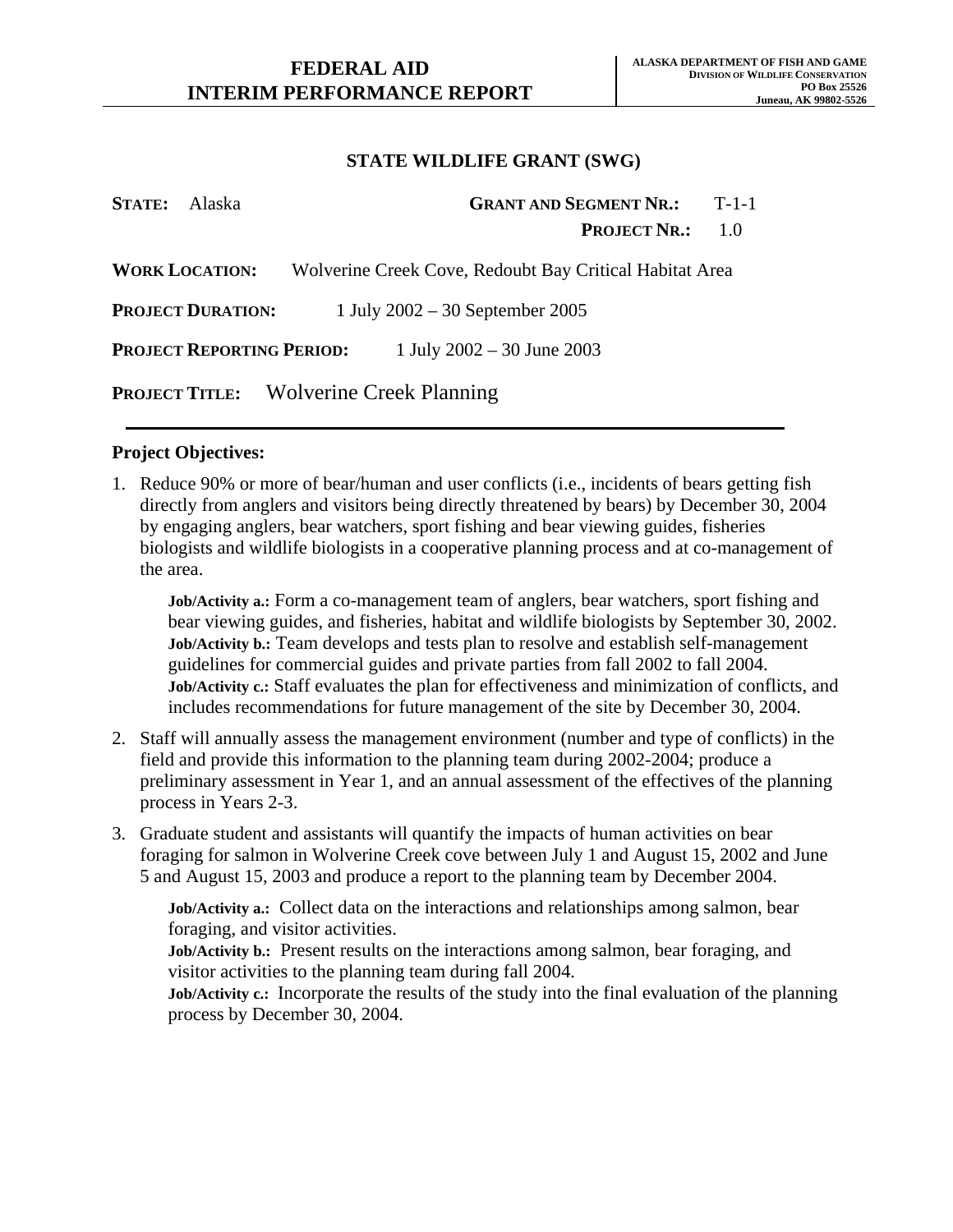#### **Summary of Project Accomplishments:**

### **NOTE: The following accomplishments refer to one field season of data June – August 25, 2002.**

- Objective 2: Three staff were deployed to assess the management environment between June 13 and August 8. Nineteen categories of bear/human and user conflicts categories were measured including a) anglers casting toward bears; b) bears seeking hooked fish and angler responses; and c) bears climbing into boats or onto plane floats.
- Objective 3: a. A team of 3 researchers recorded both the location and time periods used by boats, bears attempting to fish, bears catching live fish, and bears scavenging dead fish. The first period for collection was twenty-six, 24-hour periods from June 18-August 1, 2002.

b. Preliminary results of the 2002 season research were presented to the Wolverine Creek Management Committee in May 2003.

#### **NOTE: The following accomplishments refer to interim reporting period of July 1, 2002 through June 30, 2003**

Objective 1. a. The Wolverine Creek Management Committee was formed in November 2002 and met twice more to discuss management issues.

> b. Twelve guidelines were approved and disseminated to all users of the site in May and June. The role of the public and ADF&G was discussed and the group developed a step-down protocol to follow when guidelines are not being observed. Staff developed 6 management objectives and criteria for success in achieving these objectives. These objectives were presented to the Wolverine Creek Management Committee and formed the basis for management data gathering during the 2003 field season.

**Project Costs:** Federal share \$97,468 + state share \$32,489 = total cost \$129,957

**Prepared By: Colleen Matt, Lands & Public Services Coordinator** 

**Date:** September 11, 2003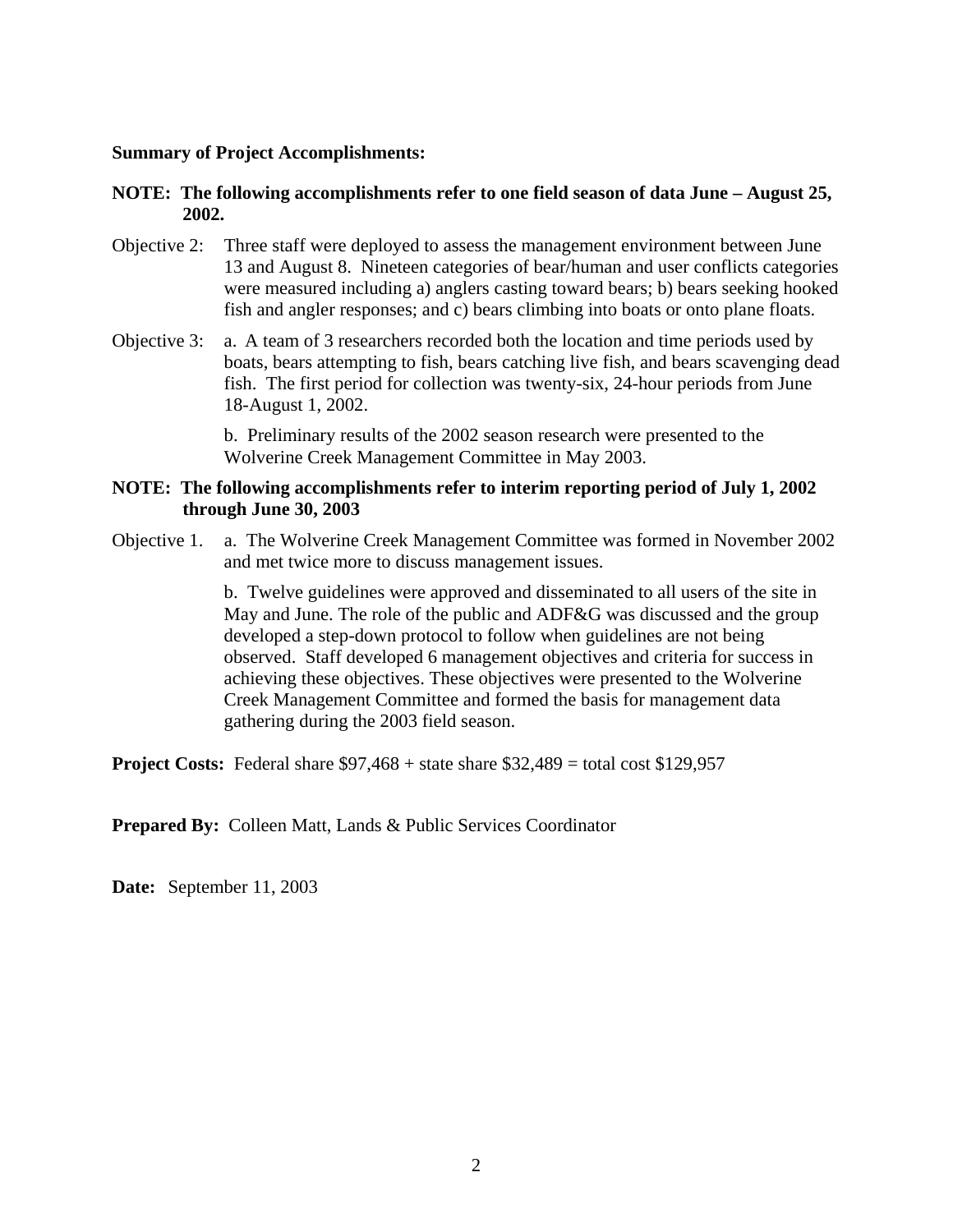**STATE:** Alaska **GRANT AND SEGMENT NR.:** T-1-1 **PROJECT NR.:** 1.0

**WORK LOCATION:** Wolverine Creek Cove, Redoubt Bay Critical Habitat Area

**PROJECT DURATION:** 1 July 2002 – 30 September 2005

**PROJECT REPORTING PERIOD:** 1 July 2003–30 June 2004

#### **PROJECT TITLE:** Wolverine Creek Planning

#### **Project Objectives:**

- 1. Reduce 90% or more of bear/human and user conflicts (i.e., incidents of bears getting fish directly from anglers and visitors being directly threatened by bears) by December 30, 2004 by engaging anglers, bear watchers, sport fishing and bear viewing guides, fisheries biologists and wildlife biologists in a cooperative planning process and at co-management of the area.
- 2. Staff will annually assess the management environment (number and type of conflicts) in the field and provide this information to the planning team during 2002-2004; produce a preliminary assessment in Year 1, and an annual assessment of the effectives of the planning process in Years 2-3.
- 3. Graduate student and assistants will quantify the impacts of human activities on bear foraging for salmon in Wolverine Creek cove between July 1 and August 15, 2002 and June 5 and August 15, 2003 and produce a report to the planning team by December 2004.

### **Summary of Project Accomplishments:**

## **NOTE: The following accomplishments refer to one field season of data June 4-August 15, 2003.**

- Objective 2: Three staff were deployed to assess the management environment between June 8 and August 8 for a total of 178 person/days. Bear/human and user conflicts categories were measured including a) anglers casting toward bears; b) bears seeking hooked fish and angler responses; and c) bears climbing into boats or onto plane floats; and d) successful bear fishing attempts and locations.
- Objective 3: A team of 3 researchers recorded both the location and time periods used by boats, bears attempting to fish, bears catching live fish, and bears scavenging dead fish. The first period for collection was thirty-one, 24-hour periods from June 11- July 25, 2003.

## **NOTE: The following accomplishments refer to interim reporting period of July 1, 2003 through June 30, 2004**

Objective 1: Two meetings of the Wolverine Creek Management Committee were held. Accomplishments include 1) review & evaluation of the 2003 field season using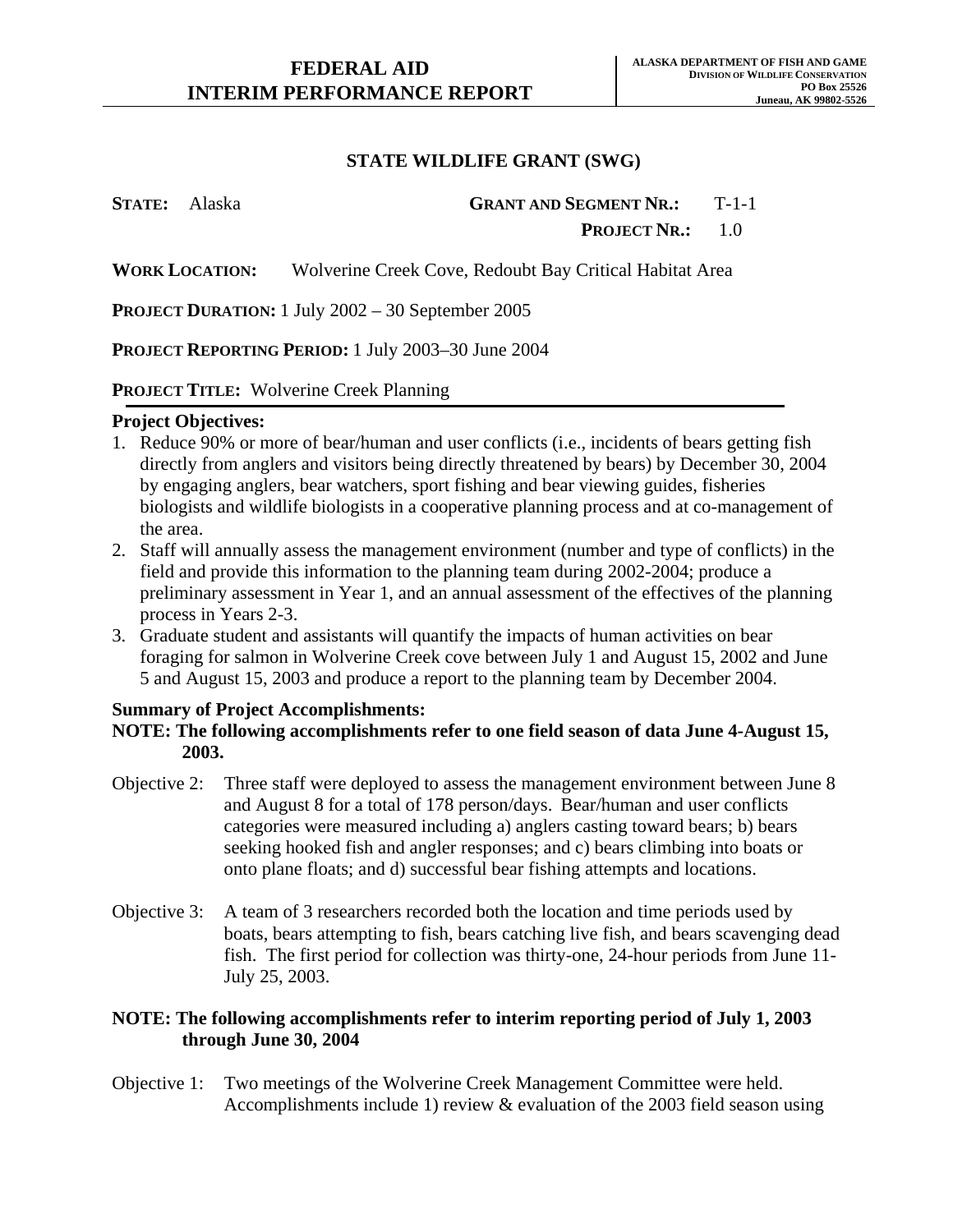objectives & criteria; 2) revision of a criterion & adoption of 2 new guidelines; 3) review of the graduate study and implications for bear displacement by boats; 4) discussion, rejection, and revision of ADF&G proposed guideline to minimize displacement of bears.

**Project Costs** (includes indirect costs)**:**  Federal share \$89,244.31 + state share \$29748.11 = total cost \$118,992.42

**Prepared By:** Colleen Matt, Lands & Public Services Coordinator

**Date:** September 16, 2004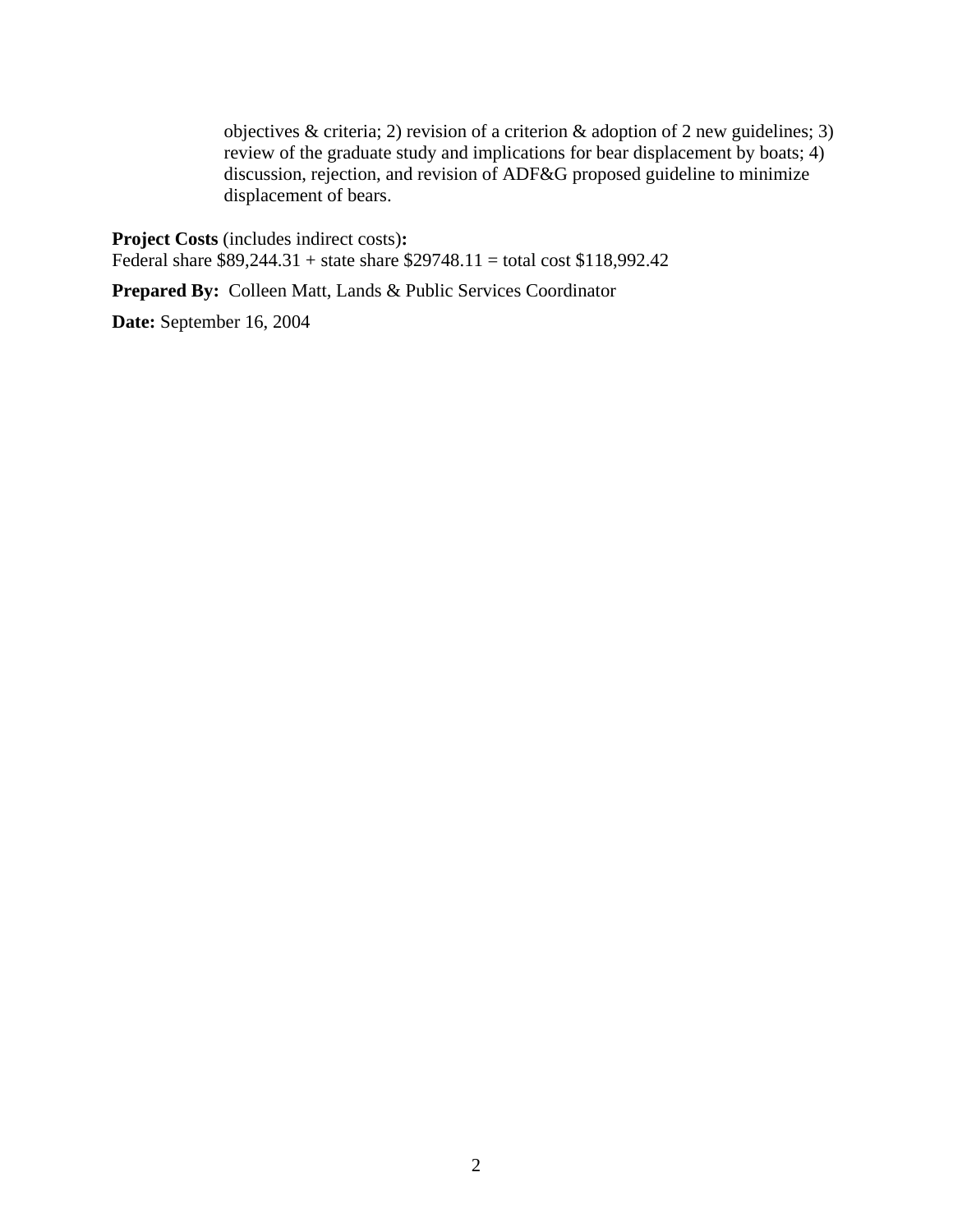**STATE:** Alaska **GRANT AND SEGMENT NR.:** T-1-1 **PROJECT NR.:** 1.0

**WORK LOCATION:** Wolverine Creek Cove, Redoubt Bay Critical Habitat Area

**PROJECT DURATION:** 1 July 2002– 30 September 2005

**PROJECT REPORTING PERIOD:** 1 July 2004–30 June 2005

**PROJECT TITLE:** Wolverine Creek Planning

### **Project Objectives**

1. Reduce 90% or more of bear/human and user conflicts (i.e., incidents of bears getting fish directly from anglers and visitors being directly threatened by bears) by December 30, 2004 by engaging anglers, bear watchers, sport fishing and bear viewing guides, fisheries biologists and wildlife biologists in a cooperative planning process and at co-management of the area.

**Job/Activity a.:** Form a co-management team of anglers, bear watchers, sport fishing and bear viewing guides, and fisheries, habitat and wildlife biologists by September 30, 2002.

**Job/Activity b.:** Team develops and tests plan to resolve and establish self-management guidelines for commercial guides and private parties from fall 2002 to fall 2004.

**Job/Activity c.:** Staff evaluates the plan for effectiveness and minimization of conflicts, and includes recommendations for future management of the site by December 30, 2004.

- 2. Staff will annually assess the management environment (number and type of conflicts) in the field and provide this information to the planning team during 2002-2004; produce a preliminary assessment in Year 1, and an annual assessment of the effectives of the planning process in Years 2-3.
- 3. Graduate student and assistants will quantify the impacts of human activities on bear foraging for salmon in Wolverine Creek cove between July 1 and August 15, 2002 and June 5 and August 15, 2003 and produce a report to the planning team by December 2004.

**Job/Activity a.:** Collect data on the interactions and relationships among salmon, bear foraging, and visitor activities.

**Job/Activity b.:** Present results on the interactions among salmon, bear foraging, and visitor activities to the planning team during fall 2004.

**Job/Activity c.:** Incorporate the results of the study into the final evaluation of the planning process by December 30, 2004.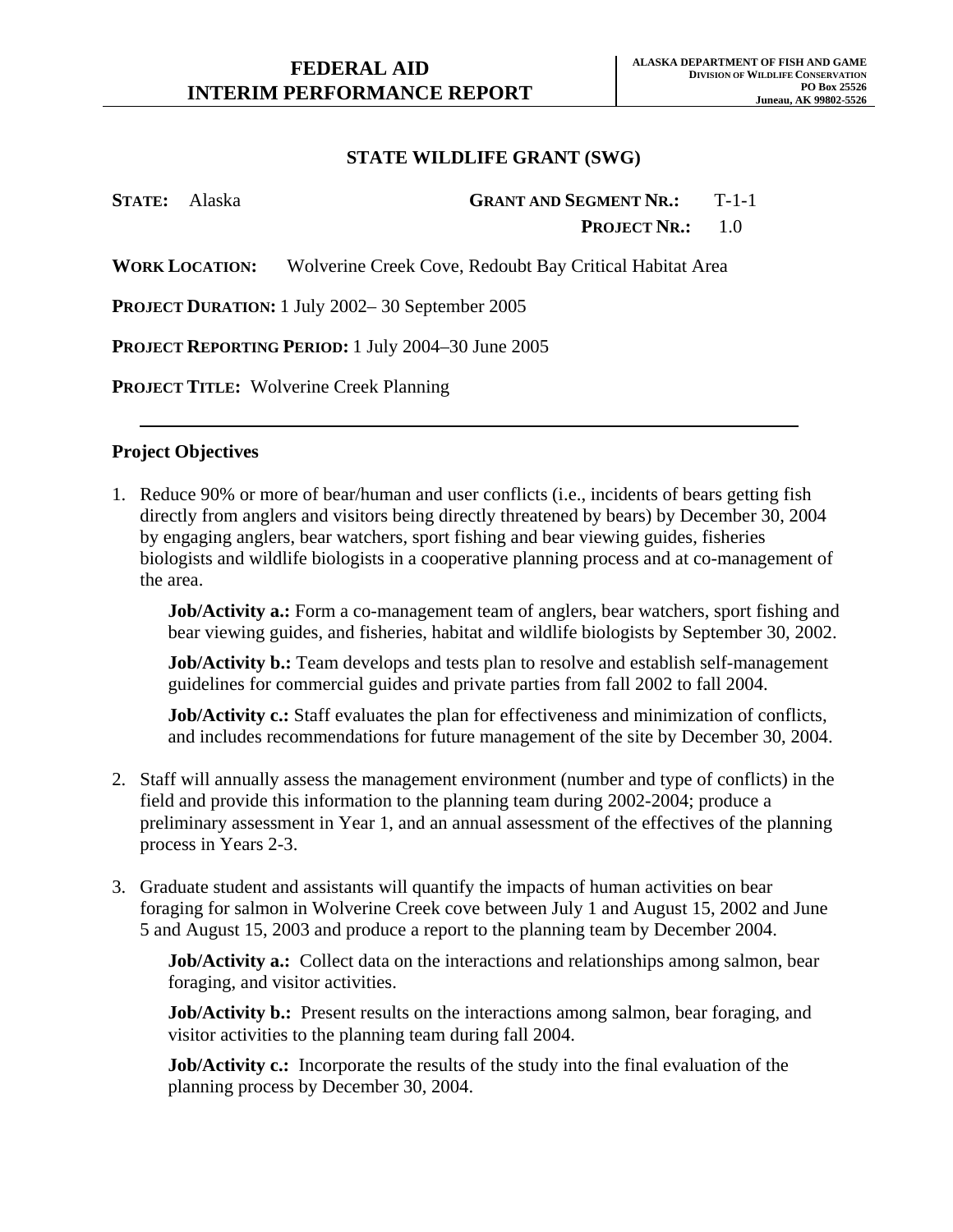## **Summary of Project Accomplishments:**

- **Objective 1, activity a-c:** Meetings of the Wolverine Creek Management Committee (WCMC) were held on 6 October 2004 and 4 May 2005. Accomplishments include 1) review & evaluation of the management guidelines and the 2004 field season using objectives & criteria; 2) evaluation of the WCMC and ADF&G presence at Wolverine Creek Cove; 3) discussion of user fee scenarios to support ADF&G services; 4) discussion regarding ADF&G guide training.
- **Objective 2:** (Note: Because the data collection period overlaps the reporting period the accomplishments for Objective 2 refer to one field season of data collection from June 8 to August 8, 2004.)

Three staff were deployed to monitor and manage compliance with the Wolverine Creek Management Committee's "Management Guidelines for the Wolverine Creek Area" between June 8 and August 8. Staff also monitored and managed visitor activities around Big River Lake. Bear/human and user conflicts were recorded. A few of the categories that were recorded included: a) anglers casting toward bears; b) bears seeking hooked fish and angler responses; c) bears displaced or harassed by humans; d) bears obtaining fish or food from humans; e) aggressive encounters between humans; and f) successful bear fishing attempts and locations. Visitor arrival/departure information and bi-hourly visitor counts were recorded. These data were used in the program assessment provided to the WCMC discussed in Objective 1 above.

### **Objective 3**

- a. Activity a was accomplished in an earlier reporting period.
- b: The graduate student 1) finished data analysis quantifying the impacts of human activities on bear foraging for salmon in Wolverine Creek cove, 2) presented results to the WCMC at the spring 2004 meeting, and 3) produced an M.S. thesis. The research, "Quantifying spatiotemporal overlap of Alaskan brown bears and people" was published in Journal of Wildlife Management 69(2):810-817, April 2005.
- c. Evaluation of the planning process has been postponed until project completion.

# **Project Costs** (includes indirect costs)**: Stewardship Investment items:** None **Total costs:**Federal share \$ 66,839.25 + state share \$ 22,279.75= total cost \$ 89,119

**Prepared By:** Joe Meehan, Lands and Refuges Program Coordinator

**Date:** August 31, 2005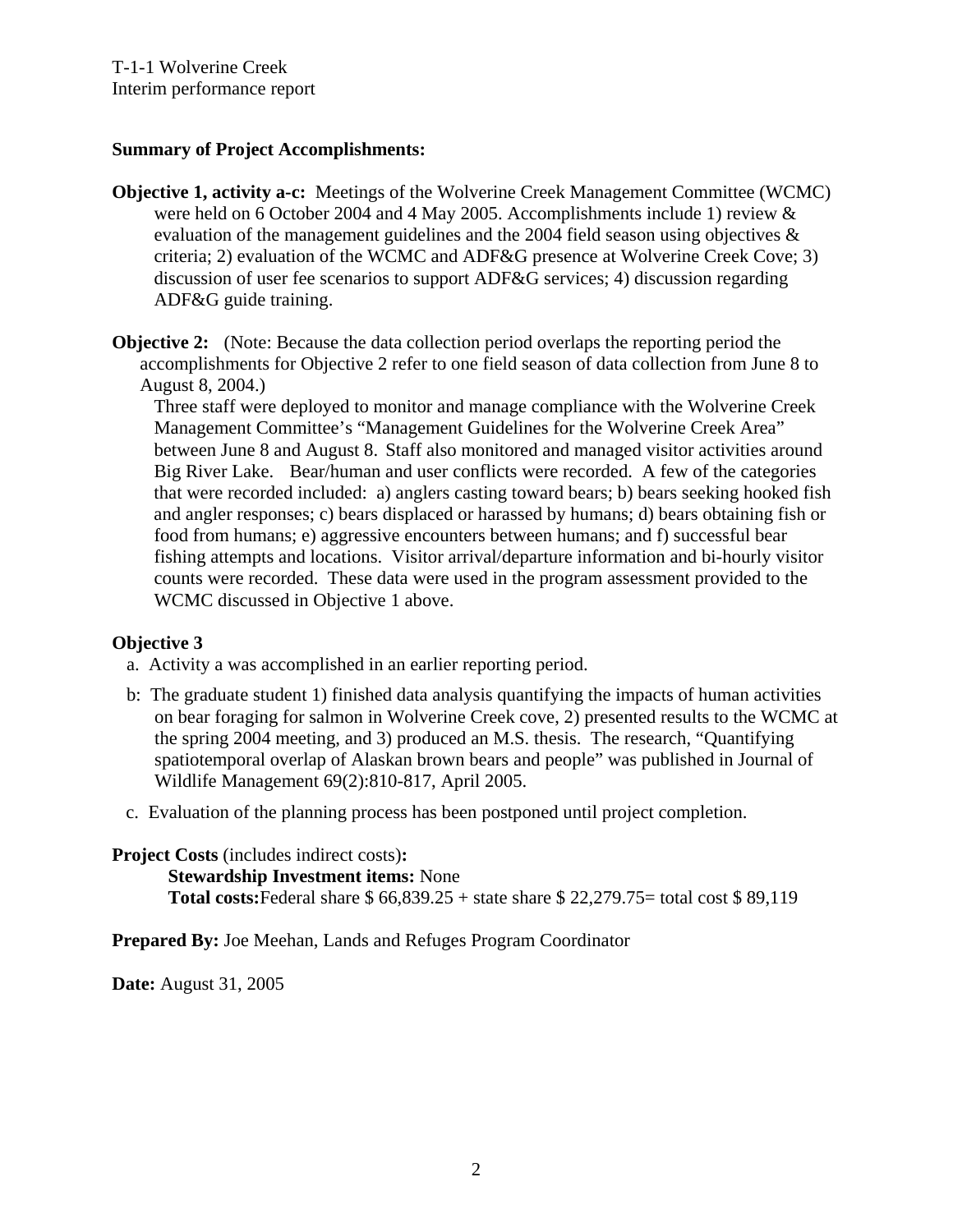| <b>STATE:</b> Alaska | <b>GRANT AND SEGMENT NR.: T-1-1</b>                                           |  |
|----------------------|-------------------------------------------------------------------------------|--|
|                      | <b>PROJECT NR.:</b> 1.0                                                       |  |
|                      | <b>WORK LOCATION:</b> Wolverine Creek Cove, Redoubt Bay Critical Habitat Area |  |
|                      | <b>PROJECT DURATION:</b> 1 July $2002 - 30$ December $2005$                   |  |
|                      | <b>PROJECT REPORTING PERIOD:</b> 1 July 2005 – 30 December 2005               |  |

**PROJECT TITLE:** Wolverine Creek Planning

### **Project Objectives**

1. Reduce 90% or more of bear/human and user conflicts (i.e., incidents of bears getting fish directly from anglers and visitors being directly threatened by bears) by December 30, 2004 by engaging anglers, bear watchers, sport fishing and bear viewing guides, fisheries biologists and wildlife biologists in a cooperative planning process and at co-management of the area.

**Job/Activity a.:** Form a co-management team of anglers, bear watchers, sport fishing and bear viewing guides, and fisheries, habitat and wildlife biologists by September 30, 2002.

**Job/Activity b.:** Team develops and tests plan to resolve and establish self-management guidelines for commercial guides and private parties from fall 2002 to fall 2005.

**Job/Activity c.:** Staff evaluates the plan for effectiveness and minimization of conflicts, and includes recommendations for future management of the site by December 30, 2005.

- 2. Staff will annually assess the management environment (number and type of conflicts) in the field and provide this information to the planning team during 2002-2004; produce a preliminary assessment in Year 1, and an annual assessment of the effectives of the planning process in Years 2-3.
- 3. Graduate student and assistants will quantify the impacts of human activities on bear foraging for salmon in Wolverine Creek cove between July 1 and August 15, 2002 and June 5 and August 15, 2003 and produce a report to the planning team by December 2004.

**Job/Activity a.:** Collect data on the interactions and relationships among salmon, bear foraging, and visitor activities.

**Job/Activity b.:** Present results on the interactions among salmon, bear foraging, and visitor activities to the planning team during fall 2004.

**Job/Activity c.:** Incorporate the results of the study into the final evaluation of the planning process by December 30, 2004.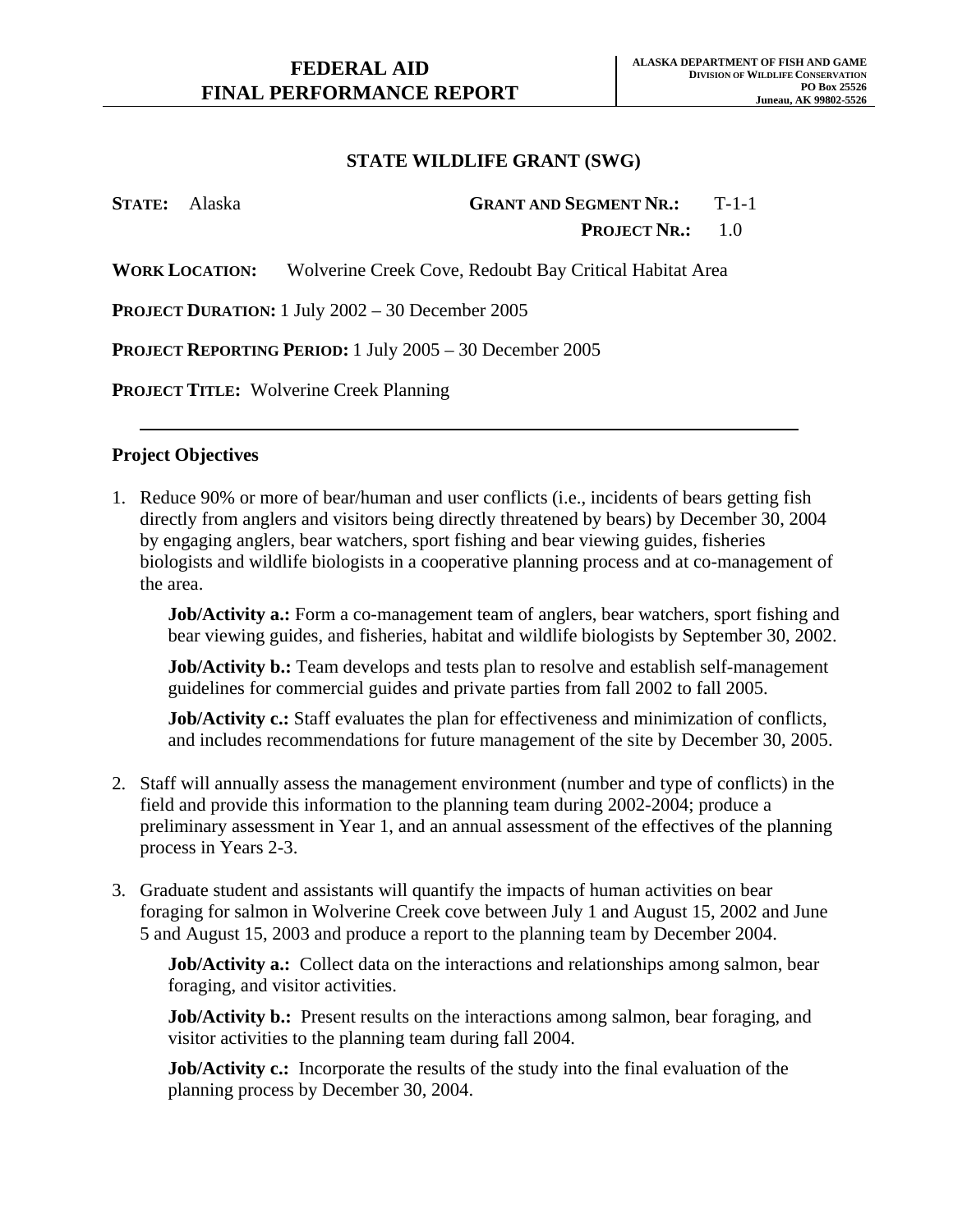## **Summary of Project Accomplishments for entire project:**

1. a. ADF&G recruited a co-management team (the WCMC) of anglers, bear watchers, sport fishing and bear viewing guides, and fisheries, habitat and wildlife biologists in 2002.

 b. The team met 8 times from 2002-2005 and developed a plan to resolve conflicts and establish self-management guidelines for commercial guides and private parties. Staff evaluated the voluntary guidelines during field seasons 2002 – 2005 as to their effectiveness and whether they helped minimize conflicts. Staff also provided feedback and recommendations to the team during end-of-season meetings.

 c. The WCMC and ADF&G staff evaluated the progress of the WCMC in meeting the management objectives for the Wolverine Creek area. The result of this evaluation was revision to the WCMC charter, recommendations to improve group effectiveness and inclusiveness, and support for the continuation of the WCMC. The WCMC and ADF&G agreed to continue meeting in 2006.

2. The ADF&G staffed a field camp on Big River Lakes from early June through mid- August during the 2002-2005 field seasons. Staff collected visitor use, human-bear and compliance data, and worked with visitors to ensure the WCMC guidelines were being observed. Staff prepared annual assessments of the effectiveness of the planning process at the end of each field season.

- 3. a. The graduate student conducted a study quantifying the impacts of human activities on bear foraging for salmon in Wolverine Creek cove,
	- b. The results were presented to the WCMC at the spring 2004 meeting, and the graduate student produced an M.S. thesis. The research, "Quantifying spatiotemporal overlap of Alaskan brown bears and people" was published in Journal of Wildlife Management 69(2):810-817, April 2005.

c. Results of the work were incorporated into the annual evaluation of the planning process.

## **Summary of Project Accomplishments during last segment period only:**

## **NOTE: The following accomplishments refer to one field season of data June 8-July 30, 2005.**

Objective 2: ADF&G field crew monitored visitation and collected data on visitation, bearhuman conflicts and noncompliance with the guidelines from 8 June to 30 July. In addition, staff documented the impacts of visitor activity on shoreline habitats in the area.

## **NOTE: The following accomplishments refer to reporting period of July 1, 2005 through 30 December 2005**

Objective 1: One meeting of the Wolverine Creek Management Committee was held in October 2005. Accomplishments include: 1) ADF&G and the WCMC shared insight from the 2005 season; 2) the WCMC modified the guideline covering food storage; and 3) discussed possible revisions to their charter.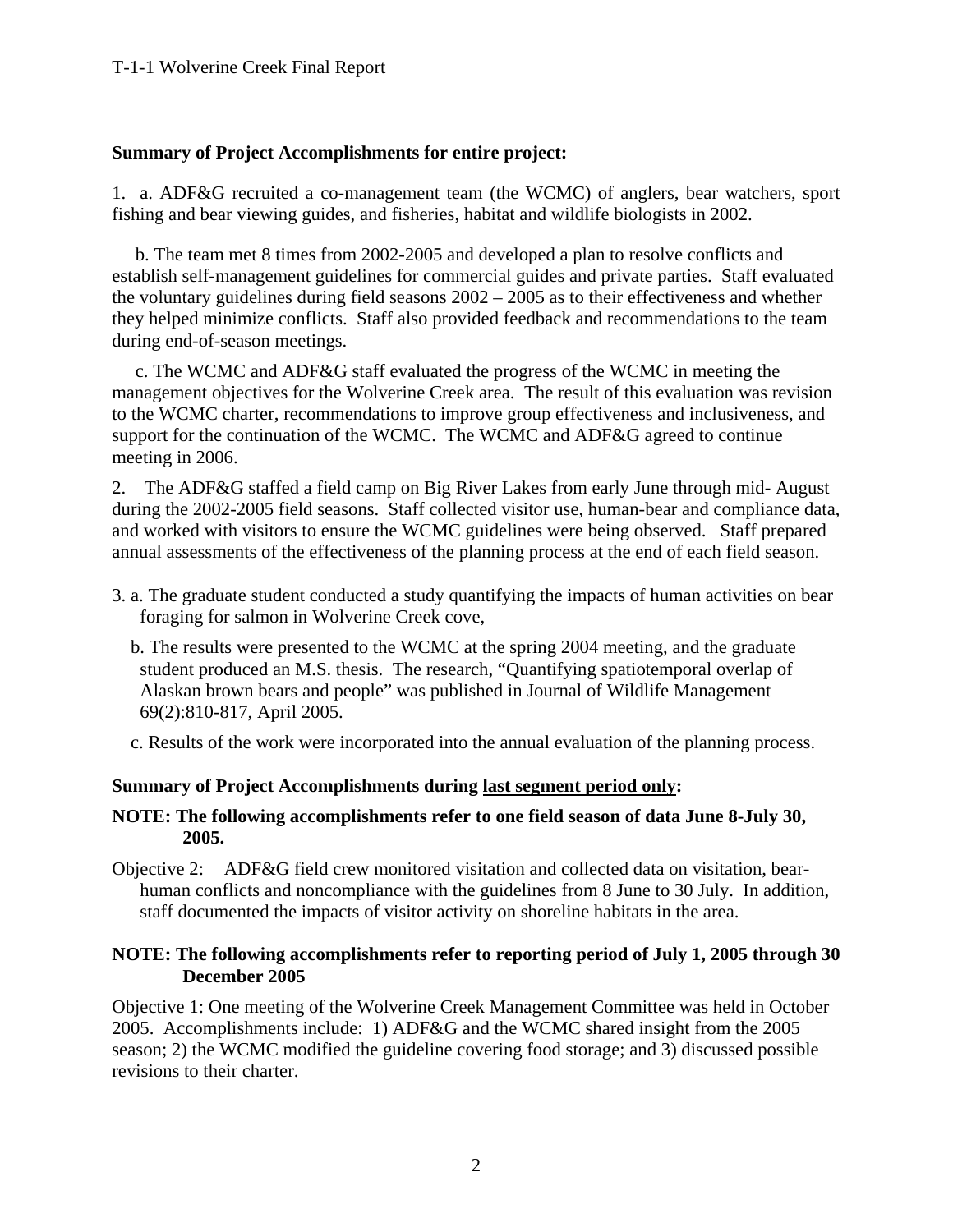### T-1-1 Wolverine Creek Final Report

Objective 3: a-b: Activities were accomplished in an earlier reporting period.

c: See 1c. As the WCMC has agreed to continue meeting, evaluation of the process and its effectiveness in meeting management goals will be an ongoing activity. Formation of the WCMC has resulted in greater cooperation among guides and visitors at Wolverine Creek, and voluntary observance of the group's guidelines has reduced the likelihood of dangerous bear/human encounters there.

## **Project Costs (report period):**

**Total costs:** Federal share \$42,616.33 + state share \$14,205.44 = total cost \$ 56,821.77

**Prepared By:** John Hechtel and Cindi Jacobsen

**Date:** 24 April 2006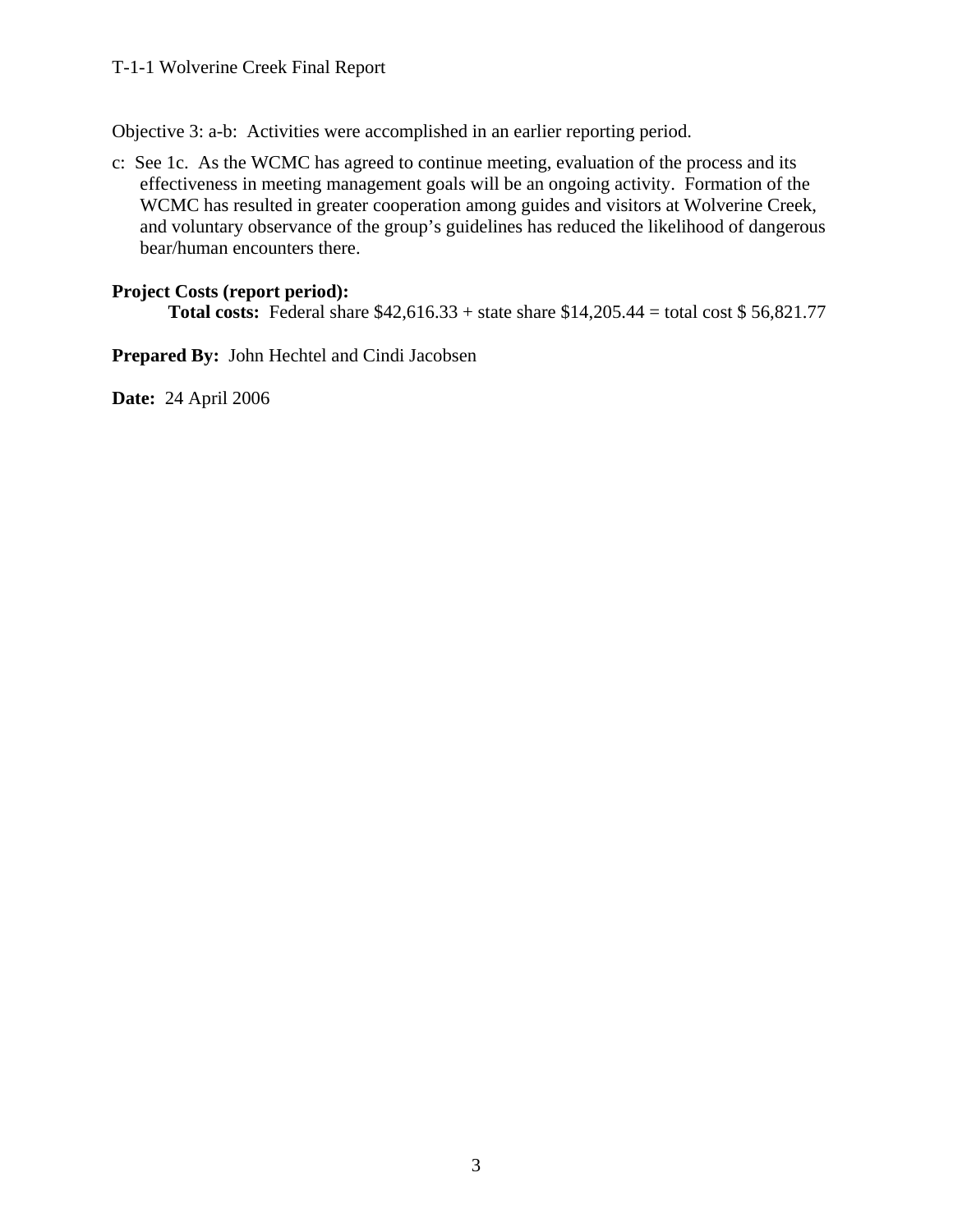| <b>STATE:</b> Alaska | <b>GRANT AND SEGMENT NR.:</b> RT-1 |  |
|----------------------|------------------------------------|--|
|                      | <b>PROJECT NR.:</b> $1.0$          |  |

**WORK LOCATION:** McNeil River State Game Sanctuary and Refuge

**PROJECT DURATION:** 1 July 2002 – 30 September 2004

**PROJECT REPORTING PERIOD:** 1 July 2002–30 June 2003

**PROJECT TITLE:** Brown Bear Viewing and Conservation Planning

#### **Project Objectives:**

1. Administer the McNeil River State Game Sanctuary and Refuge to protect the exceptional brown bear concentration (up to 60 bears at one time), while providing safe and sustainable wildlife viewing experiences for over two hundred and fifty visitors per year.

**Job/Activity a:** Provide safety and viewing guidance and field camp support for up to 280 bear viewers, photographers and scientists per year.

**Job/Activity b:** Staff will supervise three staff in the operation of the field facility and viewing program at McNeil River State Game Sanctuary.

**Job/Activity c:** Respond to inquiries from hundreds of scientists, filmmakers and educators per year interested in photographing and studying bears at McNeil River State Game Sanctuary and support development of publications and films to support conservation of brown bears.

2. Review and revise the McNeil River State Game Sanctuary and Refuge Operational Plan and develop strategies for assessing factors that may be adversely affecting the McNeil River falls brown bear population.

**Job/Activity a:** From June 7 to August 25, field staff will systematically perform hourly and daily counts of bears by sex, age, reproductive status, individual identification and number of fish caught by bears support monitoring of the population at MRSGS. Data collection in Year 2 may change as a result of Job/Activity b.

**Job/Activity b:** Staff will evaluate and, if needed, improve methods for analyzing data used to monitor the bear population and factors impacting bears by June 1, 2003.

**Job/Activity c:** Staff will update the McNeil River State Game Sanctuary and Refuge Operational Plan to reflect conservation needs. In Year 1, the methods for data collection will be reviewed and revised and research needs defined. In Year 2, revised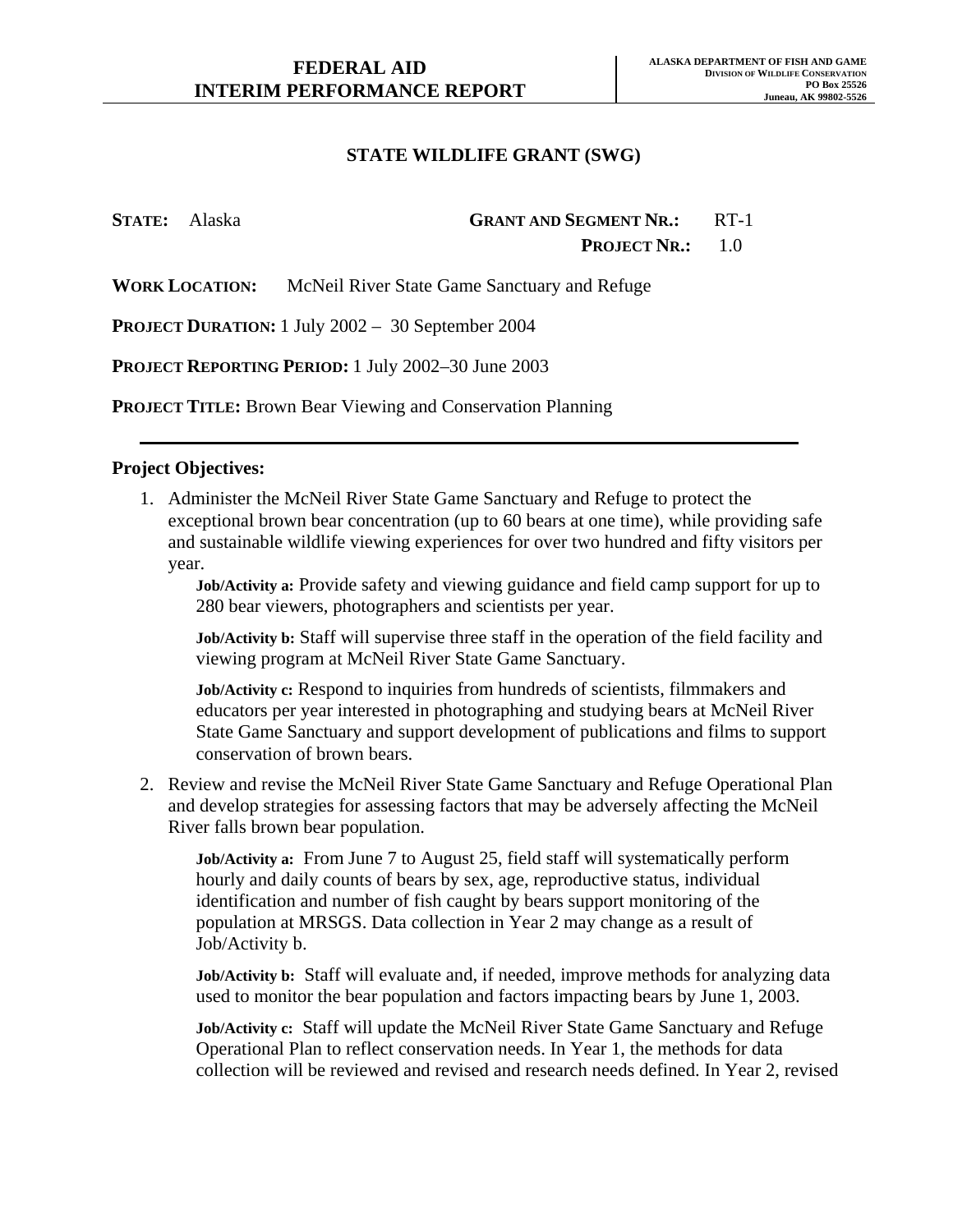data collection methods will be implemented and the results evaluated. A final revised plan will be produced by June 1, 2004.

#### **Summary of Project Accomplishments:**

#### **NOTE: The following accomplishments refer to one field season of data June 1-August 25, 2002.**

Objective 1. a.& b. Joe Meehan (Lands Coordinator) supervised 3 field staff that safely guided and accommodated 175 bear viewers, photographers. No resource damage occurred.

> Facilities and services for viewers were maintained, most notable being the stabilization of the cook shack foundation. A community-based volunteer work party assisted with pre-season maintenance.

Objective 2. a. Staff initiated a daily census of bears in order to improve assessment of bear population changes. The information will be used in reviewing the operation plan.

#### **NOTE: The following accomplishments refer to interim reporting period of July 1, 2002 through June 30, 2003**

Objective 1.c. Staff responded to 17 inquiries from scientists, filmmakers and educators interested in photographing and studying bears. Sixteen scientific/educational permits were issued for the 2003 viewing season.

> The McNeil River State Game Sanctuary website content was improved and 863 applications were taken online for the 2003 viewing season.

- Objective 2. b.  $\& c$ . The Division biometrician position was vacant and we were unable to improve the method for comparing index counts for the sanctuary by June 30, 2003. Consequently, the index count for the July-August 2002 period of 36.0 bears will be compared to a 2003 count using the same method. Improvement of the counting method has been deferred till winter of 2003/2004 when a biometrician will be available. The index counts will be used in reviewing the operation plan.
- **Project Costs:** Federal share \$35,513 + state share \$11,838 = total cost \$47,351 (SWG portion) Federal share  $$35,201 + state$  share  $$11,734 = total cost $46,935 (WCRP portion)$

**Prepared By:** Colleen Matt, Lands and Public Services Coordinator, Region II

**Date:** September 8, 2003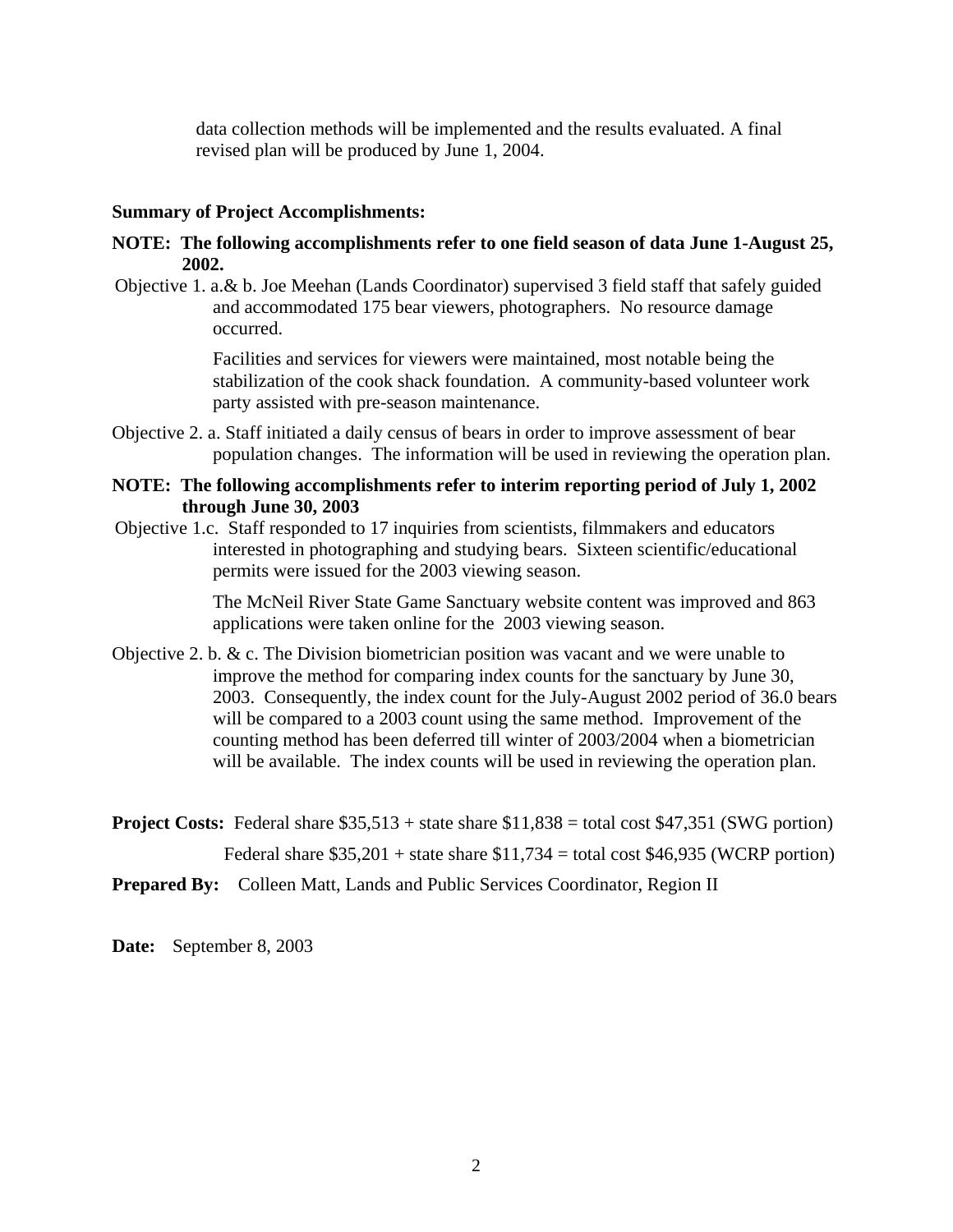| <b>STATE:</b> Alaska     | <b>GRANT AND SEGMENT NR.:</b>                                  | $RT-1$ |
|--------------------------|----------------------------------------------------------------|--------|
|                          | <b>PROJECT NR.:</b>                                            | 1.0    |
| <b>WORK LOCATION:</b>    | McNeil River State Game Sanctuary and Refuge                   |        |
| <b>PROJECT DURATION:</b> | 1 July $2002 - 30$ September 2004                              |        |
|                          | <b>PROJECT REPORTING PERIOD:</b> 1 July 2003-30 September 2004 |        |
| <b>PROJECT TITLE:</b>    | Brown Bear Viewing and Conservation Planning                   |        |

## **Project Objectives:**

- 1. Administer the McNeil River State Game Sanctuary and Refuge to protect the exceptional brown bear concentration (up to 60 bears at one time), while providing safe and sustainable wildlife viewing experiences for over two hundred and fifty visitors per year.
- 2. Review and revise the McNeil River State Game Sanctuary and Refuge Operational Plan and develop strategies for assessing factors that may be adversely affecting the McNeil River falls brown bear population.

### **Summary of Project Accomplishments:**

## **NOTE: The following accomplishments refer to three field seasons of data June 1-August 25 from 2002-2004.**

Objective 1. Joe Meehan (Lands Coordinator) supervised 3 field staff that safely guided and accommodated 175 bear viewers, photographers. No resource damage occurred. Facilities and services for viewers were maintained, most notable being the stabilization of the cook shack foundation. A community-based volunteer work party assisted with pre-season maintenance and the construction of a bear-viewing platform in camp.

Objective 2. Staff performed daily censuses of bears in order to improve assessment of bear population changes. The information was used in reviewing the operation plan.

## **NOTE: The following accomplishments refer to reporting period of July 1, 2002 through September 30, 2004**

Objective 1. Staff responded to 20 inquiries from scientists, filmmakers and educators interested in photographing and studying bears. Sixteen scientific/educational permits were issued in 2003 and 15 in the 2004 viewing seasons. The McNeil River State Game Sanctuary website content was improved and 645 (2004) and 863 (2003) applications were taken online for the 2003 viewing season.

Objective 2. The Division biometrician reviewed and affirmed the method for assessing changes to the McNeil River falls bear population.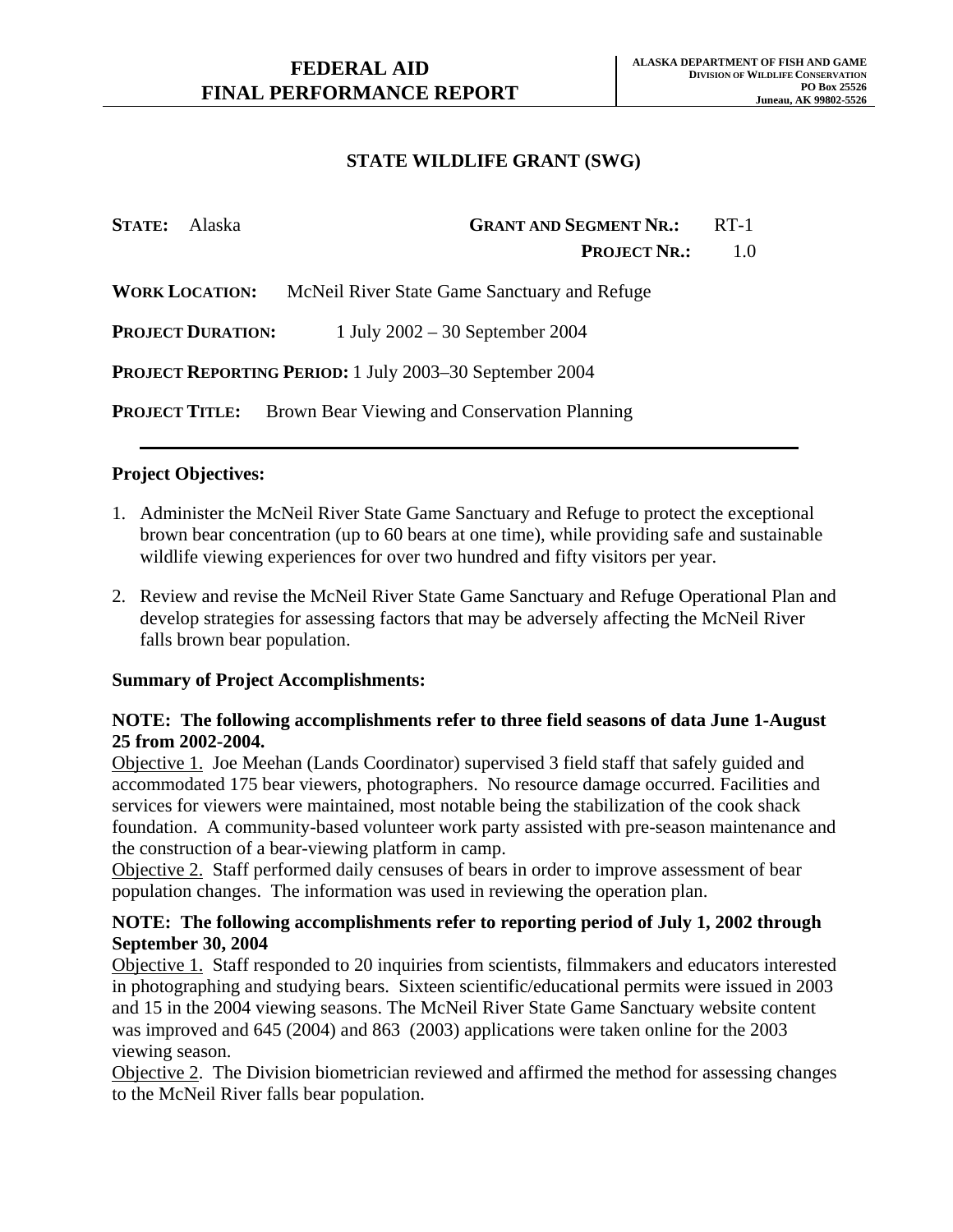The index counts for all three seasons from 2002-2004 were below the "bear threshold criterion" in the operational plan. The index count was 36.0 in 2002, 37.7 in 2003, and 25.8 in 2004. The primary reason for the decline in bears at McNeil River is likely related to the decline in chum salmon returning to the river; while nearby rivers which have experienced high salmon returns, draw bears away from McNeil River.

The Operational Plan was revised and will be submitted to USFWS after September 30, 2004.

**Project Costs** (includes indirect costs)**:**  Federal share \$71,447.44 + state share \$23,815.82 = total cost \$95,263.26

**Prepared By:** Colleen Matt, Lands and Public Services Coordinator, Region II

**Date:** September 16, 2004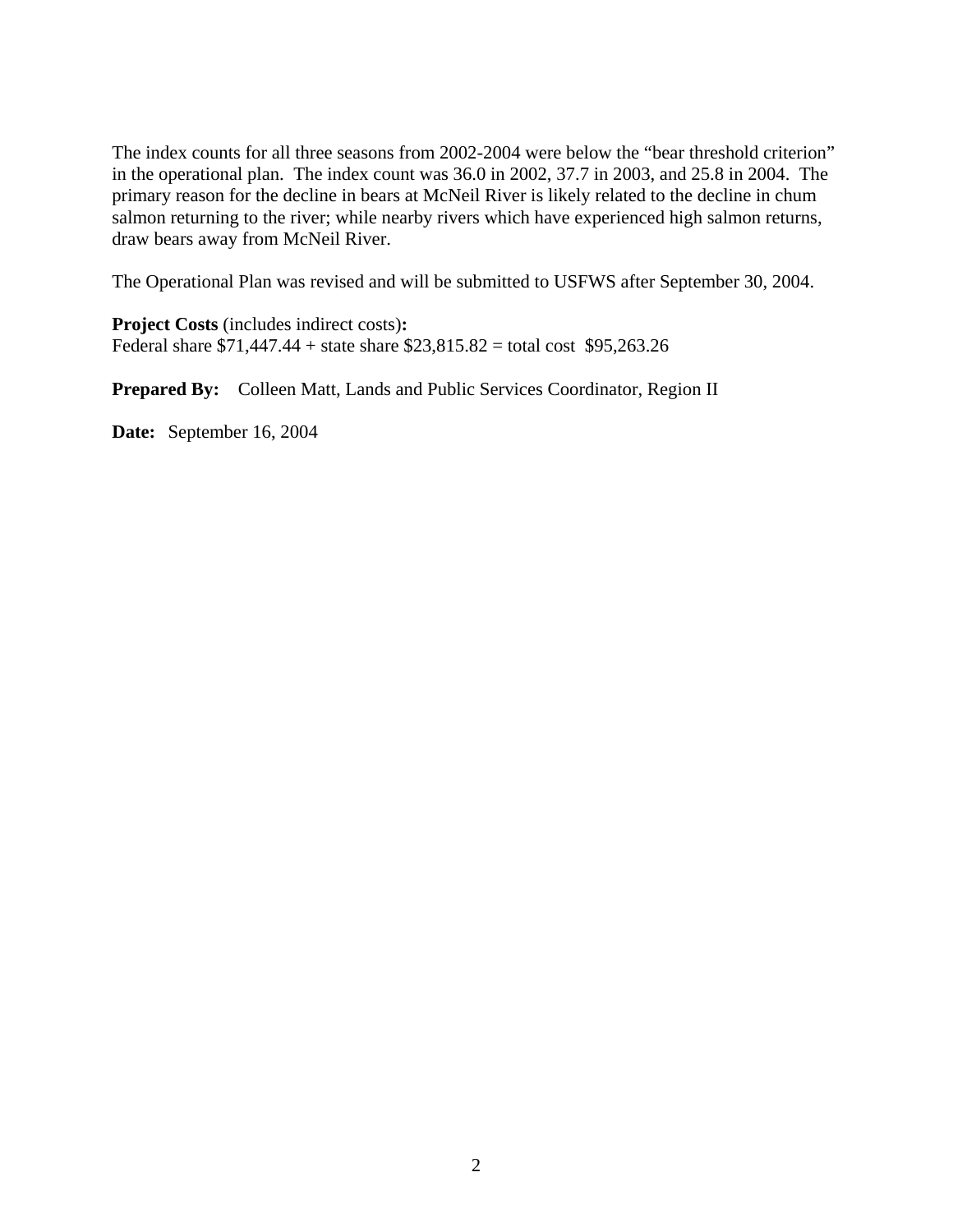| <b>STATE:</b> Alaska             | <b>GRANT AND SEGMENT NR.:</b><br>$T-1-15$                                   |
|----------------------------------|-----------------------------------------------------------------------------|
|                                  | <b>PROJECT NR.:</b>                                                         |
| <b>WORK LOCATION:</b>            | McNeil River State Game Sanctuary and Refuge                                |
| <b>PROJECT DURATION:</b>         | 1 September 2004 – 30 June 2005                                             |
| <b>PROJECT REPORTING PERIOD:</b> | 1 September 2004 – 30 June 2005                                             |
|                                  | <b>PROJECT TITLE:</b> Conservation Research Planning for McNeil River Bears |

## **Project Objectives:**:

**Objective 1:** Perform a rapid evaluation of causative factors that may be adversely affecting the McNeil River brown bear population and develop a list of recommendations for future research.

**Job/Activity a:** Collect chum salmon escapement data for McNeil River and drainages in the McNeil River Commercial Fishing Subdistrict.

**Job/Activity b:** Collect brown bear hunting data for the Katmai Preserve and state land open to hunting surrounding the sanctuary and refuge.

**Job/Activity c:** Present findings from Job/Activities a and b in a report with discussion and recommendations for conservation and/or research.

### **Objective 2:**

In October 2004, form a standing committee to evaluate research proposals in McNeil River Sanctuary and Refuge and develop a research protocol that will be used for evaluating research proposals and for conducting research.

**Job/Activity a:** A standing committee made up of sanctuary & refuge managers and researchers will meet and discuss conditions and criteria for evaluating research proposals.

**Job/Activity b:** Staff will write and append research protocol to the Operational plan

### **Summary of Project Accomplishments:**

**Objective 1:** All salmon escapement data (not limited to chum salmon) were consolidated for McNeil River and all drainages within an approximately 50-mile radius of McNeil River. These data were correlated with brown bears surveys at McNeil River to help understand the relationship between fish abundance and bear activity. The McNeil River bear survey objectives and protocol were reviewed for possible amendment and bear harvest data from areas outside the sanctuary were consolidated. Although these data were presented and discussed in the annual McNeil River program report, due to a staff shortage they were not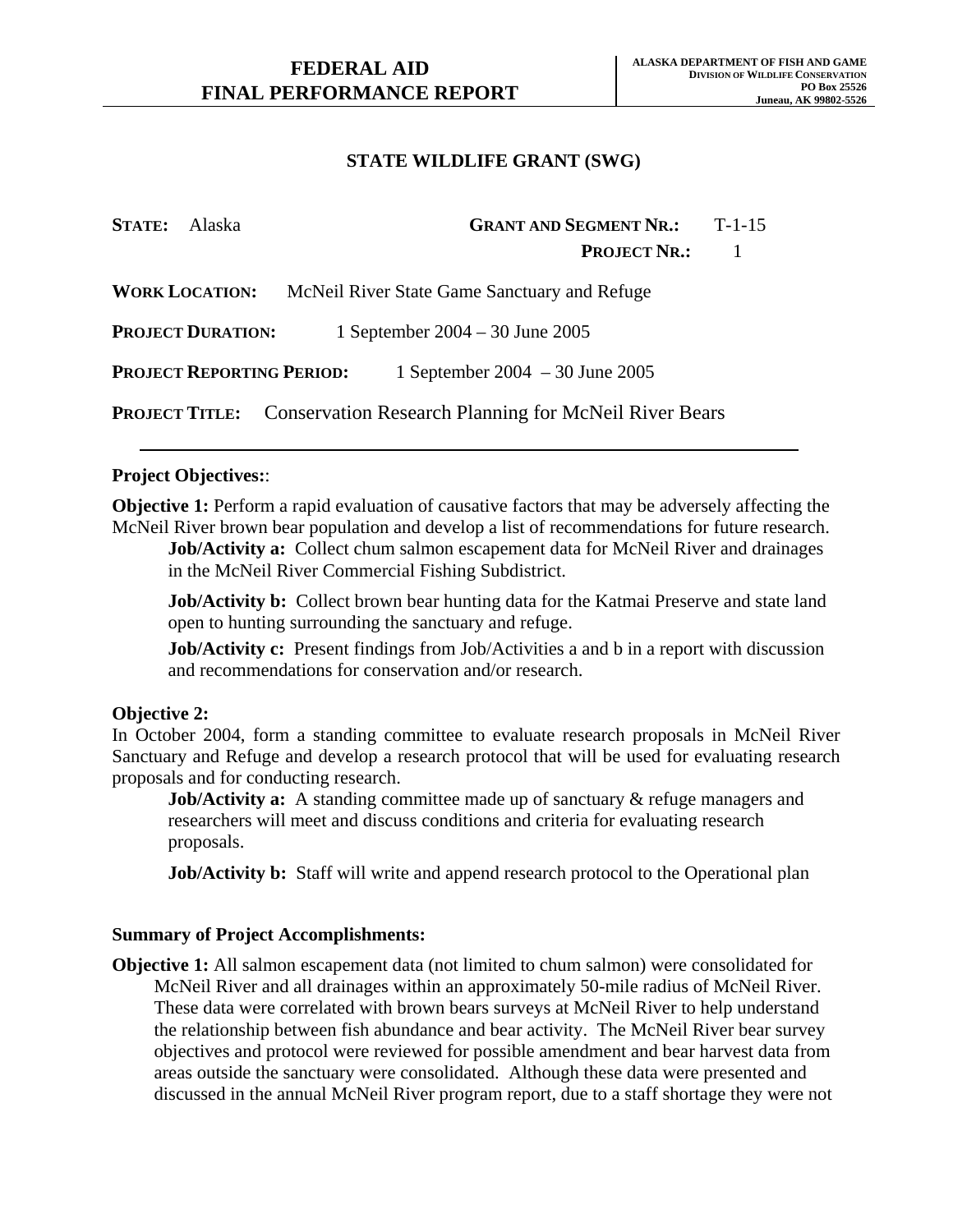T-1-15 McNeil River bear conservation research planning Final performance report

presented in a stand-alone report addressing conservation and/or research recommendations.

**Objective 2:** A draft McNeil River research protocol was produced and was revised after a staff review. A research committee was identified but due to a staff shortage, the committee did not meet to finalize the protocol and develop evaluation criteria. The 1995 McNeil Operational Plan, which existed in hard copy only, was converted to electronic format for updating and appending with the research protocol. Prior to the appending of the Operations Plan, it was decided to include the provisions of a research policy into the McNeil River lands use management plan, which is codified as regulation in the Alaska Administrative Code. The land use management plan will go through a thorough public review, may include the formation of a stakeholders group, and is scheduled to be amended starting in late 2005 or early 2006.

**Project Cost** (includes indirect cost)

**Stewardship Investment items:** None

**Total costs:** Federal share  $$26,145 +$  state share  $$8,715 =$  total cost  $$34,860$ 

**Prepared By:** Joe Meehan, Lands and Refuges Program Coordinator

**Date:** August 31, 2005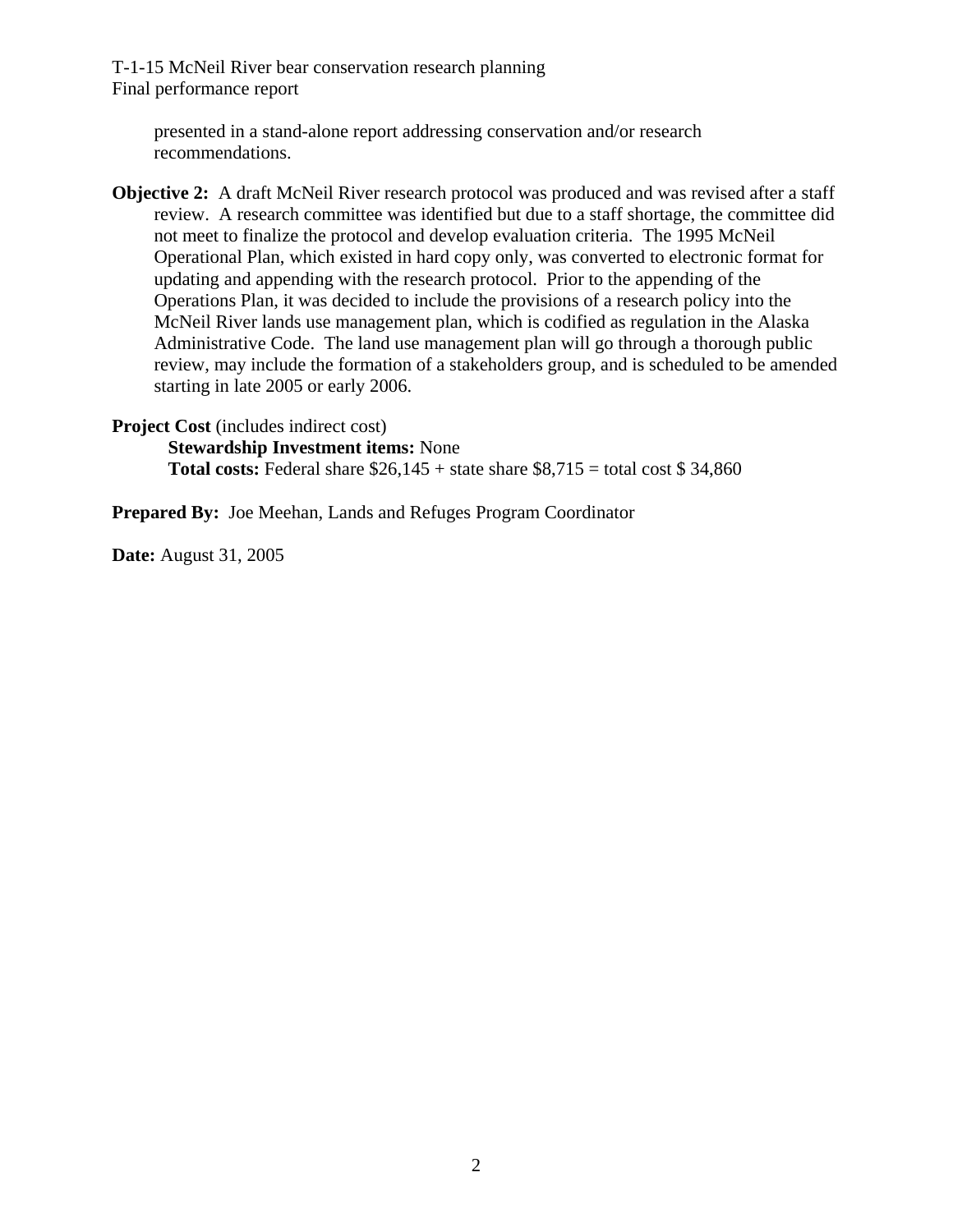| <b>STATE:</b> Alaska |                                  | <b>GRANT AND SEGMENT NR.: T-1-7</b>                                                                                              |  |
|----------------------|----------------------------------|----------------------------------------------------------------------------------------------------------------------------------|--|
|                      |                                  | <b>PROJECT NR.:</b> 1.0                                                                                                          |  |
|                      |                                  | <b>WORK LOCATION:</b> Kenai Peninsula                                                                                            |  |
|                      | <b>PROJECT DURATION:</b>         | 1 July 2002– December 31, 2005                                                                                                   |  |
|                      | <b>PROJECT REPORTING PERIOD:</b> | 1 July 2002–30 June 2003                                                                                                         |  |
|                      |                                  | <b>PROJECT TITLE:</b> Conservation of Kenai brown bear populations: brown bear response to<br>human intrusions at salmon streams |  |

#### **Project Objectives:**

- 1. Quantify the relationship between salmon availability and fishing success (# of fish per unit time fishing), daily fishing time, total daily salmon consumption, fishing bout length, bear density, sex/age class use, bear-bear interactions, and selective salmon consumption.
- 2.Compare behavior, sex/age class composition, and nutritional condition of bears on salmon runs for two years. The first year will be a control with either no recreational activity, or at least a very limited amount. The second year we will continue to collect bear data, but we will also introduce a significant recreational component into the area as a treatment variable. Differences in bear behavior(s) between years will be determined.
- 3. Determine if bears displaced from a run by recreation can compensate for lost nutrient resources by spatially or temporally altering resource use or switching to alternative foods.
- 4. Determine the role of selective foraging on salmon by bears in meeting their nutritional requirements.
- 5. Develop a qualitative and/or quantitative model of the interaction between recreational activities, bear nutritional condition, and resource availability to provide critical information for revision of the Kenai brown bear Conservation Strategy plan, especially in the areas of temporal use patterns of brown bears on salmon streams and bear use of salmon streams in the presence of humans. Data collected from this study will also provide information to development and modification of bear viewing guidelines.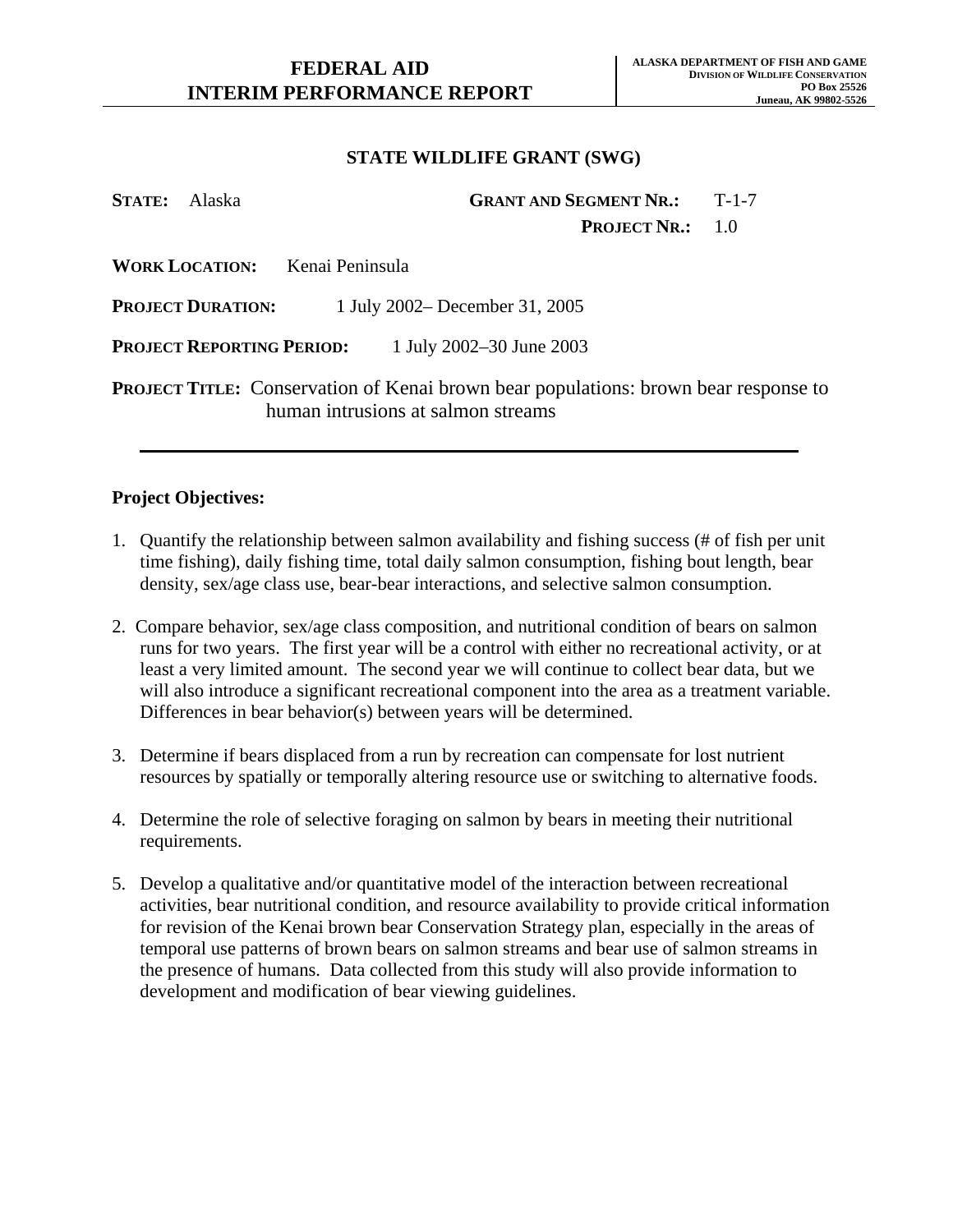## **Summary of Project Accomplishments** (numbers correspond to project objectives):

- 1. Data from 3 of the 5 2002 Glacier bears exhibited a peak fishing effort at 800 1000 minutes /day fishing. One bear had a crepuscular pattern to her fishing effort, while another foraged from 0500 to 2300 hrs. We are still analyzing data for bears 3-5. Salmon peaked at 3600 fish in the stream reach under study. We are still determining bout lengths and estimating total salmon intake.
- 2. In 2002 Nikolai creek study area had 610 salmon in stream section, with zero black bear and 3 brown bear observations (1 adult male, unk mix of subadults and female with coy). We were unable to collar animals on Nikolai and thus will not have nutritional condition. In 2002 we collared 5 females at Glacier creek (2 with 2 coy each, 1 with 2 yearlings, 1 with 2 2-year olds, 1 alone). Body mass increased an estimated mean of 60% from spring to fall (mean spring mass of 144.8 kg; mean fall mass of 229kg). In 2003 four bears were collared at Glacier and 10 bears were collared at Douglas. Glacier bears were 3 alone and 1 with 2 yearlings. Douglas bears captured included 7 females (5 with yearlings, 1 with coy, 1 with 2 year olds) and 3 males. Mean mass for Douglas spring females was 197.7 + 22kg; males were  $365 + 74$  kg. We will not have seasonal behavior comparisons until end of fall field season, 2003.
- 3.In 2002 we had one bear that abandoned the stream for hillside vegetation in early September, while 2 others continued to shuttle between berries and salmon into late September. In 2003 we began collecting fresh fecal samples on Glacier creek to determine the timing of berry use by black and brown bears. Mitochondrial DNA analysis will determine species, and if viable, nuclear DNA will be used to identify individual.
- 4. No work was accomplished on this objective during the fall of 2002, as direct observations of feeding were rare. So far in 2003 we have several hundred hours of feeding observations and thus anticipate a more refined response to this objective next year.
- 5. Model development will proceed after the next field season, as so far no human related disturbances have occurred. We have identified both crepuscular and daytime feeding patterns in these bears, as well as a strong sensitivity to the presence on salmon streams with cover. Further work on this objective will be possible after the next phase of the project (i.e., introduction of pseudo-bear viewers).

**Project Costs:** Federal share \$96,719.70 + state share \$32,239.90 = total cost \$128,959.60

**Prepared By:** Sean Farley, Principal Investigator, Wildlife Biologist III

**Date:** September 2, 2003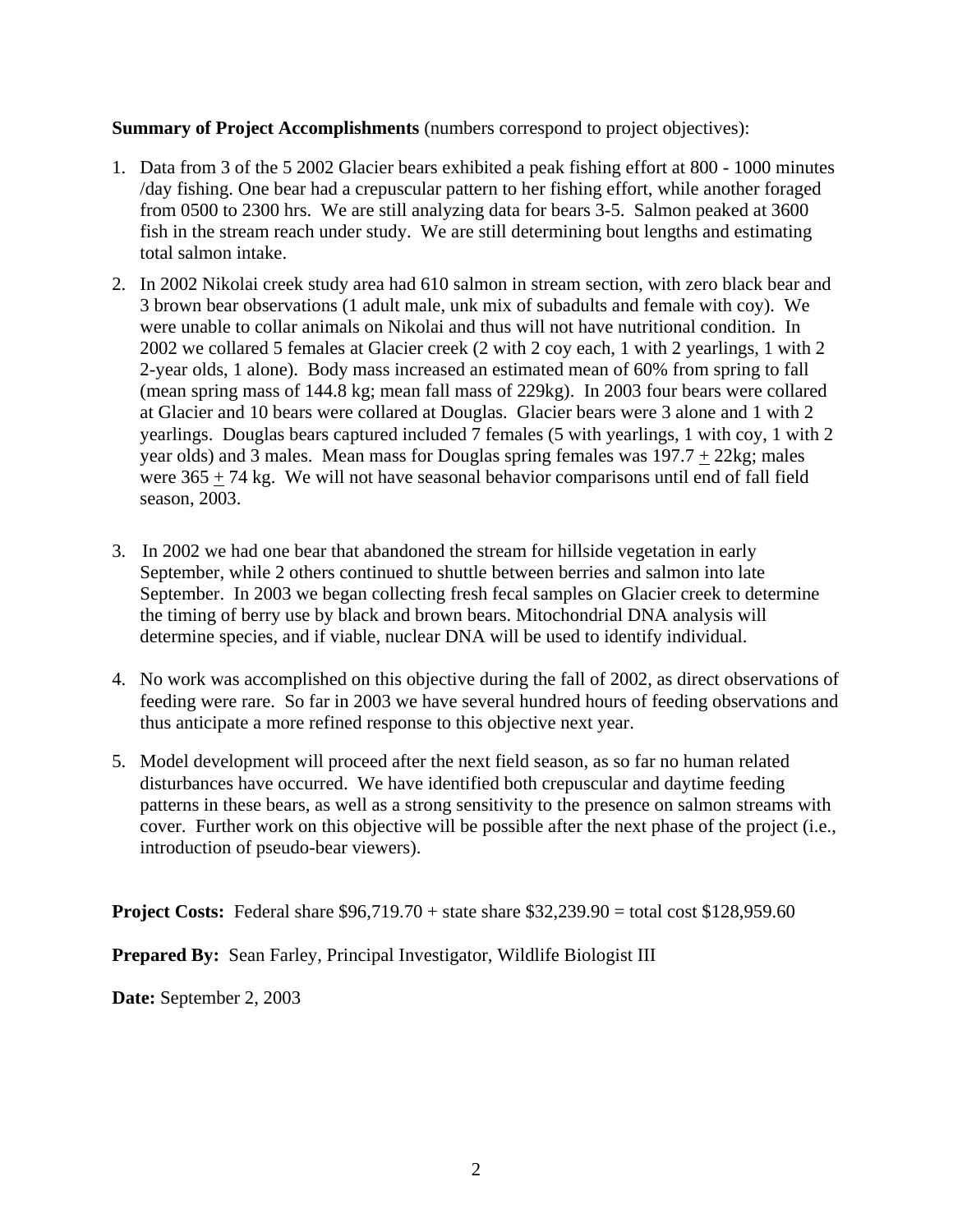**STATE:** Alaska **GRANT AND SEGMENT NR.:** T-1-7 **PROJECT NR.:** 1 **WORK LOCATION:** Kenai Peninsula **PROJECT DURATION:** 1 July 2002 – 1 January 2006 **PROJECT REPORTING PERIOD:** 1 July 2003–30 June 2004 **PROJECT TITLE:** Conservation of Kenai brown bear populations: brown bear response to human intrusions at salmon streams

#### **Project Objectives:**

- 1. Quantify the relationship between salmon availability and fishing success (# of fish per unit time fishing), daily fishing time, total daily salmon consumption, fishing bout length, bear density, sex/age class use, bear-bear interactions, and selective salmon consumption
- 2. Compare behavior, sex/age class composition, and nutritional condition of bears on salmon runs for two years. The first year will be a control with either no recreational activity, or at least a very limited amount. The second year we will continue to collect bear data, but we will also introduce a significant recreational component into the area as a treatment variable. Differences in bear behavior(s) between years will be determined.
- 3. Determine if bears displaced from a run by recreation can compensate for lost nutrient resources by spatially or temporally altering resource use or switching to alternative foods
- 4. Determine the role of selective foraging on salmon by bears in meeting their nutritional requirements.
- 5. Develop a qualitative and/or quantitative model of the interaction between recreational activities, bear nutritional condition, and resource availability to provide critical information for revision of the Kenai brown bear Conservation Strategy plan, especially in the areas of temporal use patterns of brown bears on salmon streams and bear use of salmon streams in the presence of humans. Data collected from this study will also provide information to development and modification of bear viewing guidelines.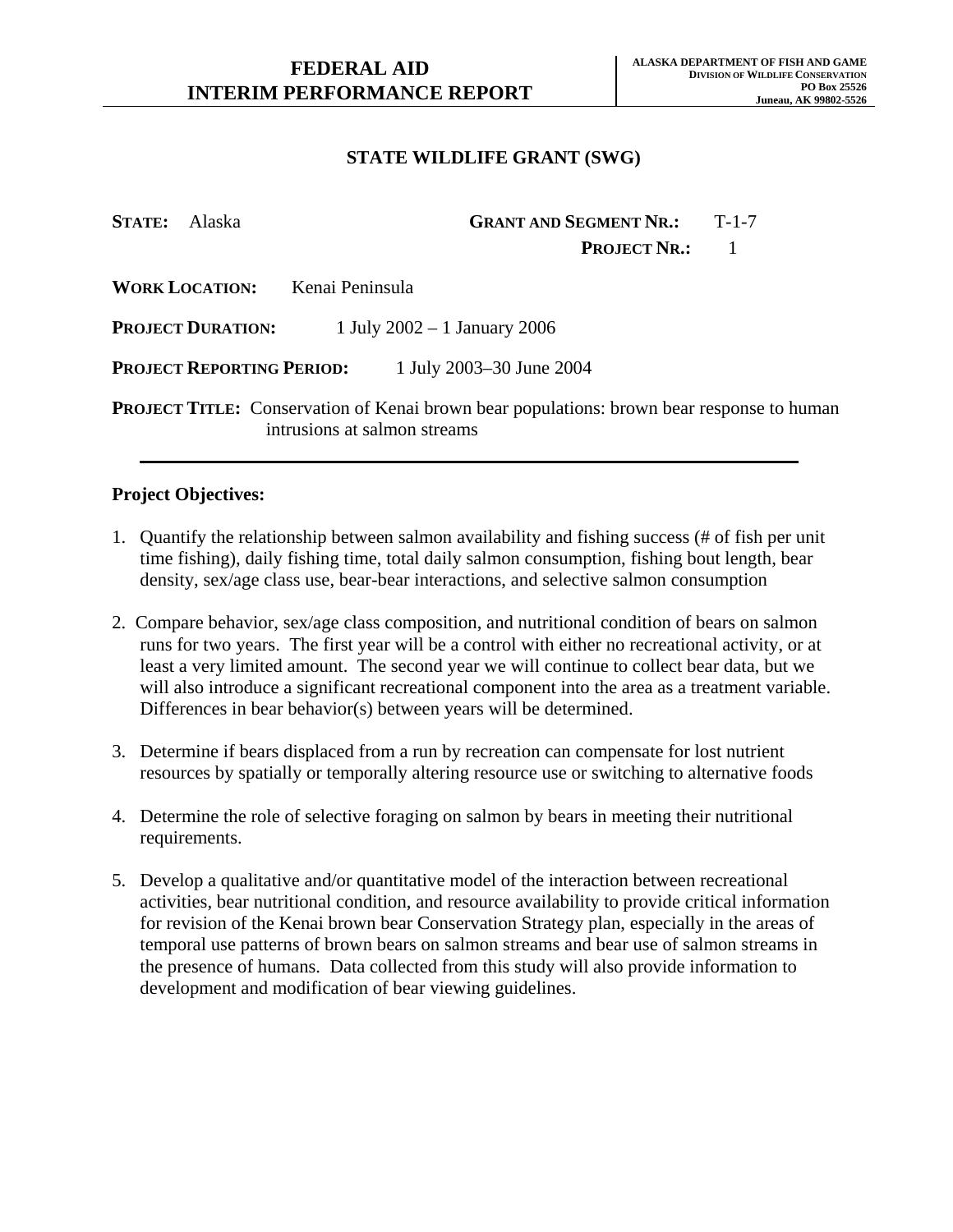**Summary of Project Accomplishments** (numbers correspond to project objectives)**:**

1. We were able to examine relationships between sex/age class use of salt marshes. Number of cubs, number of moms with young, and number of subadults were all negatively correlated with the number of adult males present on salt marshes. There was a significant difference in sex/age class use of east Douglas River salt marsh & west Douglas River salt marsh with significantly more adult males being present at Douglas east.

 Bite rates differed significantly between sex and age classes with smaller bears, such as subadults and yearlings having higher bite rates than larger bears such as adult males and lone, adult females. Females with young had similar bite rates to lone females. Lower bite rates in larger bears is likely the result of larger bite sizes. Bite size is negatively related to bite rate for captive bears feeding on grass and incisor width is positively related to bite size. For both captive bears and Douglas River bears, bite rates decline with biomass which presumably reflects the larger bite sizes they are obtaining at higher biomasses.

 On salt marshes bears foraged primarily between noon and 2400 hours. Use of salt marshes was lowest during darkness from 100-400 hours. Seasonal use ended around July 14<sup>th</sup>. Biomass increased to peak around July  $18<sup>th</sup>$  and then declined to lowest levels by early August.

Predictions of bite sizes along with 24 hour observation data and locations of collared bears will allow estimates of total nutrient intake from salt marsh vegetation once nutrient analysis results are available. Relationships between nutrient availability and seasonal use can now be better examined from the 2004 data because we had a significantly longer time to collect data on bear use of the marshes. In 2003, we had only 4 bi-weekly data points to examine salt marsh nutrient content and use.

These results will enable us to determine how fish density influences behavior of bears on salmon streams.

2. Rates of weight gain between spring and fall captures for Glacier Creek and Douglas River adult females were similar at 0.68±0.16 kg/day for Glacier bears and 0.69±0.12 kg/d for Douglas bears. 1 male from Douglas gained 2.09 kg/d. For spring captures, Glacier females averaged 35.3% fat and 145.7 kg and Douglas females averaged 24.2% fat and 192kg (not all current body fat estimates are based on BIA only). A male caught at Glacier had 38.3% body fat and weighed 321.7 kg vs. 25.3% body fat and 359.7 kg avg of Douglas males. Douglas captures occurred nearly 30 days after Glacier bears, thus differences presumably reflect an increase in lean body mass put on by Douglas bears foraging in salt marshes. Thus, total body weight is higher and % body fat is lower. In the fall, Glacier females averaged 45.64% fat and 236.1 kg and Douglas females averaged 40% fat and 253.5 kg. For a single male caught in the fall at Douglas, body fat was 50.2% and weight was 502.5 kg. Douglas bears were captured 3 weeks earlier than Glacier bears. Given that the salmon run was ongoing at Douglas in late September and bears at Glacier were in the hills foraging on berries, I'd presume Douglas females went into the den heavier than Glacier bears.

Glacier Creek bears lost  $0.35\pm0.12$  kg/d while denning between fall 2002 & spring 2003 capture periods.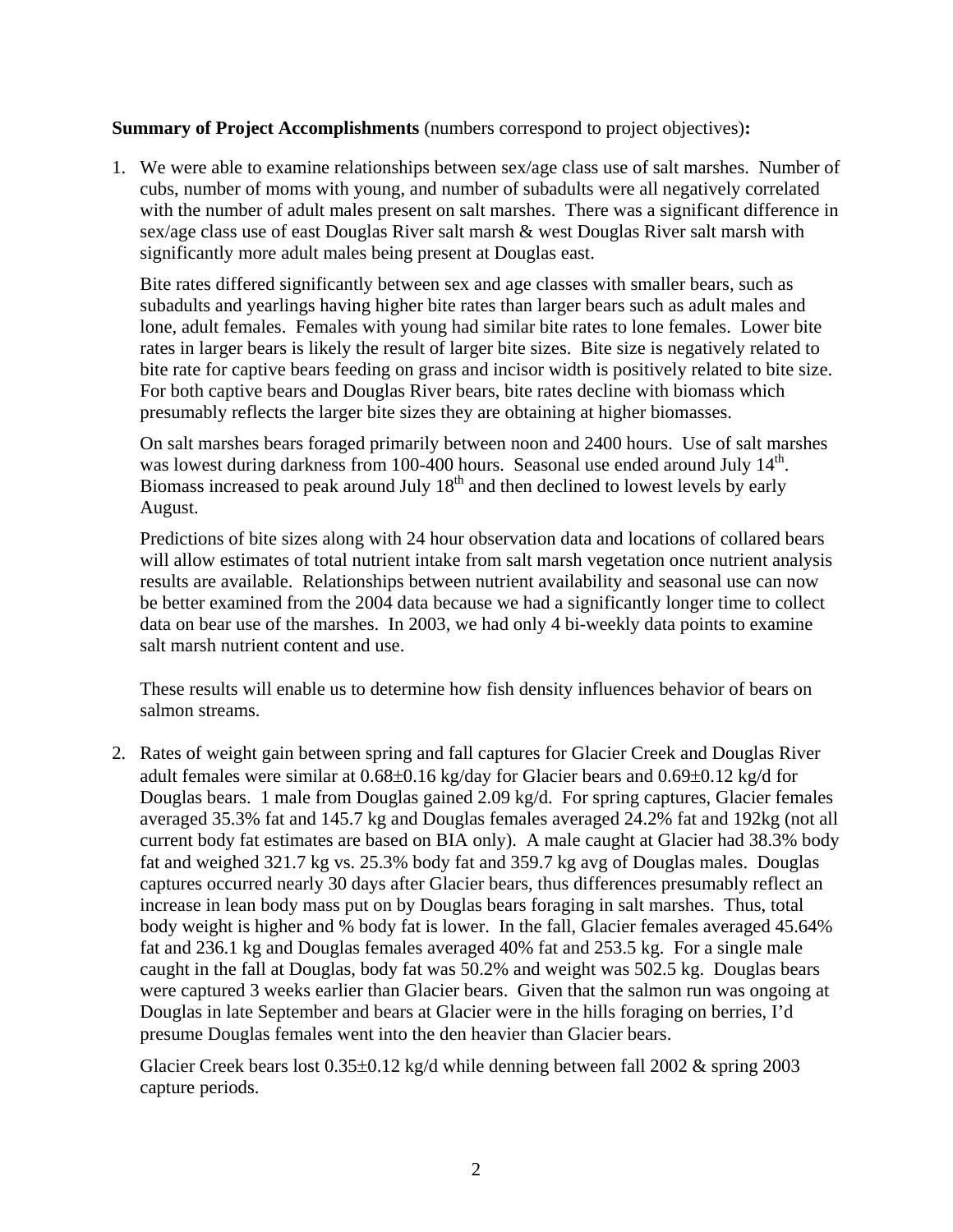Using Blanchard (1987) relationship between average female body weights and litter size, Douglas River females are predicted to have slightly higher litter sizes at 2.49 compared to 2.36 for Glacier Creek bears. However, differences in average seasonal weights was not significant, thus, litter sizes were also not significantly different

These data will show the effect, if any, of human disturbance on the key variable of bear fishing success, as indexed by bear body mass.

3. A comparison of bear fishing activity during researcher stream walks and the same time periods the preceding and following day showed that 3 bears never used the stream during any of these time periods. 1 bear had only 3 points on the stream during the times when the researcher was not present and none when the researcher was present. The  $5<sup>th</sup>$  Glacier Creek bear used the stream both regardless of researcher presence. The difference in the number of bear locations on Glacier creek during researcher presence and absence was slight (Friedman's repeated measures: S=3.0, DF=1, P=0.083).

 Though data analysis is not complete, it appears that 4 out of 5 bears fished primarily at night (when the researcher was not present). Of these 4 bears, 2 did not fish at night in 2002, 1 fished only at night in 2002, and the  $4<sup>th</sup>$  was not collared in 2002.

Our data show that on some types of salmon streams bears will adjust foraging effort (time and location) when researchers are present. How that is reflected in changes in bear body mass is still under review.

4. At Douglas River, bears exhibited a typical, type II functional and numerical response to salmon availability. This relationship occurred both when using salmon per volume of water, salmon per surface area of water, and salmon count over the same area for each date. The number of bears fishing a particular stretch of stream was not influenced by their ability to capture fish. Some bears were very efficient predators, and others much less so. Maximum number of bears observed fishing simultaneously was 18, but they were spread over a stretch of river at least 1 mile long.

When fish numbers are high, bears may selectively consume only portions of fish (eggs, skin, brains, etc.). Our information on salmon density and bear fishing effort will help determine if salmon density or bear body mass determines selective feeding.

5. Model development is still preliminary, and will require data yet to be collected during this coming winter's laboratory analyses.

**Project Costs** (includes indirect costs)**:**  Federal share  $$110,808.69 + state share $36,936.23 = total cost $ 147,744.92$ 

**Prepared By:** Sean Farley, Principal Investigator

**Date:** September 1, 2004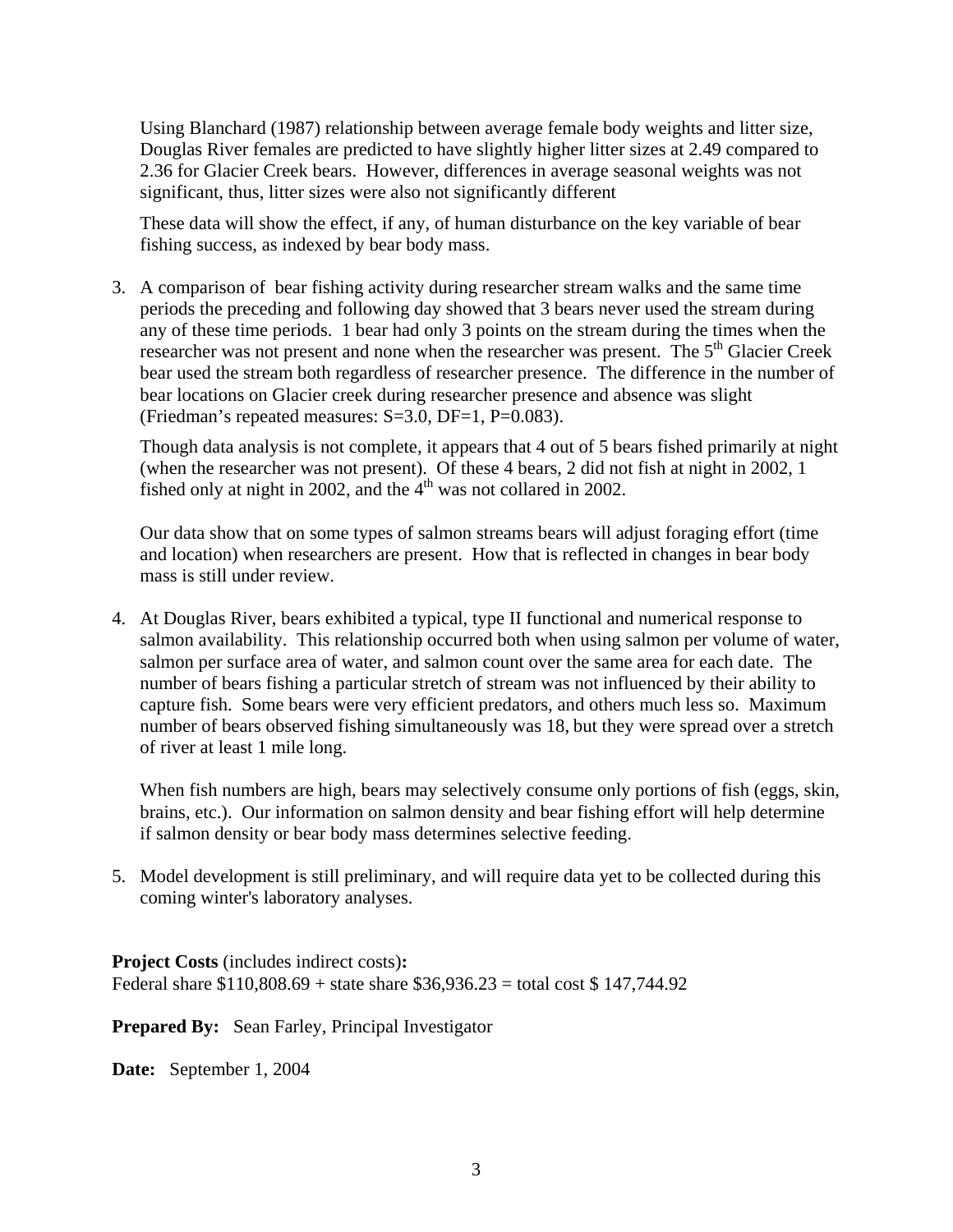| STATE: Alaska             | <b>GRANT AND SEGMENT NR.:</b><br>$T-1-7$                                                                                   |
|---------------------------|----------------------------------------------------------------------------------------------------------------------------|
|                           | <b>PROJECT NR.:</b>                                                                                                        |
|                           | <b>WORK LOCATION:</b> Kenai Peninsula                                                                                      |
| <b>PROJECT DURATION:</b>  | 1 July 2002 – 1 January 2006                                                                                               |
| Project Reporting Period: | 1 July 2004 – 30 June 2005                                                                                                 |
|                           | <b>PROJECT TITLE:</b> Conservation of brown bear populations: brown bear response to human<br>intrusions at salmon streams |

#### **Project Objectives:**

- 1. Quantify the relationship between salmon availability and fishing success (# of fish per unit time fishing), daily fishing time, total daily salmon consumption, fishing bout length, bear density, sex/age class use, bear-bear interactions, and selective salmon consumption
- 2. Compare behavior, sex/age class composition, and nutritional condition of bears on salmon runs for two years. The first year will be a control with either no recreational activity, or at least a very limited amount. The second year we will continue to collect bear data, but we will also introduce a significant recreational component into the area as a treatment variable. Differences in bear behavior(s) between years will be determined.
- 3. Determine if bears displaced from a run by recreation can compensate for lost nutrient resources by spatially or temporally altering resource use or switching to alternative foods
- 4. Determine the role of selective foraging on salmon by bears in meeting their nutritional requirements.
- 5. Develop a qualitative and/or quantitative model of the interaction between recreational activities, bear nutritional condition, and resource availability to provide critical information for revision of the Kenai brown bear Conservation Strategy plan, especially in the areas of temporal use patterns of brown bears on salmon streams and bear use of salmon streams in the presence of humans. Data collected from this study will also provide information to development and modification of bear viewing guidelines.

### **Summary of Project Accomplishments** (numbers correspond to project objectives)**:**

1. Data analyis has yielded the following results. Time spent fishing was 10% lower during the treatment year than the control.

Capture rates were significantly higher for adults than sub adults. Since the majority of bears fishing were adults (86%), sub adults were excluded from capture rate comparisons between years. Capture rates were best predicted by the maximum salmon count per day and this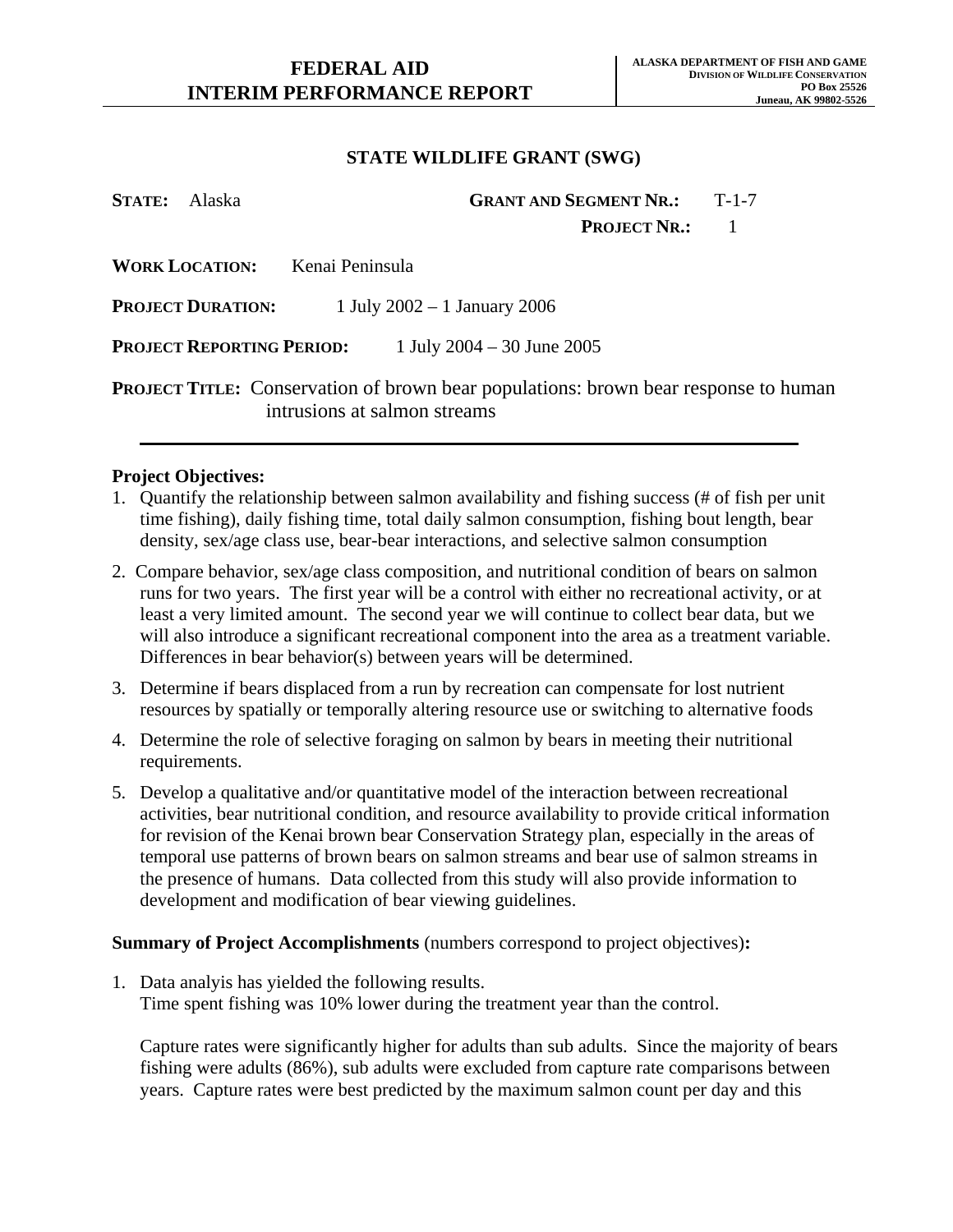relationship did not differ between the control and treatment year. The mean and maximum of daily salmon counts did not differ between the control and treatment year.

The proportion of salmon consumed was lower for females with young than lone females during the treatment year but not the control year when accounting for the number of days with available salmon. Lone females consumed a larger proportion of salmon during the treatment year than the control whereas there was no difference for females with cubs. The proportion of salmon consumed when combining results for both reproductive classes declined as the number of days with available salmon increased.

There was no significant difference in the amount of time bears spent in aggressive encounters between the control and treatment year. Vigilance towards other bears did not differ between sex/age classes and was higher during the treatment year than the control year at both the salt marsh and salmon strea. Bear-bear aggression and vigilance did not differ between day-time and night-time observations on the salt marsh.

Bears of all sex/age classes spent more time chasing salmon during the treatment year than during the control year. Running and walking did not differ between years, but all classes of females (females with young, lone adult females, and sub adult females) spent more time resting during the treatment year than the control. Vigilance towards people was higher for adult females and females with young during the treatment year than during the control. The percentage of bears exhibiting vigilance behavior in scans decreased exponentially with increasing distance from the viewer group at both the salt marsh and the salmon run. Though vigilance was more frequent on the salt marsh at closer distances, the relationship across all distances was not significantly different.

Age and reproductive class effected capture rates, salmon consumption, and time spent chasing salmon, whereas the intensity of bear-bear interactions did not vary between bear classes. These results imply that an effect from the treatment was observed.

In fall 2004, 9 bears were recaptured to remove radio-collars. There were no capture mortalities.

2. Movement of viewer groups to and from bear feeding sites resulted in declines in bear numbers at all sites relative to bear numbers the hour prior to viewer group movements. The daily mean number of bears counted during scans of the big and east marshes did not differ between the control and treatment years nor did counts on the west marshes differ between control and treatment years. Data were compared between time periods of similar salt marsh phenology as the number of bears using the marsh was directly related to the crude protein content of salt marsh vegetation. Though sample size was low during the control year  $(N=4)$ , the relationship between bear use and crude protein did not differ from the treatment year. The number of bears using the marsh during day-time periods of human activity (800-1600 hours) during the treatment year was significantly lower than the same time period during the control year while use between 1600-800 hours was significantly higher during the treatment year than the control.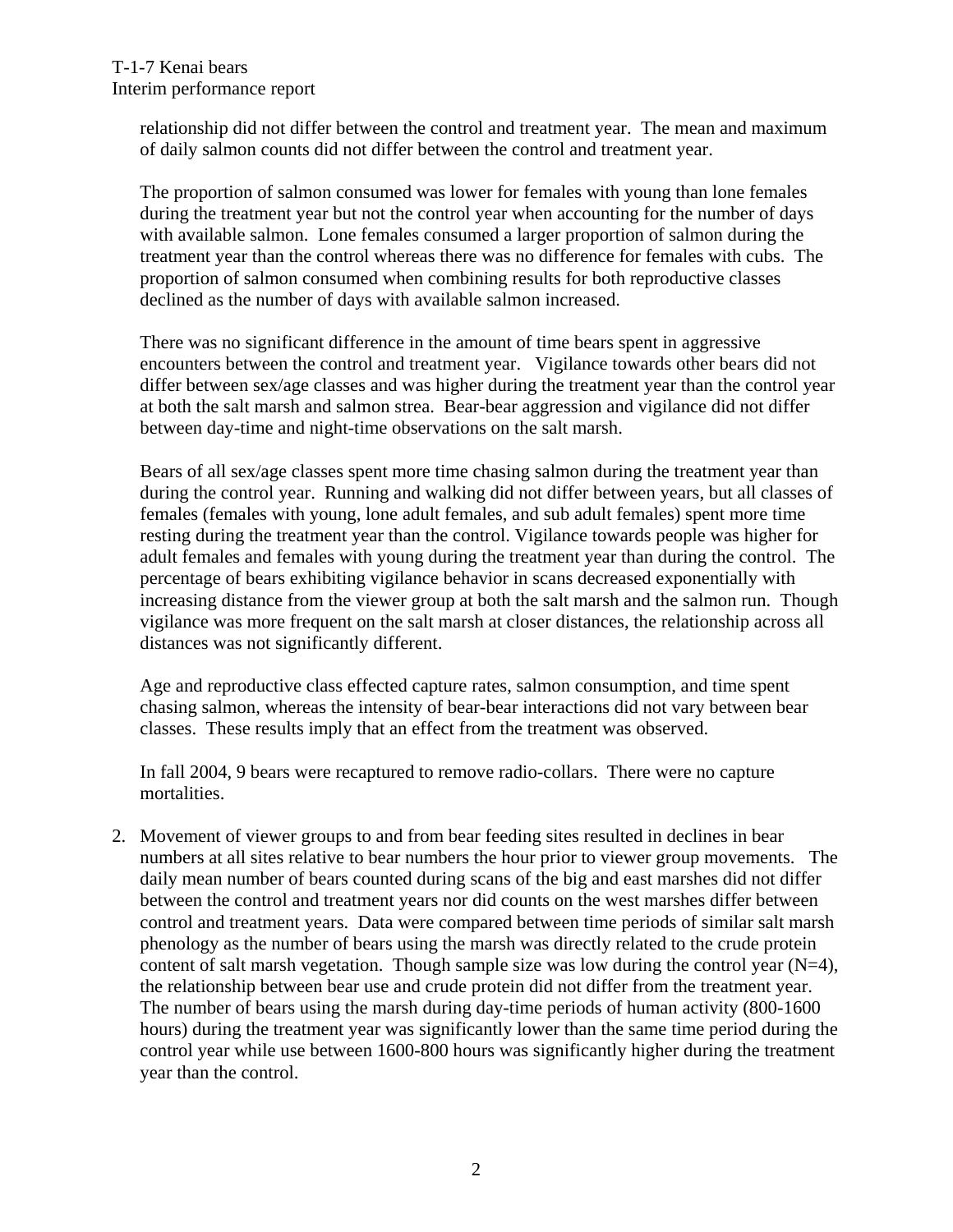At Douglas River, relative growth rates (weight change/initial body weight) between June and September were significantly higher for lone females  $(61 + 10\%)$  than females with young. Because all females during the control year had young and because sample size of adult males was low (N=2 in both years), comparisons between control and treatment years excluded lone females and adult males. There was no significant difference in relative growth rates for females with young between control and treatment years. Proportion of body fat in the fall was significantly higher for lone females than for females with young.

There was no significant difference in fall body weights or body fat of bears at Glacier/Seepage Creeks between years with 24-hour treatments or daytime only treatments. Three of the 5 bears had young in 2002, while no females had young in 2003 or 2004.

Differences in growth rates were observed based upon reproductive condition, but not between treatment years. It may be that bears were able to still obtain needed nutrition.

3. More bears used the salmon stream during the control than the treatment year. The average number of bears in daily scans was significantly related to capture rates during the control year, but not the treatment year. Instead, the number of bears using the stream during the treatment year was negatively related to berry availability. There was no effect of berry availability on bear numbers during the control year. Berry availability was nearly 3 times higher in the treatment year than the control year.

Adult males and adult females spent 15% more time foraging on salt marsh during the control year than the treatment year while no difference occurred for females with cubs or sub adults. Males spent significantly more time foraging than females with young and sub adults. Bite rates were inversely related to plant biomass and fit relationships exhibited by captive bears feeding on grasses in previous studies. There was no difference in bite rates between years when accounting for seasonal variation in plant biomass or sex and age class differences. There was also no difference in bite rates between paired observations during daylight and darkness.

Berry densitites varied greatly between treatment and control years, and thus impacted bear use. It will be difficult to sort out the effects.

4. Average daily use of all marshes across all collared bears did not differ between control and treatment years. Total marsh use did not differ between females with young, lone females or adult males. Thus, males and females were combined for comparisons of total use between years.

There was no difference in the proportion of time bears spent immediately adjacent to or in Douglas River salmon streams between the control and treatment year. Crude protein and dry weight of salmon was similar between years. Energy content averaged  $5.8 \pm 0.5$  kcal/g DM.

Results of daytime treatments at Glacier and Seepage Creek were similar to those at Douglas River salmon streams with no effect on total stream use in comparison to control periods.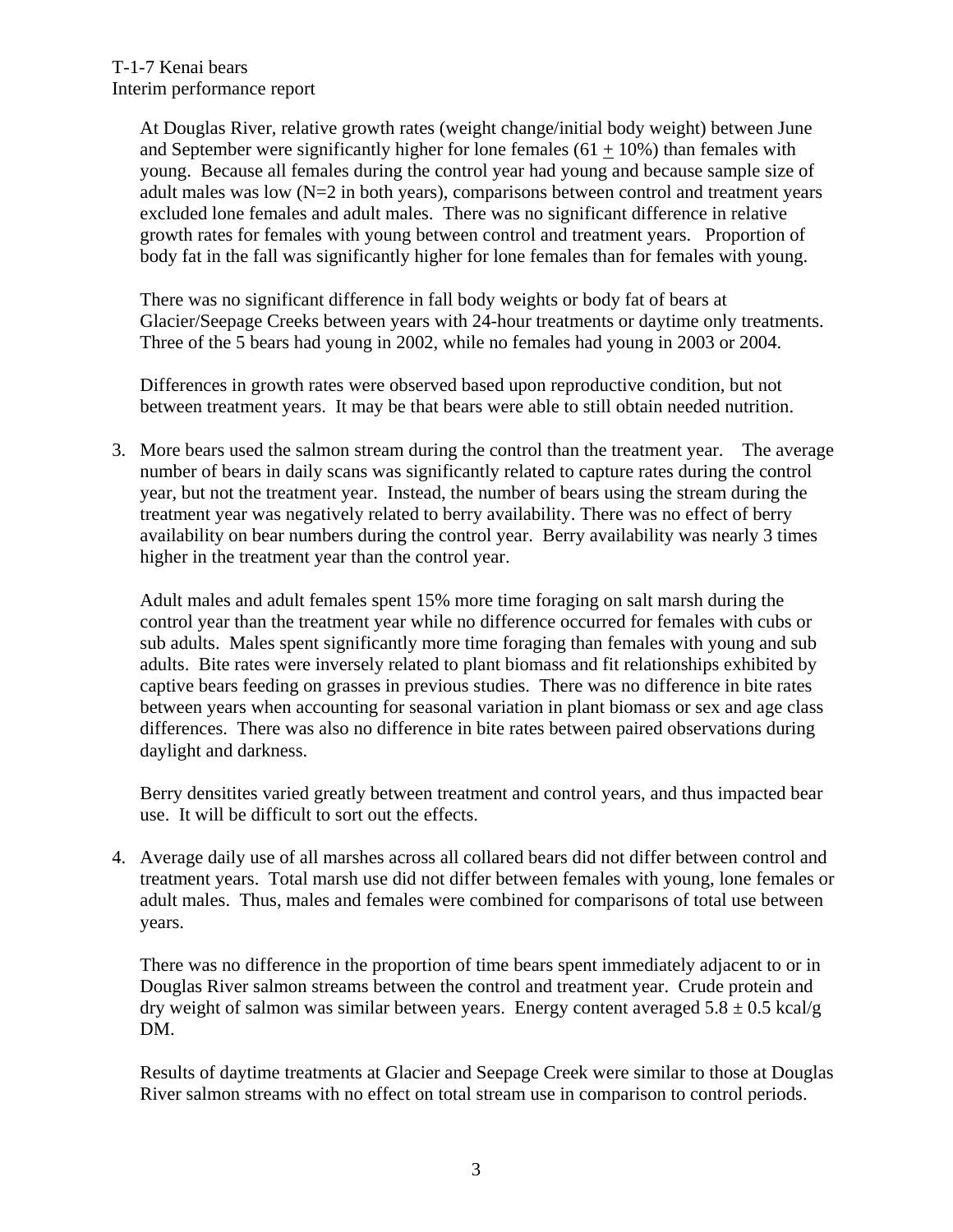T-1-7 Kenai bears Interim performance report

> However, the amount of time in which bears were in or immediately adjacent to salmon streams was significantly lower during the 24-hour treatment than during the daytime-only treatment.

> It appears that bear use of the salt marshes was not heavily impacted by the treatment, but that bear use of salmon streams was effected.

5. Model development is still underway.

## **Project Costs** (includes indirect costs)**:**

**Stewardship Investment items:** None **Total costs:** Federal share  $$52,500 + state$  share  $$17,500 = total cost $70,000$ 

**Prepared By:** Sean Farley, Principal Investigator

**Date:** September 7, 2005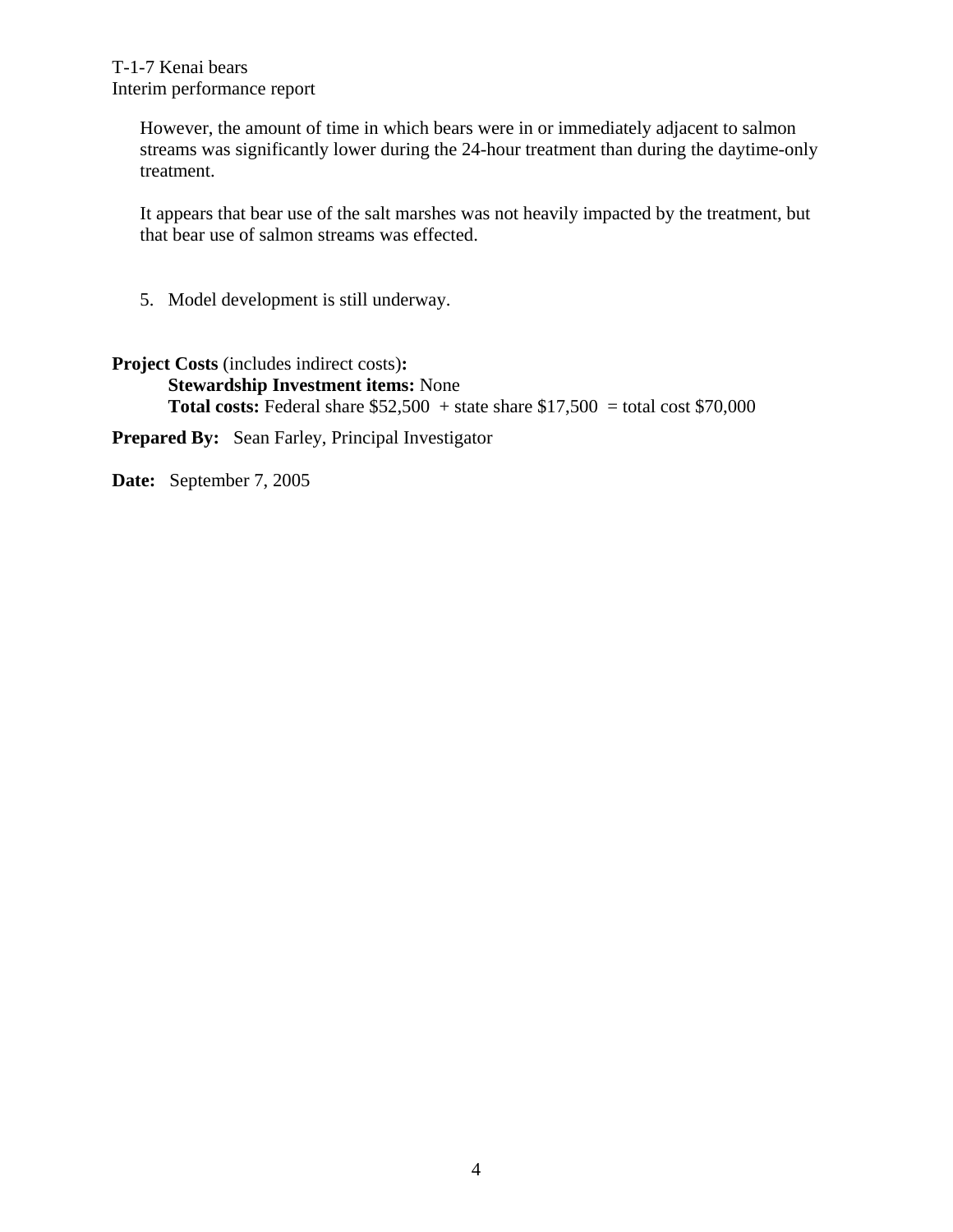| <b>STATE:</b> Alaska |                                  |                 | <b>GRANT AND SEGMENT NR.:</b>                                                                                              | $T-1-7$ |
|----------------------|----------------------------------|-----------------|----------------------------------------------------------------------------------------------------------------------------|---------|
|                      |                                  |                 | <b>PROJECT NR.:</b>                                                                                                        |         |
|                      | <b>WORK LOCATION:</b>            | Kenai Peninsula |                                                                                                                            |         |
|                      | <b>PROJECT DURATION:</b>         |                 | 1 July 2002 – 1 January 2006                                                                                               |         |
|                      | <b>PROJECT REPORTING PERIOD:</b> |                 | 1 July 2005 – 1 January 2006                                                                                               |         |
|                      |                                  |                 | <b>PROJECT TITLE:</b> Conservation of brown bear populations: brown bear response to human<br>intrusions at salmon streams |         |

#### **Project Objectives:**

- 1. Quantify the relationship between salmon availability and fishing success (# of fish per unit time fishing), daily fishing time, total daily salmon consumption, fishing bout length, bear density, sex/age class use, bear-bear interactions, and selective salmon consumption
- 2. Compare behavior, sex/age class composition, and nutritional condition of bears on salmon runs for two years. The first year will be a control with either no recreational activity, or at least a very limited amount. The second year we will continue to collect bear data, but we will also introduce a significant recreational component into the area as a treatment variable. Differences in bear behavior(s) between years will be determined.
- 3. Determine if bears displaced from a run by recreation can compensate for lost nutrient resources by spatially or temporally altering resource use or switching to alternative foods
- 4. Determine the role of selective foraging on salmon by bears in meeting their nutritional requirements.
- 5. Develop a qualitative and/or quantitative model of the interaction between recreational activities, bear nutritional condition, and resource availability to provide critical information for revision of the Kenai brown bear Conservation Strategy plan, especially in the areas of temporal use patterns of brown bears on salmon streams and bear use of salmon streams in the presence of humans. Data collected from this study will also provide information for development and modification of bear viewing guidelines.

### **Summary of Project Accomplishments for entire project:**

1. Adult males were more strongly affected by salmon abundance and availability than were lone females or females with young. Adult males require areas with higher salmon abundance than do lone females or females with young.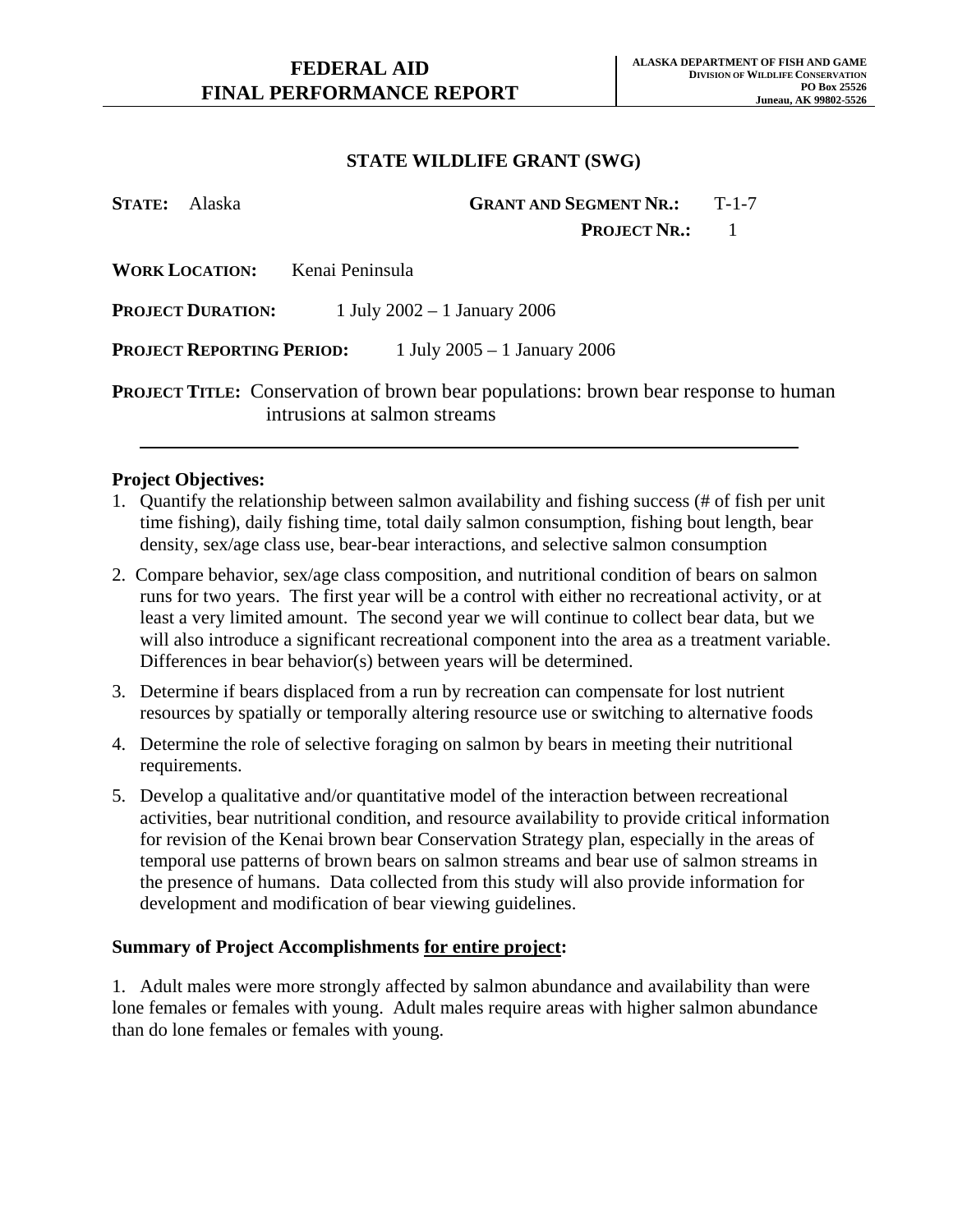- 2. Though male use of viewing areas was tempered by availability of alternative salmon streams and hunting pressure, it appeared that male presence was a significant factor in determining the presence of females with young. Both sexual dimorphism and availability of alternative food resources dictated habitat use by females with young.
- 3. Bears exhibited behavioral changes related to human presence. The nutritional effect was muted however, as the bears would modify their foraging time and behavior to meet their nutritional needs. Only adult males foraging on salt marshes exhibited a decline in food intake related to the presence of bear viewers. While salmon intake did not change between years, there was a decline in time-spent fishing when people were present.
- 4. Sexual segregation, high nutritional demand of large adult males, and resource abundance have a very strong effect on forage site selection. Low salmon availability in target streams and in alternative, nearby streams is an important factor in determining habitat use, but that effect can be muted with significant berry production. Bears were able to balance their nutritional needs by foraging on salt marshes, berries, and whole fish.
- 5. Significant factors affecting use of salmon streams by each bear sex/age class were identified. Variables included salmon capture rate, percent of bear population harvested, annual number of bear viewers, availability of alternative salmon resources, and proportion of males observed at viewing sites. When a bear viewing site had fish capture rates of 4 or fewer fish per hour, the proportion of males present was usually less than 10%, except in those cases were fish were concentrated by falls. Though the bear population exhibited significant behavioral differences between the presence and absence of humans, bears modified their behavior(s) in such a way as to mediate the effect on total food intake. Adult males at a salt marsh viewing area were the only sex/age class that exhibited reduced food intake, which resulted from a 15% decline in foraging time when viewers were present. The tightly controlled experimental bear-viewing introduced in this study allowed bears to evaluate predation risk associated with human activity and optimally respond to minimize costs due to changes in foraging activities. It appears the nutritional demands of large adult males is balanced with responses to human activity, and that it drives the dynamic temporal and spatial distributions of most individuals in the population. Use of habitats by females with dependent young was significantly related to the prevalence of adult males at the site.

### **Summary of Project Accomplishments during last segment period only:**

Projects 1-5 have been written for publication and one Ph.D. dissertation completed. Two manuscripts have been accepted for publication.

Rode, K. D., S. D. Farley, and C. T. Robbins. (accepted). Behavioral responses of brown bears mediate nutritional effects of experimentally introduced tourism. J. Biological Conservation.

Rode, K. D., S. D. Farley, and C. T. Robbins. (accepted). Sexual dimorphism, reproductive strategy, and human activities determine resource use by brown bears. Ecology.

5. A complete appendix is attached describing the management implications of this research. The five main points are summarized here.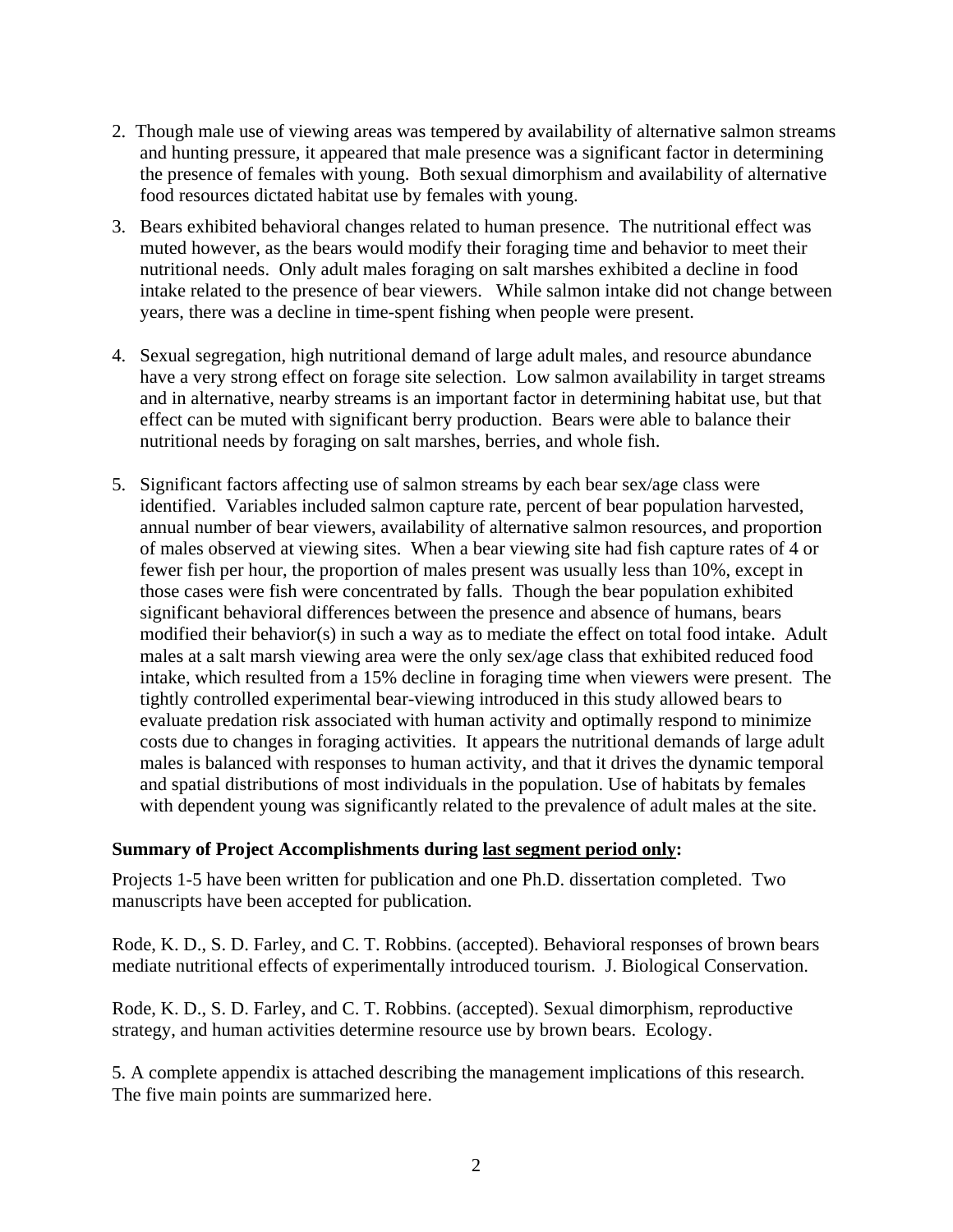1. Sites used for bear viewing should have consistent, predictable times during which no human activity occurs. This will enable the bears to have alternative times for foraging.

2. When people are traveling on foot into/through bear viewing areas, group size and distance traveled should be kept to a consistent minimal level. The intent of this would be to reduce the number of bears that would move out of a feeding area in response to human presence.

3. Groups of bear viewers should travel consistent paths and locations during the bear viewing season. This enables the bears to identify and fish around the visitation times, if they so desire.

4. Bear vigilance to people partly depends upon the food being eaten. Bears feeding on salt marshes tend to see and become alert to people at greater distances than when the bears are feeding on salmon. Bears will adapt their behavior to human activity at distances of 100-300 m.

5. The absolute availability and abundance of salmon is critical to bear use of a location. Interyear variation in adjacent drainages, as well as bear hunting practices, will strongly influence bear behavior at salmon streams.

**Project Costs (report period): Total costs:** Federal share  $$30,750 + state$  share  $$10,250 = total cost$   $$41,000$ 

**Prepared By: Sean Farley** 

**Date:** April 20, 2006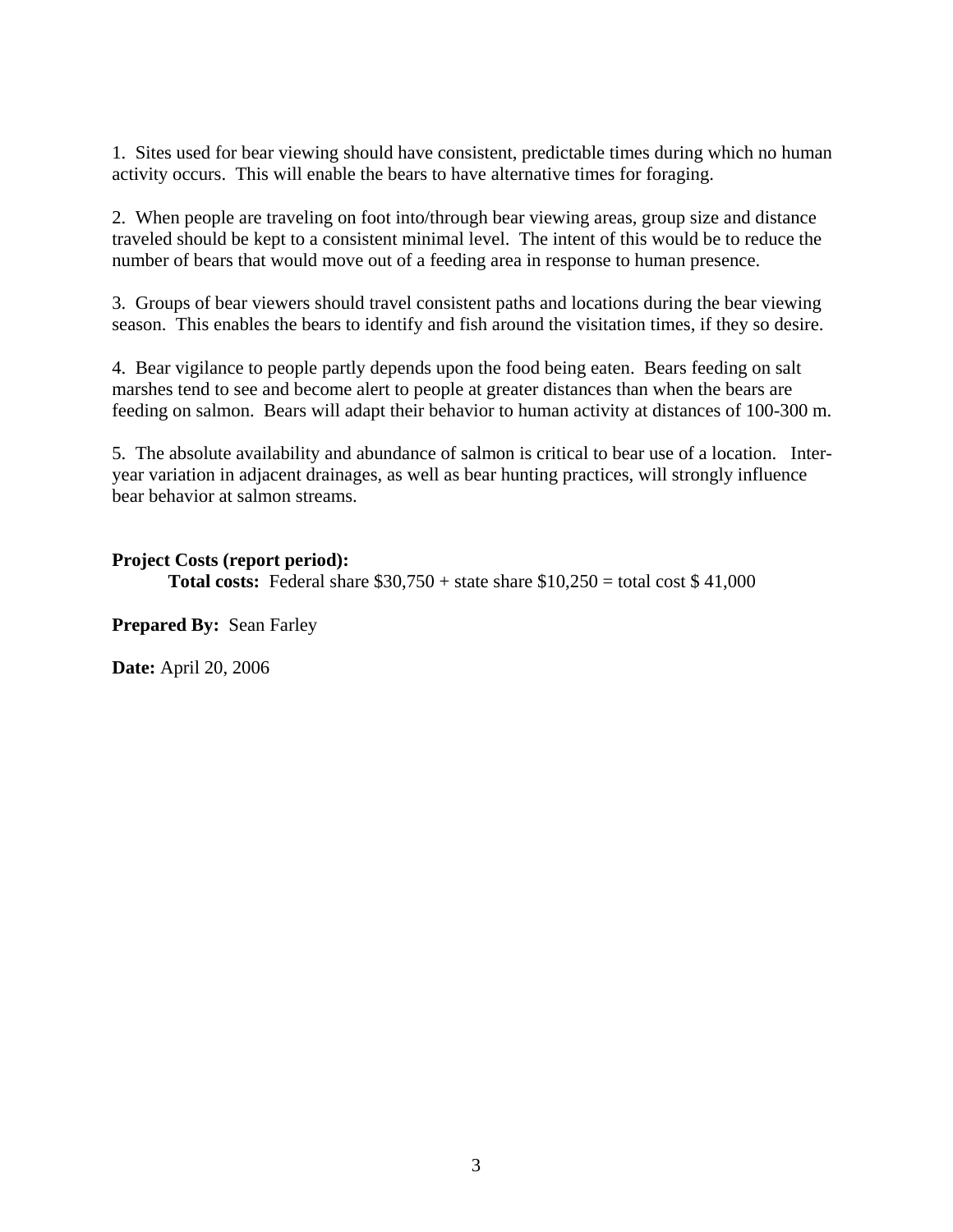### **Appendix**

### **Brown bears and people in Alaska: Results of a 4 year study and management implications**

Karyn Rode, Washington State University Sean Farley, Alaska Department of Fish and Game Charlie Robbins, Washington State University

### **Introduction**

In 2002-2004, Alaska Department of Fish and Game and Washington State University collaborated in a study to examine relationships between human activity and brown bear resource use throughout south-central and south-eastern Alaska. This study sought to determine whether bears alter their behavior when humans are present at food resources and whether behavioral changes have consequences for bear nutrition. The study involved: 1. An experimental introduction of human activity to two bear populations that currently receive minimal human visitation, one on the Kenai Peninsula and one on the Alaska Peninsula, north of Katmai National Park and 2. Examination of factors determining bear use of viewing areas throughout south-central and south-eastern Alaska. For part 1, GPS collars, focal and scan observations, and monitoring of resource availability was used to determine whether the introduction of human activity resulted in changes in bear behavior or nutrition, including total food intake and body weight. Human activity was introduced via small groups (3-6 people) visiting specific locations at specific times of the day throughout the season, in some cases simulating bear-viewing and in others simulating angling. What follows is a summary of results from both parts of the study and guidelines for managing human activity that minimize effects on bear nutrition and maximize human safety. Note that the results of this study have also been published via 3 journal articles (Rode et al. *a*, *b*, and *c*, in review).

### **Guidelines for managing human activity in brown bear habitats**

Below are guidelines derived from the results of this study that may be useful in minimizing potential effects of human activity on bear well-being. Note that this study was conducted in bear habitats where human activity was previously infrequent. However, some collared bears, particularly males, traveled to McNeil River and were therefore, presumably well habituated to human presence. Note that even collared bears that showed no overt response (excessive vigilance or movement away from humans) altered their timing and specific location of resource use. Though in most cases the effects on nutrition, including total food intake and bear condition, were minimal, efforts to minimize effects on bear access to resources and time devoted to foraging will assure that bears meet nutritional needs even during years of low resource availability. Additionally, these guidelines are likely to assist in assuring a sustainable, high quality and safe experience for tourists and recreationists.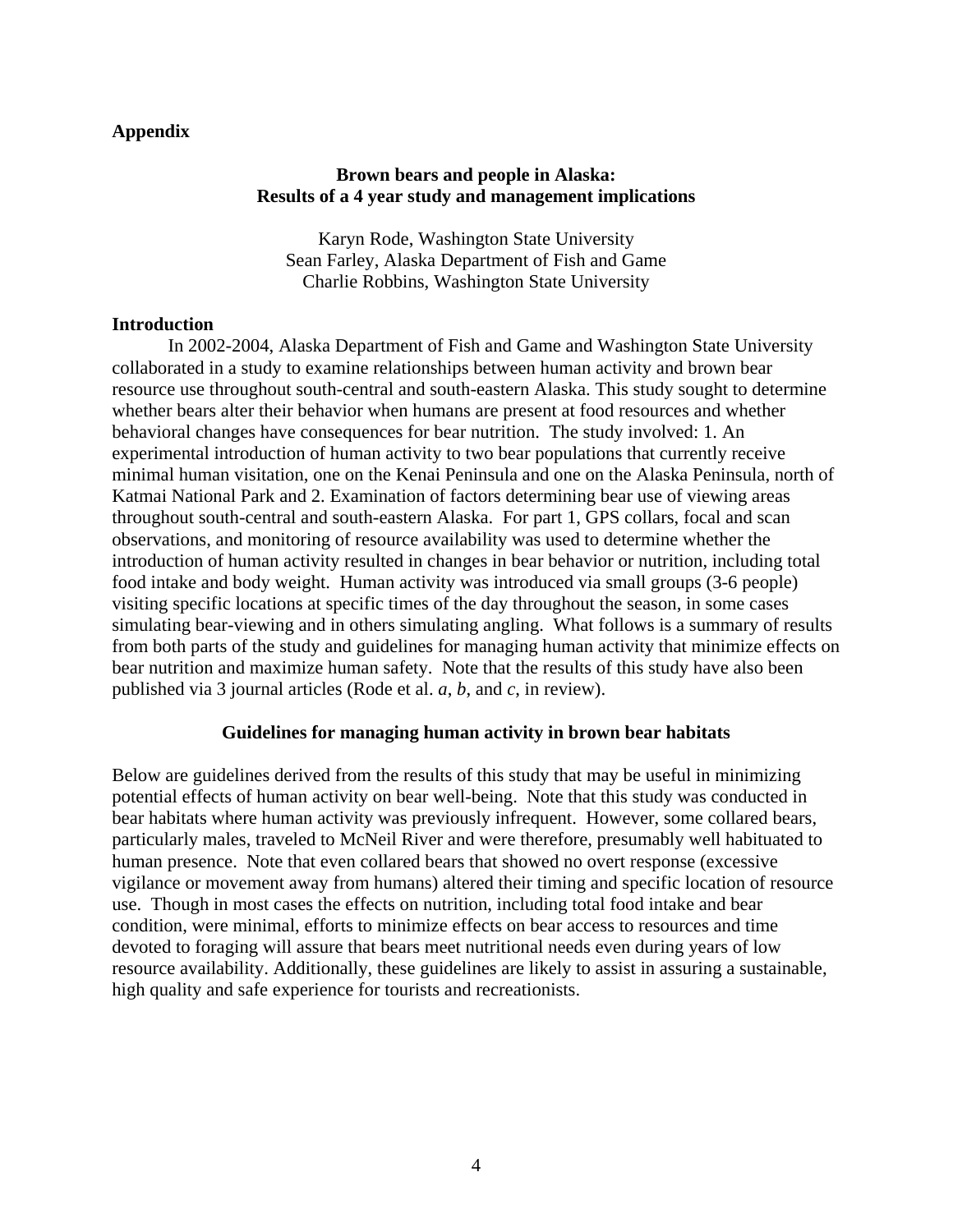#### **1. Allow alternative, predictable times free from bear-viewing and other human activity for bears to access food resources.**

When human activity was concentrated during day-time hours, bears at all 3 study areas increased night-time use of the food resource by 13-100%. In addition, bears learned human patterns of activity and altered their timing of resource use to minimize interaction with people. Changes in the timing of bear resource use in response to human activity have similarly been documented in a number of other studies (Olson et al. 1997, 1998, MacHutchon et al. 1999). The availability of alternative times free of human activity in this study was important in assuring that bears had sufficient time each day to access the resource and meet their nutritional needs. In our experimental study several collared bears never used food resources, salt marsh or salmon streams, when viewers were present, even with viewer group sizes of only 6 individuals.

To assure that bears that completely avoid human activity maintain access to the resource, managers may want to allow sufficient hours free of human activity for a large male to capture the required amount of salmon. The amount of time an individual bear needs to spend fishing to meet nutritional needs will vary with bear body weight and nutritional status and salmon density and susceptibility to capture. For example, the amount of time bears spend fishing at Douglas increased with bear body weight and decreasing capture rate (Fig. 1). However, the total amount of time that all bears in a population will need to capture the requisite number of fish will also depend on the number of bears using the resource as social dominance will determine who can fish at any one time. As the time required for a single bear to capture enough salmon increases, the number of bears able to access the stream per 24 hour period will decline.



Fig. 1: Relationship between the body weight and time spent fishing observed for collared bears at Douglas River (solid line) and estimates of the time required to capture the same number of salmon when capture rate varies.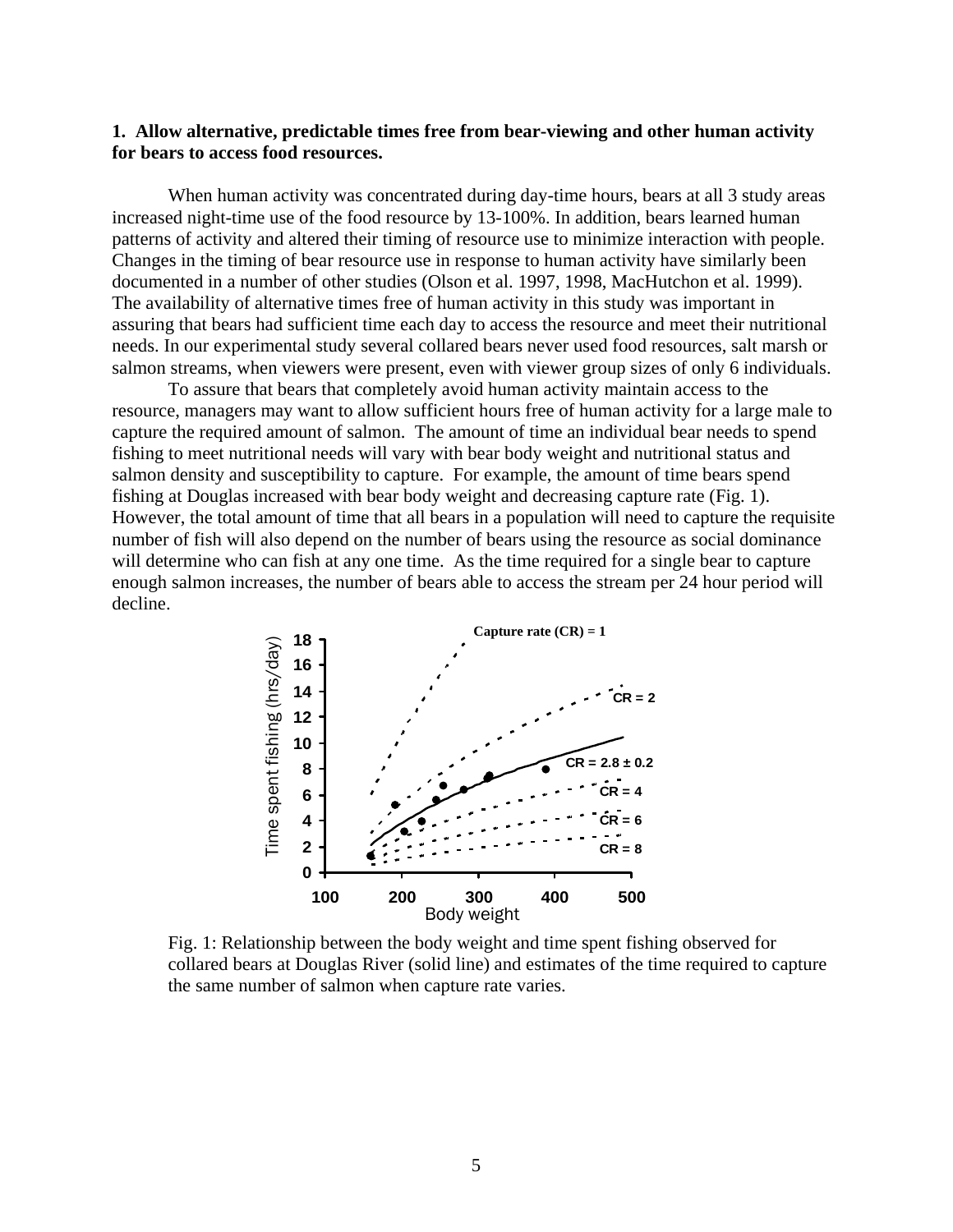### **2. Minimize temporary displacement of bears from food resources by minimizing group movement into and out of bear feeding areas.**

The number of bears at feeding areas temporarily declined as viewer groups arrived and departed, but the number of bears at feeding areas while viewers were stationary was similar to time periods when there was no group present (i.e., pre and post-treatment) (Humphrey 2003, Rode et al. 2006) (Fig. 2). Thus, when possible, ingress and egress of viewer groups should be controlled and regulated to minimize disturbance for the benefit of both the viewers and the bears. Though some existing viewing areas with platforms, such as Brooks Camp and Fish Creek will be unable to control movement of people into and out of viewing areas, this guideline could be used by private bear-viewing operators and at some established viewing areas, such as Anan Creek, to minimize disturbance of foraging bears.



Figure 2: Comparison of the number of bears observed during an hour prior to the arrival (pre-trt), arrival (arrive), stationary viewing (view), departure (depart), and an hour after the departure of a viewer group at a salt marsh at Douglas River.

#### **3. Bring viewers into area in discrete groups at designated locations and use the same viewing locations throughout the viewing season.**

Bears in this study learned where human activity would occur and decreased resource use within 600 m surrounding viewing areas, even when humans were absent. For example, on a salt marsh at Douglas River, resource use within 600 m of viewing areas declined by 53% when viewers were present in comparison to a year when no viewing occurred. Even during time periods when viewers were absent, marsh use declined by 31% within the 600 m surrounding viewing areas in comparison to a year when no viewing occurred. Concentrating human activity at specific locations will minimize the total reduction in resource use and allow bears to have access to resources at specific locations where they can predictably be assured of avoiding interactions with people.  $\frac{6}{20}$ <br>  $\frac{6}{20}$ <br>  $\frac{2}{20}$ <br>  $\frac{2}{20}$ <br>  $\frac{2}{20}$ <br>  $\frac{2}{20}$ <br>  $\frac{2}{20}$ <br>  $\frac{2}{20}$ <br>  $\frac{2}{20}$ <br>  $\frac{2}{20}$ <br>  $\frac{2}{20}$ <br>  $\frac{2}{20}$ <br>  $\frac{2}{20}$ <br>  $\frac{2}{20}$ <br>  $\frac{2}{20}$ <br>  $\frac{2}{20}$ <br>  $\frac{2}{20}$ <br>  $\frac{2}{20}$ <br>  $\frac{2$ 

### **4. Bears respond to human activity at distances of 100-300 m both by increasing time spent vigilant to people and by displacing from food resources.**

Bears in this study spent 8-20% of their time being vigilant to a viewing group of 6 individuals at distances of 100 m (Fig. 4), a result similar to Braaten and Gilbert (1987). Time spent being vigilant to humans in this study as well as several other studies was associated with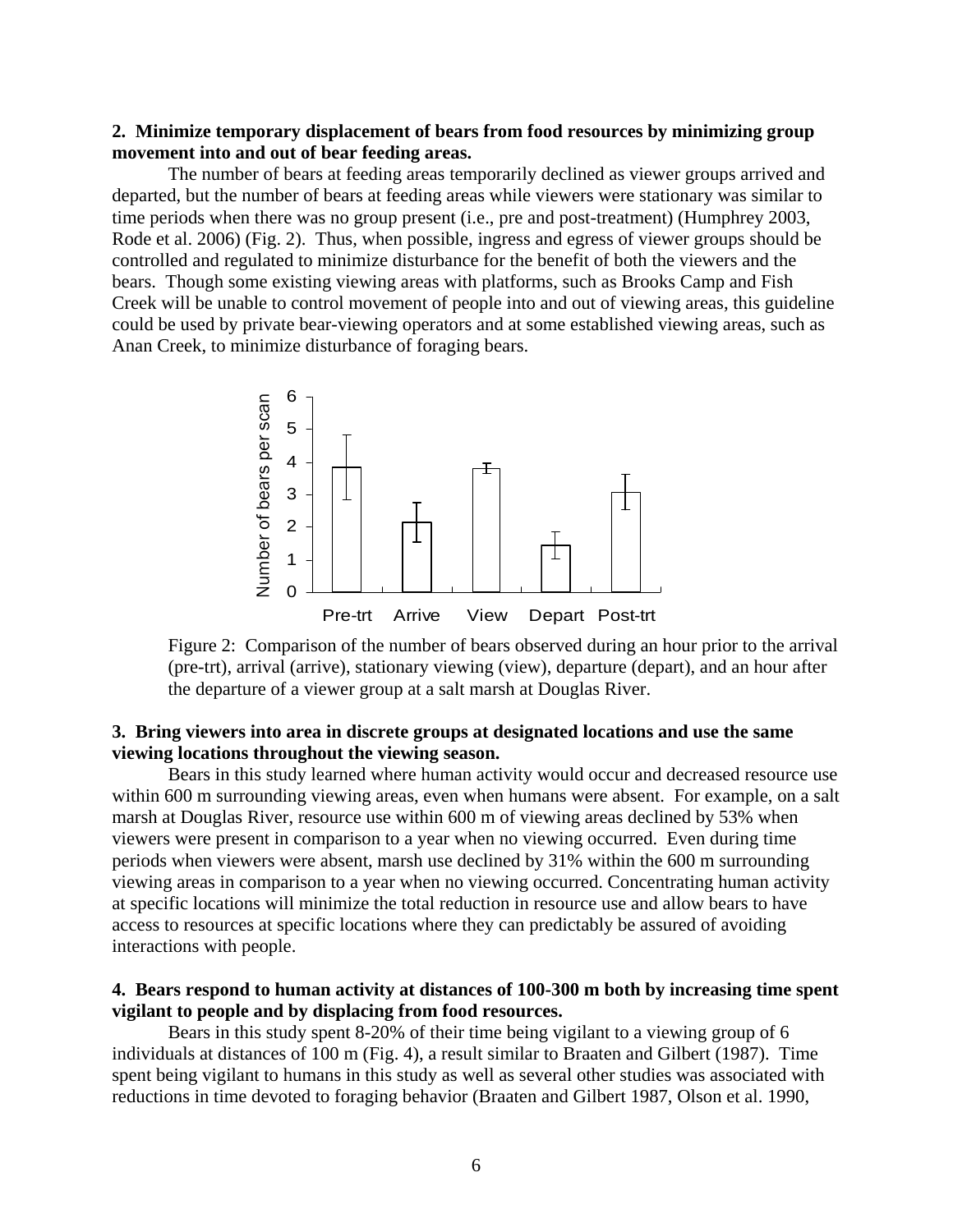Chi 1999). As a result, particularly large bears that must spend significant amounts of time foraging can be sufficiently distracted from foraging behavior to have nutritional implications. This effect appears to be particularly important at salt marshes where large males with their high energy requirements can be affected by small reductions in time devoted to foraging. The distance at which bears become vigilant and/or are displaced may vary depending on habituation. Additionally, time spent on vigilance behavior appears to differ between habitat types. At salt marshes, bears appeared to be more easily distracted from foraging behavior than at salmon streams. Although changes in behavior do not always impact bear well-being, an effort should be made to prevent unnecessary distraction of bears from feeding activity, since these distractions have been found in some cases to reduce the total amount of food consumed by collared bears.



Figure 3: Comparison of the relationship between the percentage of bears in scans exhibiting vigilance behavior and distance from viewer groups at a salt marsh and a salmon run.

## **5. Recognize that year to year variation in salmon availability in surrounding drainages (up to 20 km away) and hunting of brown bears can affect the number and sex/age class of bears using viewing areas.**

 Both the number of bears observed at viewing areas and the proportion of adult males declined when the availability of salmon at streams outside the viewing areas increased (Figs. 4  $\&$  5). Thus, the number and sex and age distribution of bears using a specific viewing area is determined by landscape level processes and is not solely the result of site-specific processes occurring at each viewing area. For example, viewing areas surrounded by other streams with moderate or high salmon densities, such as in parts of southeast Alaska, tend to be visited by fewer bears and fewer adult males, whereas areas with low stream density, such as Brooks and McNeil, have higher numbers of bears and more adult males.

 Across 10 viewing areas throughout south-central and south-eastern Alaska, male use was inversely related to harvest pressure. Sites having few alternative salmon runs within 20 kilometers of the viewing area and low hunting pressure had the highest proportion of male use (Fig. 5). Additionally, sites in which salmon were captured at rates less than 5 salmon per hour were never used by more than 10% adult males (Fig. 5). Females with dependent young were most common at viewing areas where male use was low (Fig. 6) (Nevin and Gilbert 2005, Rode et al. in review*c*). This is presumably due to 2 factors: 1) females with cubs avoiding areas used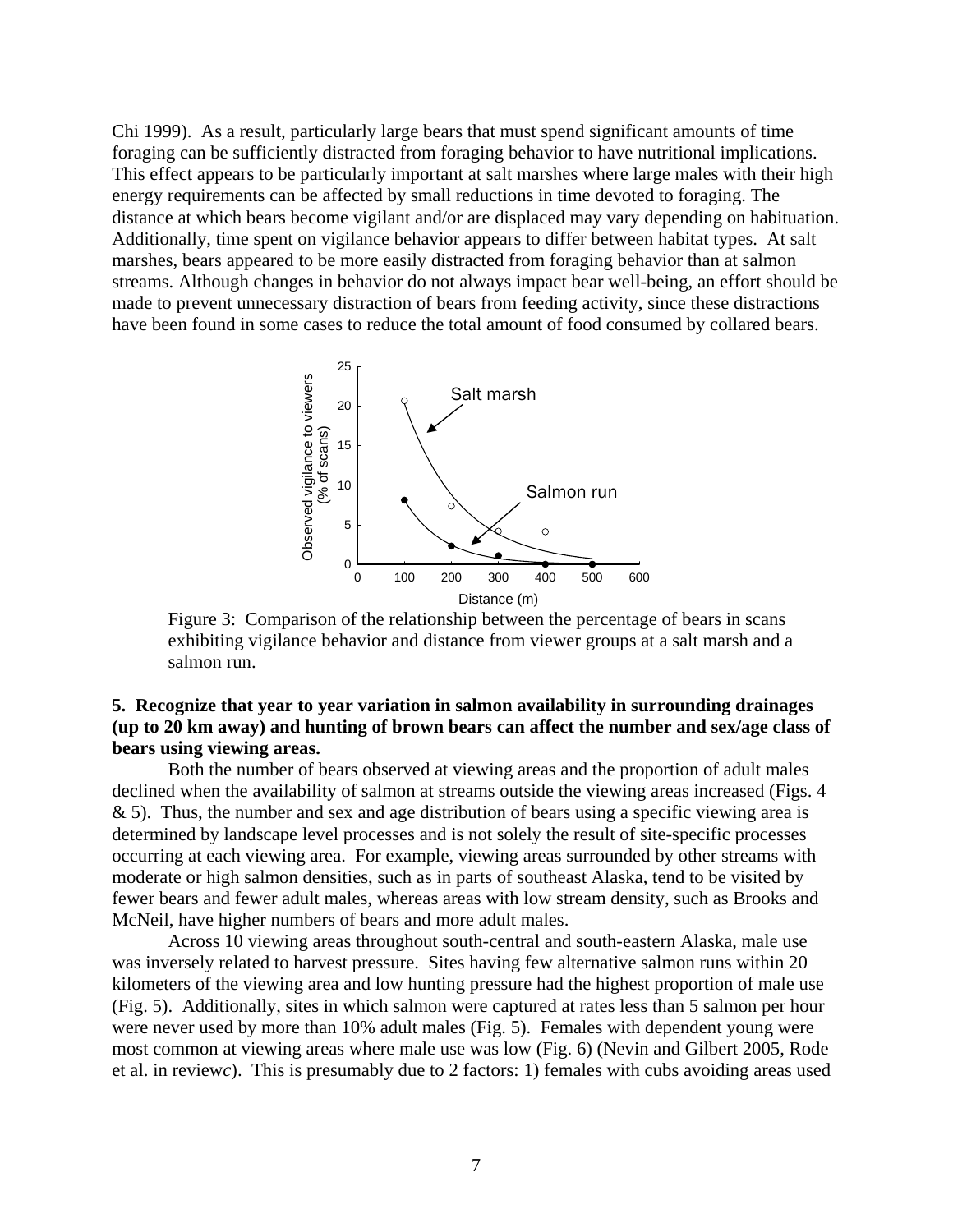by adult males and 2) the much smaller requirement of adult females relative to large adult males that allows them to efficiently utilize less productive sites than large adult males.



Figure 4: Relationship between the number of bears observed at viewing areas and the availability of alternative salmon streams within 20 kilometers.



 Figure 5: Relationship between the percent of adult males visiting viewing areas, hunting pressure, and capture rate of salmon.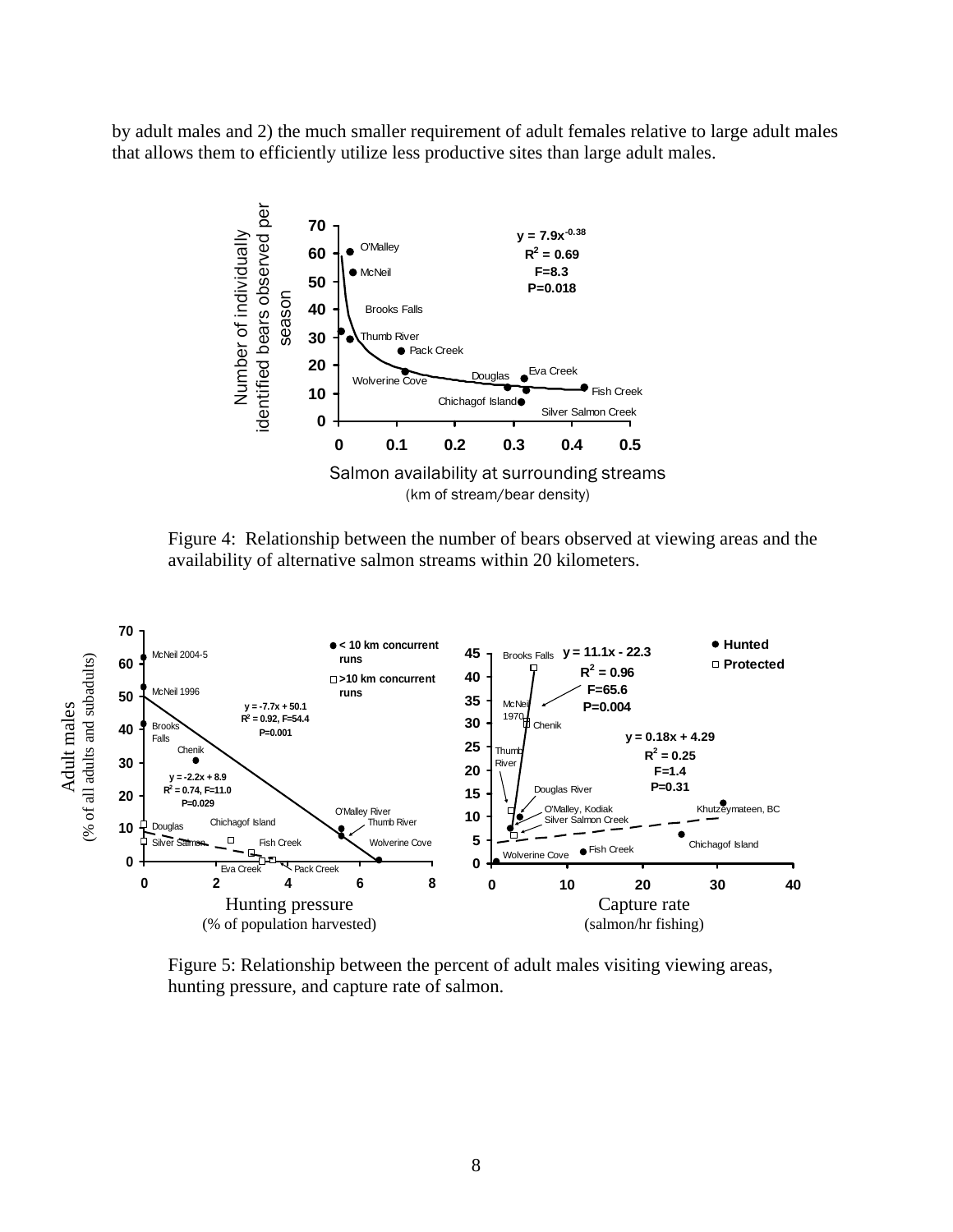

Adult males (% of all adults and subadults)

Figure 6: Relationship between the presence of females with dependent young at viewing areas versus the percent of adult males occupying the site.

#### **Literature Cited**

- Braaten, A. M., and B. K. Gilbert. 1987. Profile analysis of human-bear relationships in Katmai National Park and Preserve. Final Report Natl. Park Serv. Contract No. CX 9700-4- 0019. Utah State Univ., Logan, UT. 104pp.
- Chi, D. K. 1999. The effects of salmon availability, social dynamics, and people on black bear (*Ursus americanus*) fishing behavior on an Alaskan salmon stream. Ph.D. dissertation. Utah State Univ. Logan, Utah.
- Humphrey, J. (2003) *Summary of Pack Creek brown bear viewing area shift reports*. U. S. Forest Service, Ketchikan, Alaska.
- MacHutchon, A. G., S. Himmer, H. Davis, and M. Gallagher. 1998. Temporal and spatial patterns among coastal bear populations. Ursus 10:539-546.
- Nevin, O. T., and B. K. Gilbert. 2005. Perceived risk, displacement and refuging in brown bears: positive impacts of ecotourism? Biological Conservation 121:611-622.
- Olson, T. L., B. K. Gilbert, and S. H. Fitkin. 1990. Brown bear behavior and human activity at salmon streams in Katmai National Park, Alaska. Utah State University for NPS Interagency agreement IA 9700-7-8028.
- Olson, T. L., B. K. Gilbert, and R. C. Squibb. 1997. The effects of increasing activity on brown bear use of an Alaskan river. Biol. Cons. 82:95-99.
- Olson, T. L., R. C. Squibb, and B. K. Gilbert. 1998. Brown bear diurnal activity and human use: a comparison of two salmon streams. Ursus 10:547-555.
- Rode, K. D., S. D. Farley, C. T. Robbins, and J. Fortin. In review*a*. Nutritional consequences of spatial and temporal displacement in brown bears (*Ursus arctos*) exposed to experimentally introduced tourism.
- Rode, K. D., S. D. Farley, and C. T. Robbins. In review*b*. Behavior as an index of human disturbance: phenotypic adaptation of brown bears to experimentally introduced tourism.

Rode, K.D., S. D. Farley, and C.T. Robbins. In review*c*. Sexual dimorphism and human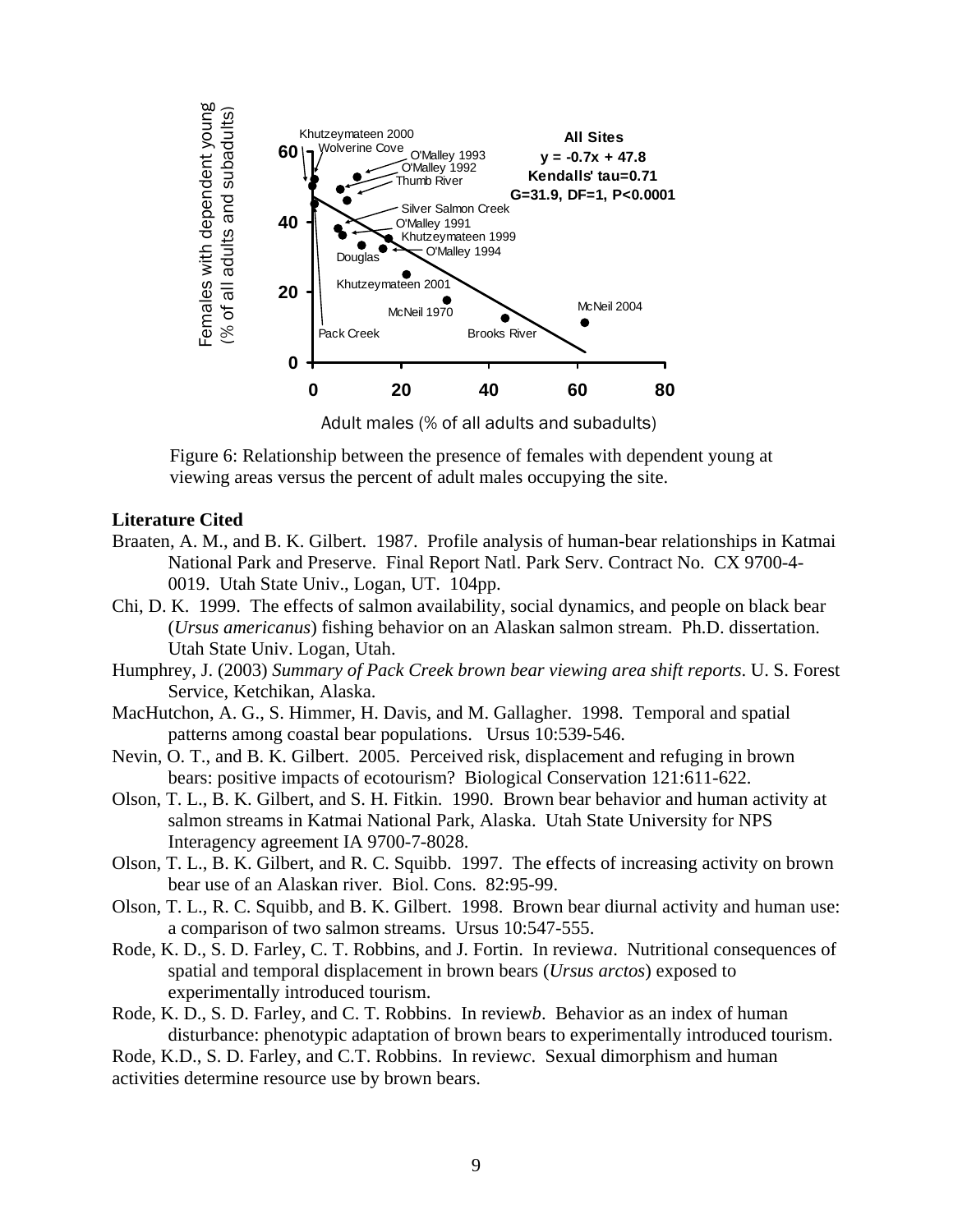| <b>STATE:</b> Alaska  | <b>GRANT AND SEGMENT NR.:</b>                                                   | $T-1-8$ |
|-----------------------|---------------------------------------------------------------------------------|---------|
|                       | <b>PROJECT NR.:</b>                                                             | 4.0     |
|                       | <b>WORK LOCATION:</b> Juneau – Baranof Island                                   |         |
|                       | <b>PROJECT DURATION:</b> $1 \text{ July } 2002 - 30 \text{ June } 2003$         |         |
|                       | <b>PROJECT REPORTING PERIOD:</b> $1 \text{ July } 2002 - 30 \text{ June } 2003$ |         |
| <b>PROJECT TITLE:</b> | Eva Creek brown bear monitoring and evaluation                                  |         |

## **Project Objectives:**

- 1. To quantify information on bear and human numbers at Eva Creek and elsewhere in the Lake Eva drainage during summer 2002.
- 2. To identify specific areas used by bears and areas used by humans at Eva Creek and elsewhere in the Lake Eva drainage during summer 2002.
- 3. To update information on the timing and magnitude of salmon runs at Eva Creek and correlate it with bear and human use.
- 4. To document instances where bears are displaced or excluded from fishing and foraging by human activities.
- 5. To determine how existing infrastructure (e.g. trails, viewing locations, campsites) affect people/bear interactions.

**Jobs/Activities for Objectives 1 to 5**: Collect field data during summer 2002.

6. To survey a sample of visitors to Lake Eva to determine purpose of their visit and their level of knowledge about bears and proper behavior around bears.

**Job/Activity**: Conduct a mail out survey of a sample of visitors to Lake Eva during fallwinter 2002-2003.

7. To use data from fieldwork to recommend options and help develop ADF&G and US Forest Service management plans for the Lake Eva area as one of the Human/bear High Use Zones named by the Unit 4 brown bear stakeholder management team.

**Job/Activity:** Evaluate data, develop recommendations and write report during fall-winter 2002-2003.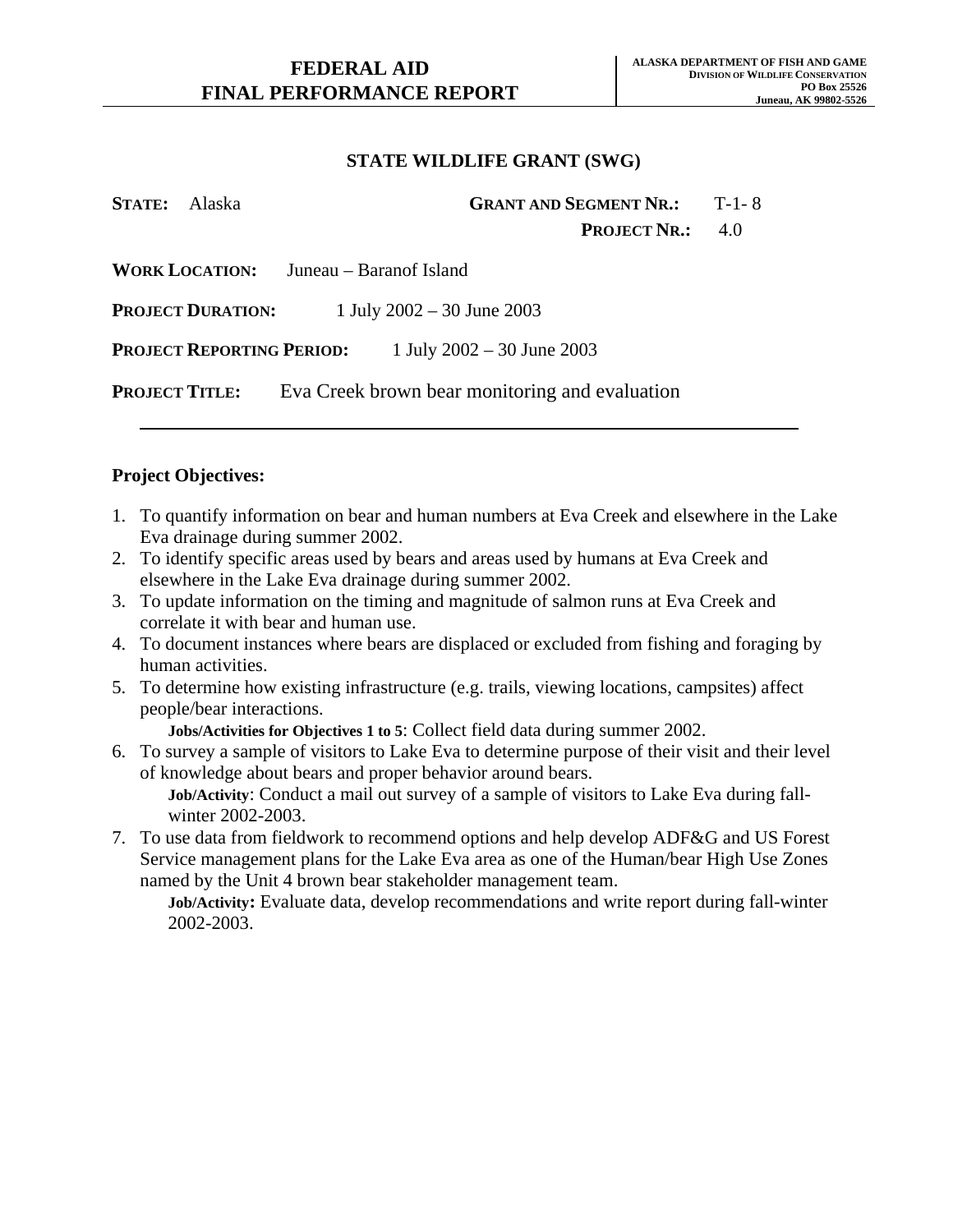**Summary of Project Accomplishments** (Numbers correspond to project objectives.):

During a 3½ month field season in summer 2002 staff collected data addressing project objectives at Eva Creek on Baranof Island in Southeast Alaska. A brief summary of results of that effort with respect to specific objectives follows. More detailed information can be found in the attached report "Human and Brown Bear Use of Eva Creek: a site assessment."

1. Field staff conducted daily observations from a tree stand adjacent to Eva Creek for a minimum of 5 hours a day during the report period from July  $1 -$  Sept. 9. Approximately 450 observation hours were logged during this period.

Field staff observed 656 human visitors to the Eva Creek drainage. The total number of guided visitors observed was approximately 1/3 of the number reported by tour operators. Based on that comparison, staff estimated 1,964 visitors to the Eva Creek watershed during the 96 days of summer in 2002. Estimated number of visitors per day was 20, however, no visitors were observed during 33% of the days. Hikers made up about 68% of the total and anglers made up 32%.

During the report period, thirty-nine separate observations of 10 individual bears occurred. In more than 450 observation hours, bears were only observed 4% of the time. The number of bears and frequency of observations were below expectations. Bears were observed for a total of 695 minutes. Bears observed were primarily subadult bears: 7 individual subadults, 3 sow & cub pairs, and 2 bears of unidentified age. Bears primarily scavenged for fish carcasses instead of catching live fish as expected.

2. Most guided human activity was along the trail on the southside of the creek. Hikers displayed the most predictable use patterns, because they remained almost entirely on the trail and moved at a steady pace. Anglers were the only visitors to walk in the creek and onshore on the north side of the creek. Fishing, boating, and air transport combined with varying noise levels introduced inconsistent and unpredictable human presence.

Habitat and field use surveys carried out by SEAWEAD indicated that most bear activity occurred on the opposited side of the stream from the trail used by humans.

- 3. During the summer of 2002 the sockeye salmon ran from June 25 July 17 in Eva Creek. The chum salmon run extended from July 6 – August 25. Pink salmon were present in the creek from July 29 – September 9, the last day of the field season. Coho were expected to run from mid- to late-September but were not observed. Based on historical ADF&G data, pink salmon abundance in 2002 was average for the stream. Although the observed sockeye run of 302 fish seemed low, a lack of historical data makes it difficult to determine the relation of the run to other years. Neither the total number of bears nor the number of minutes bears were observed were significantly correlated with mean or median sockeye, pink, or chum in the stream per day. Anglers' use of Eva Creek occurred throughout the summer but was most intense in June and early July prior to the period when salmon fishing was productive offshore.
- 4. It was difficult to document specific instances where bears were displaced or excluded from fishing and foraging by human activities. Bears were never observed while people were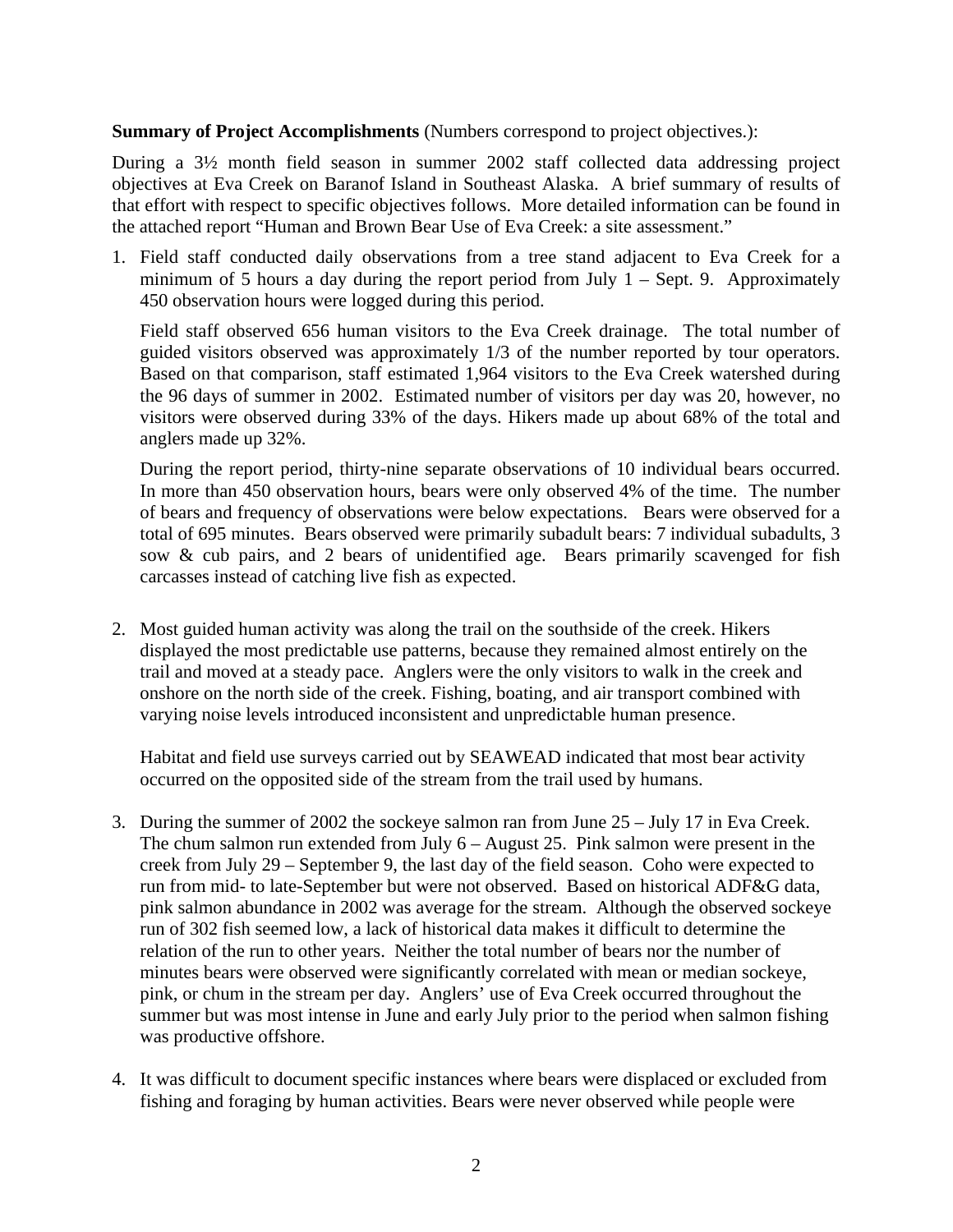fishing, and interactions with hikers were limited in their frequency and duration. Only five instances of bears and visitors interacting were observed. Of those, two resulted in bears abandoning activities as a direct result of human activity. Observations also suggest the following:

- Bear and human use tended not to occur simultaneously, even in sites judged to be attractive to bears.
- Bears were observed more often when visitors were absent. During summer observations, bears were observed for a total of 695 minutes, and 93% of those observations occurred in the absence of visitors.
- During the summer, bears were observed more frequently in the morning, and were present most often between 7 and 8 a.m. Bear observations declined at 10 a.m. Conversely, visitors reported being present at Lake Eva trail most frequently from 11 a.m. to noon. Little visitor activity was reported prior to 9 a.m.
- 5. The established and constructed trail is the only current existing infrastructure in the study area. As stated under item 2, most guided human activity was along the trail on the southside of the creek while bear use most bear activity occurred on the opposite side of the stream from the trail. Clearly the location of the trail influenced human activity and may have a bearing on bear activity during periods of fishing and foraging as the trail currently follows the stream bank closely for most of its length. Bear sign surveys and observations indicated that bears tend to avoid areas near the trail in spring and summer months.
- 6. Because of cost considerations, an online survey was chosen rather than a mail out survey to query visitors on expectations and knowledge. All visitors to the study area were invited to participate in the voluntary online survey. Signs that explained the purpose of the study and the survey were attached to survey registration boxes at the trailhead and near the lower falls. Pencils and brief optional survey registration cards were stored in the registration boxes. Researchers collected completed survey cards daily. By September 9, 2002, ninety-seven completed survey registration cards were collected and the sixty-nine valid email addresses from those cards comprised the sampling pool for an online survey. Visitors were contacted via email on October 2, 2002 and given instructions about how to complete the survey on the internet. By December 31, 2002, thirty-five visitors had completed the online survey, for a final response rate of 51%.

Most people were not visiting to view bears specifically. On the 97 returned visitor survey registration cards, 83% of visitors reported hiking, and less than half reported fishing (34%) or wildlife viewing (34%) as an planned activity for the visit. Of 35 respondents to the online survey, twenty-nine (82.9%) rated hiking as a purpose for visiting Eva Creek. 65.5% (19) of those rated hiking their highest priority. An additional seven (24.1%) hikers ranked hiking as a high priority. Eighteen of the 35 respondents (51.4%) ranked wildlife viewing as a purpose for visiting Eva Creek. Only 16.7% of those  $(n = 3)$  ranked it as their highest priority for visiting the site. An additional 6 people (33.3%) rated wildlife viewing highly. Seventeen of the 35 respondents (48.6%) ranked fishing as a purpose for visiting Eva Creek. Thirteen (76.5%) of the seventeen rated fishing their highest priority.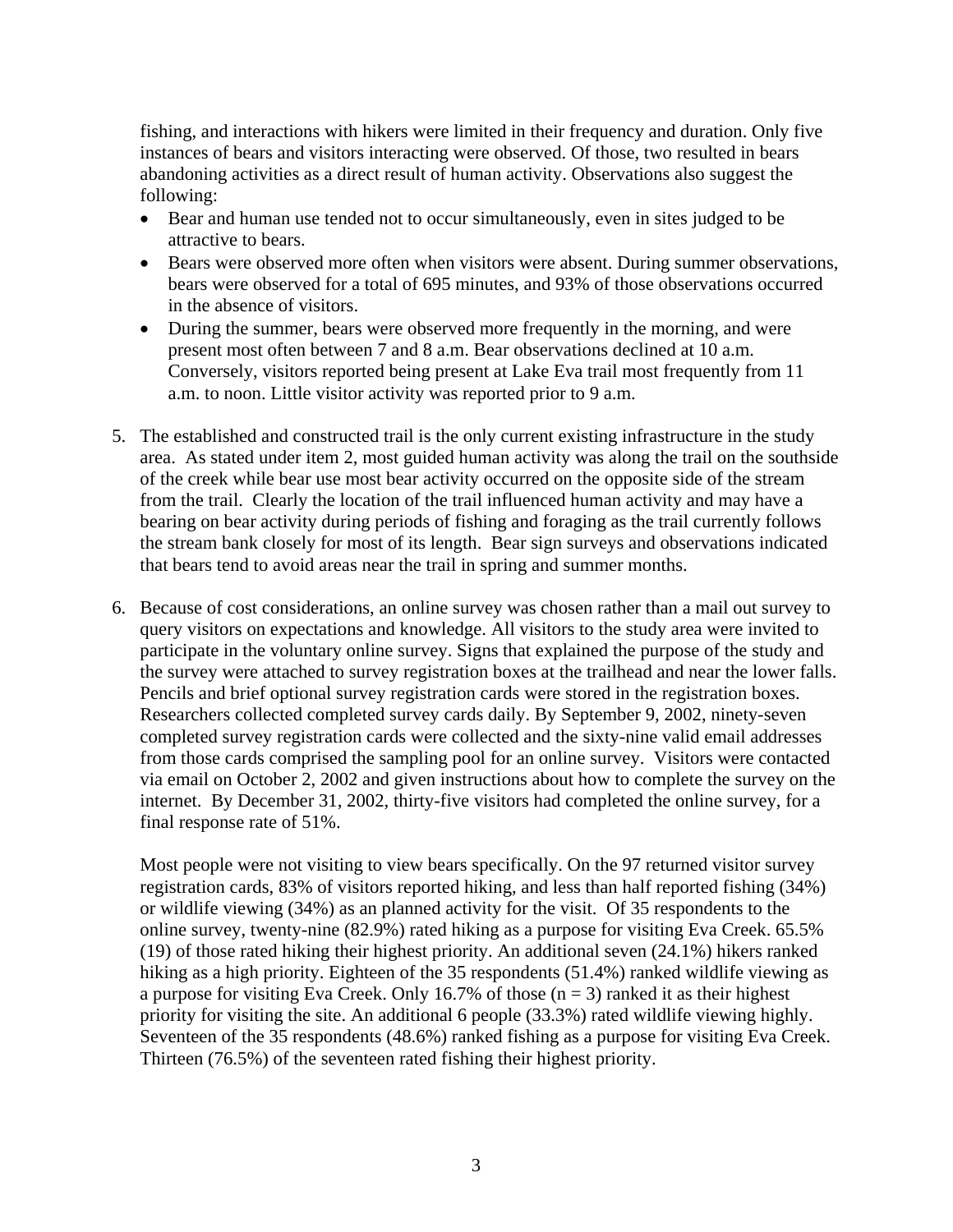Most visitors wanted to see brown bears, and expected to see them at Eva Creek. However, only half of responding visitors reported seeing a brown bear at Eva Creek. Because researchers only saw bears 5% of the time, the respondents' percentage may be higher than the actual number of visitors to actually see a bear at Eva Creek. Two explanations are likely: either visitors who saw bears were more likely to complete the survey, or visitors who completed the survey confused Lake Eva with another area they visited in Southeast Alaska.

Most of the visitors who saw a bear failed to report on their group's response to the bear. Twelve of the 18 survey respondents did not answer the question. The remaining 6 respondents were equally balanced in response, with half moving away from, and half moving around the observed bear. Visitors were willing to report their noise response to bears, and thirteen (72.2%) of those who saw a bear said they remained silent. The remaining 5 respondents said they made noise. Reported noise response may have been due to the presence of a guide. Eight of ten (80%) guided visitors said they remained silent, while only five of eight (62.5%) non-guided visitors reported a quiet response when encountering a bear.

7. From fall 2002 through late spring staff analyzed data and produced a 100-page report (including appendices) based on the results of field work and the visitor survey. The report's management recommendations include options for overall management of Eva Creek as a recreation area, as well as a recommendation for rebuilding and relocating the existing trail to a route that would better separate the bulk of human visitors from areas of the stream used by bears. Among the findings was that Lake Eva / Eva Creek estuary meets the Unit 4 Brown Bear Management Team's definition of a 'Tier I Human / Bear High Use Zone', and the guidelines and stipulations the team recommended for such zones should be part of agency management in the area. The recommendations can be found in the attached report.

**Project Costs:** Federal share \$21,890.32 + state share \$7,296.78 = total cost \$29,187

**Prepared By:** Tom Paul, Principal Investigator, Federal Aid Coordinator

**Date:** August 25, 2003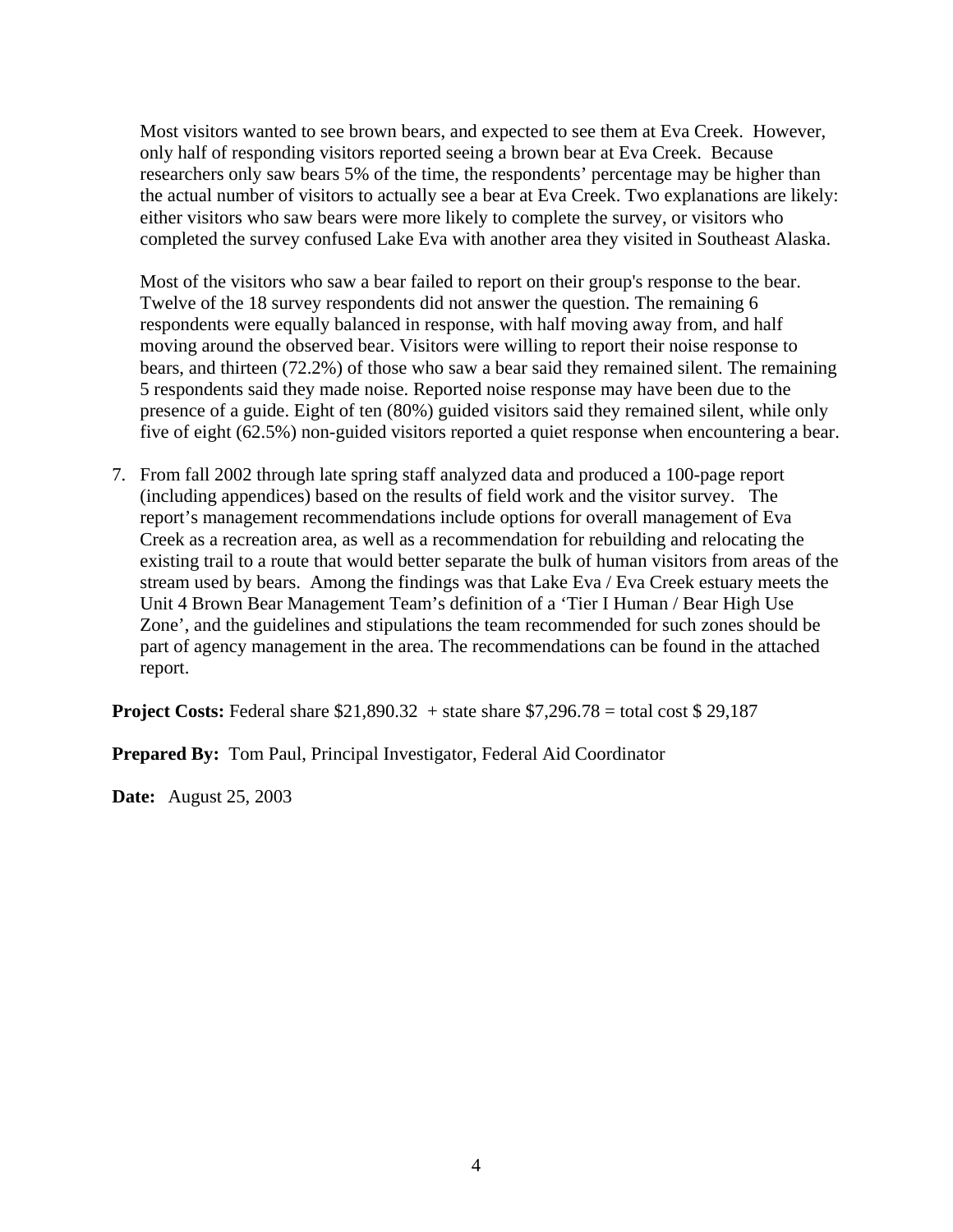**STATE:** Alaska **GRANT AND SEGMENT NR.:** T-1-8

PROJECT NR.: 5.0

**WORK LOCATION:** Chilkoot River, Haines

**PROJECT DURATION:** 1 July 2002 – 30 June 2004

**PROJECT REPORTING PERIOD:** 1 July 2002 – 30 June 2003

**PROJECT TITLE:** Monitoring and assessment of strategies for conservation of brown bears

### **Project Objectives:**

**Objective 1**: Reduce the risk of bear/human conflicts (i.e., incidents of bears getting fish directly from anglers, visitors being directly threatened by bears, and bears displaced from foraging or fishing activity).

**Job/Activity a:** Provide an on-site presence and encourage area users to follow guidelines developed by the Chilkoot River Corridor Working Group (CRCWG).

**Objective 2:** Quantify information about fish use by bears, primarily brown bears, but black bears as well.

**Job/Activity a:** Conduct observations of bear fishing activities during field season.

**Objective 3:** Document instances where bears are displaced or excluded from fishing and foraging by human activities.

**Job/Activity a:** Monitor human and bear activities on these areas including land use impacts and water-based activities during field season

**Objective 4:** Assess the success of previously developed management guidelines and make recommendations for inclusion in a more comprehensive Chilkoot River Corridor Working Group plan.

**Job/Activity a:** Produce a report summarizing observations and activities during field season, and making recommendations for inclusion in CRCWG's management plan for the area.

#### **Summary of Project Accomplishments:**

1. In late August, a river monitor was hired to inform area users about the CRCWG guidelines, and to collect some basic user information for planning purposes. To disperse information to CRC users optimally, printed guidelines were given to visitors, news releases and public service announcements were spread by radio and newspaper, the monitor was the guest on a local call-in show. Finally, because so many of the visitors come from Whitehorse or rent their RVs there,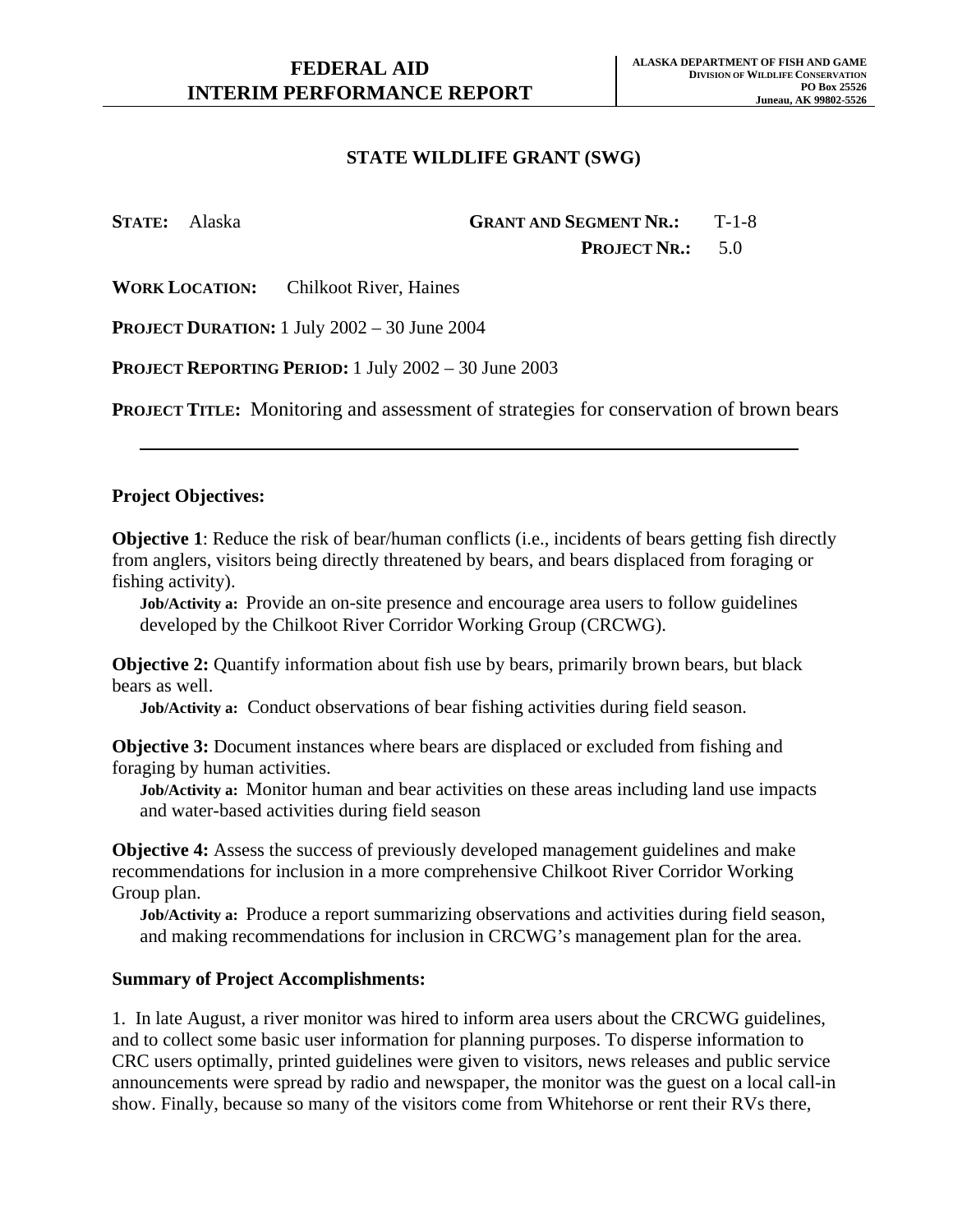rental agents and sports shop owners were also contacted with information to give to their clients. The monitor's overview is attached as Appendix 1.

2. Because of the all-consuming nature of the public contact component of the monitor's duties this first year, he found it virtually impossible to collect any data on fish use by bears, especially information about catch rates. Secondarily, the visibility in some of the more popular bear fishing sites was poor. However, he noted the high degree of utilization of fish scraps left from anglers cleaning their catch and not disposing of scraps properly.

3. Without being omnipresent, the monitor could not specifically collect data on bear displacement by humans. However, he was able to opportunistically collect some use data from visitors as he gave them information about guidelines for use. Appendix 2 is an overview of people's activities and Appendix 3 shows some bear use information. Appendix 4 demonstrates some of the concerns.

4. A draft report summarizing the CRCWG's activities is attached as Appendix 5, which incorporates some of the recommendations made by the monitor and others.

**Project Costs:** Federal share  $$12,289$  + state share  $$4,097$  = total cost  $$16,386$ 

**Prepared By:** Polly Hessing, Principal Investigator

**Date:** 29 October 2003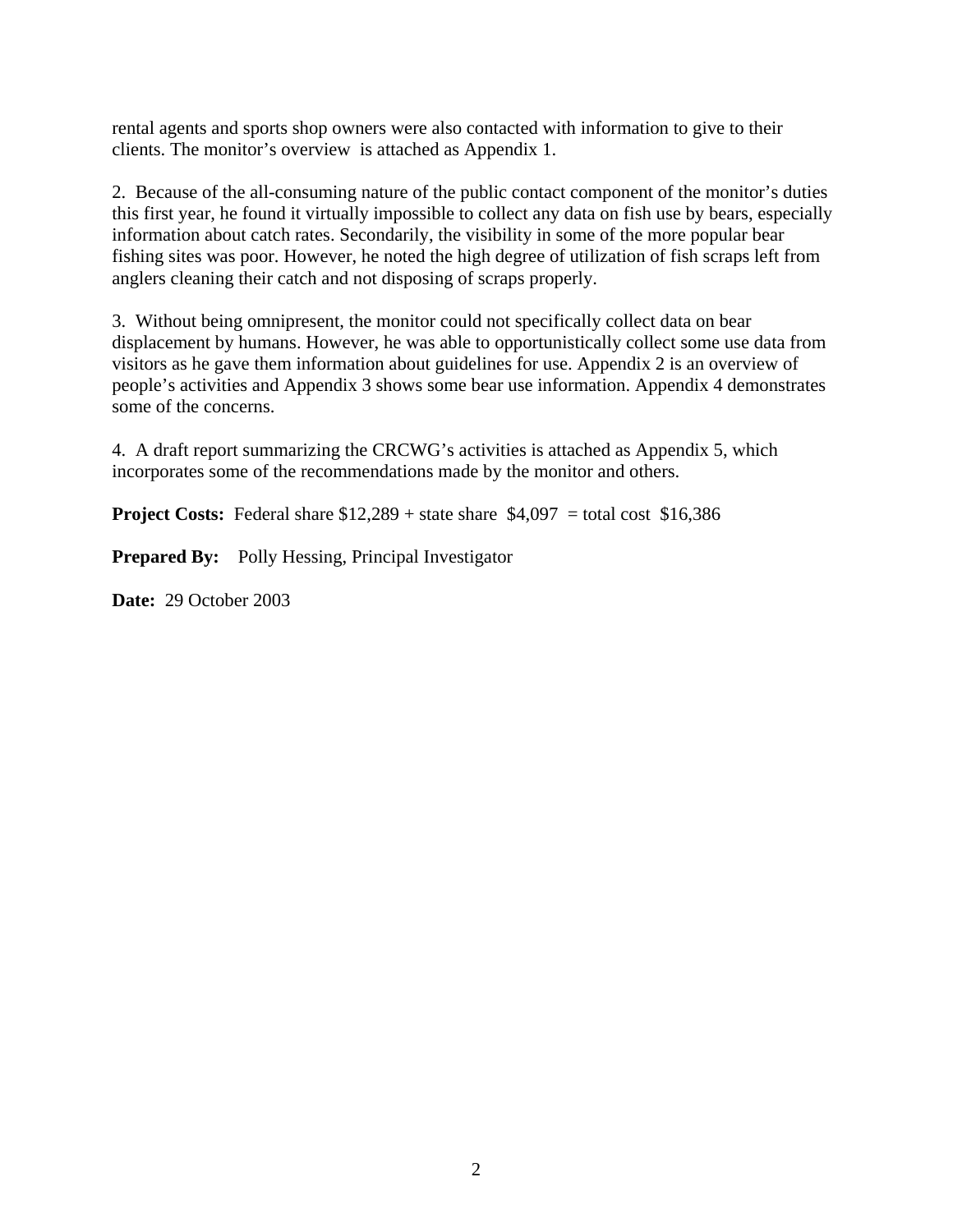

Bear viewers may form a line, preventing access to or from the river by bears.



Staying on the roadway to view bears is less intrusive than approaching them directly.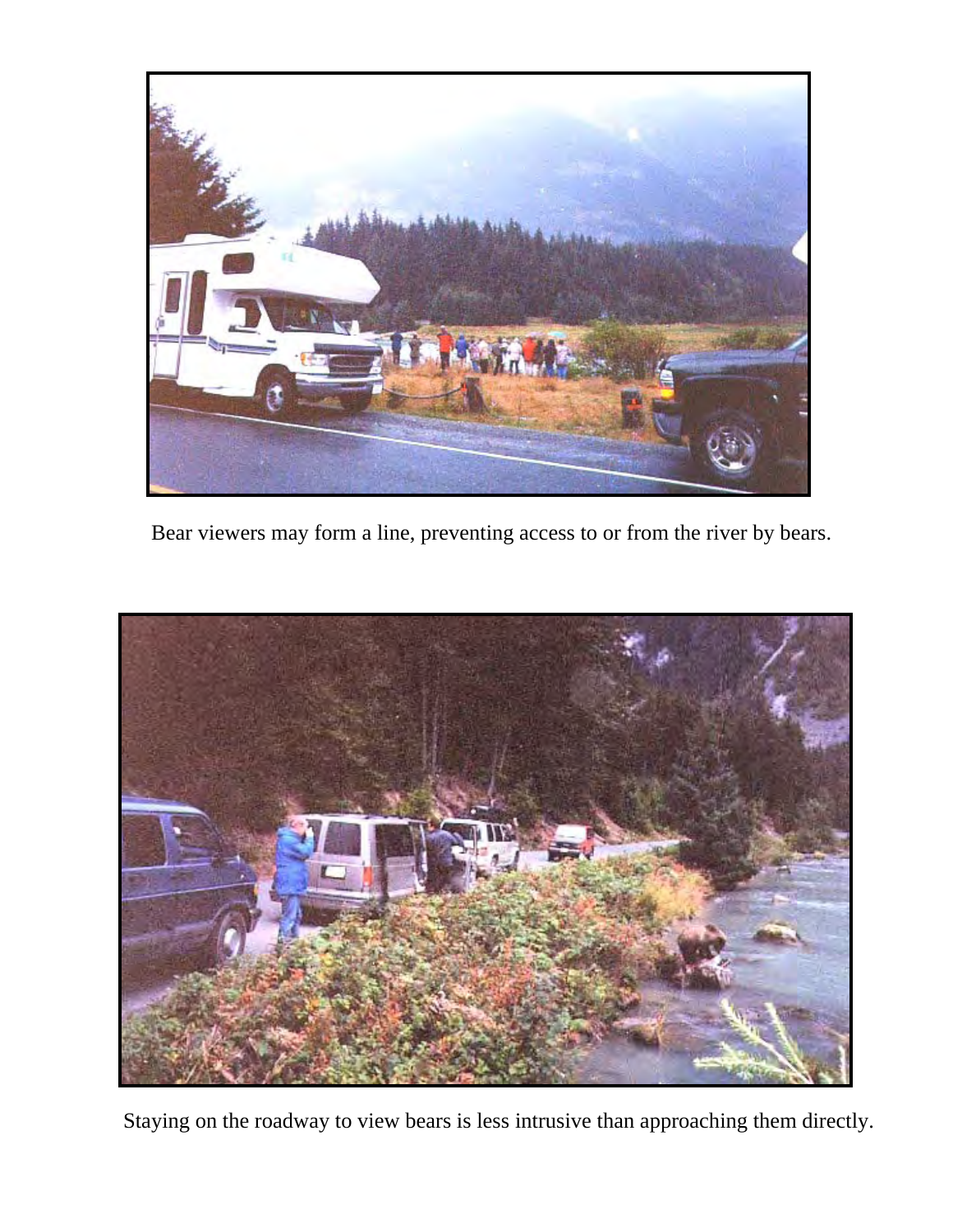

At least one tour operator moors his boats overnight at the lake. Boats should be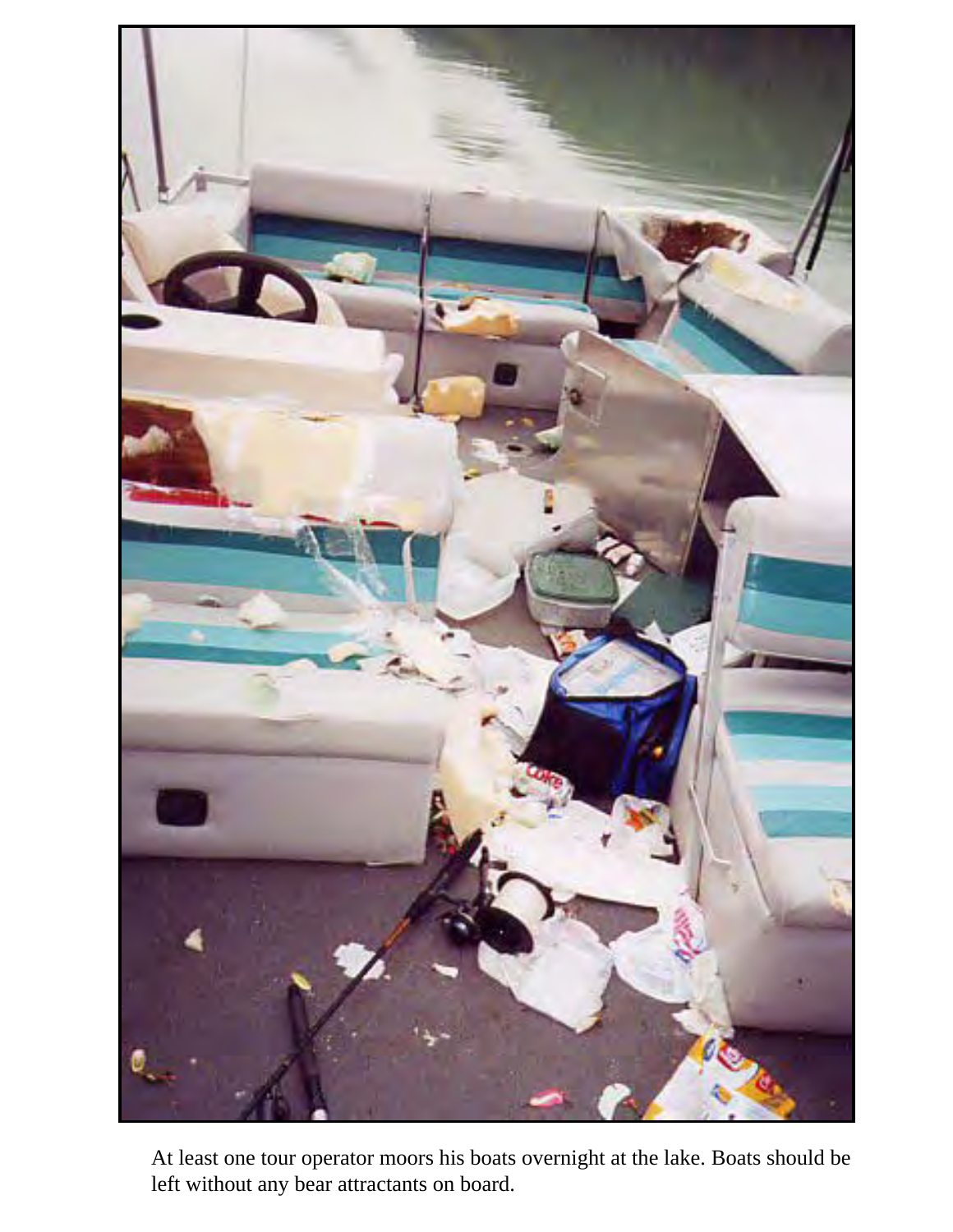

Traffic on the road can be an obstacle to humans and wildlife. Anglers may be hesitant to leave their fishing sites to secure their catch, leading to bears taking fish from anglers and to unsightly garbage left behind.



Most of the access to the river is on undeveloped trails, leading to stream bank erosion and undercutting of the roadbed itself.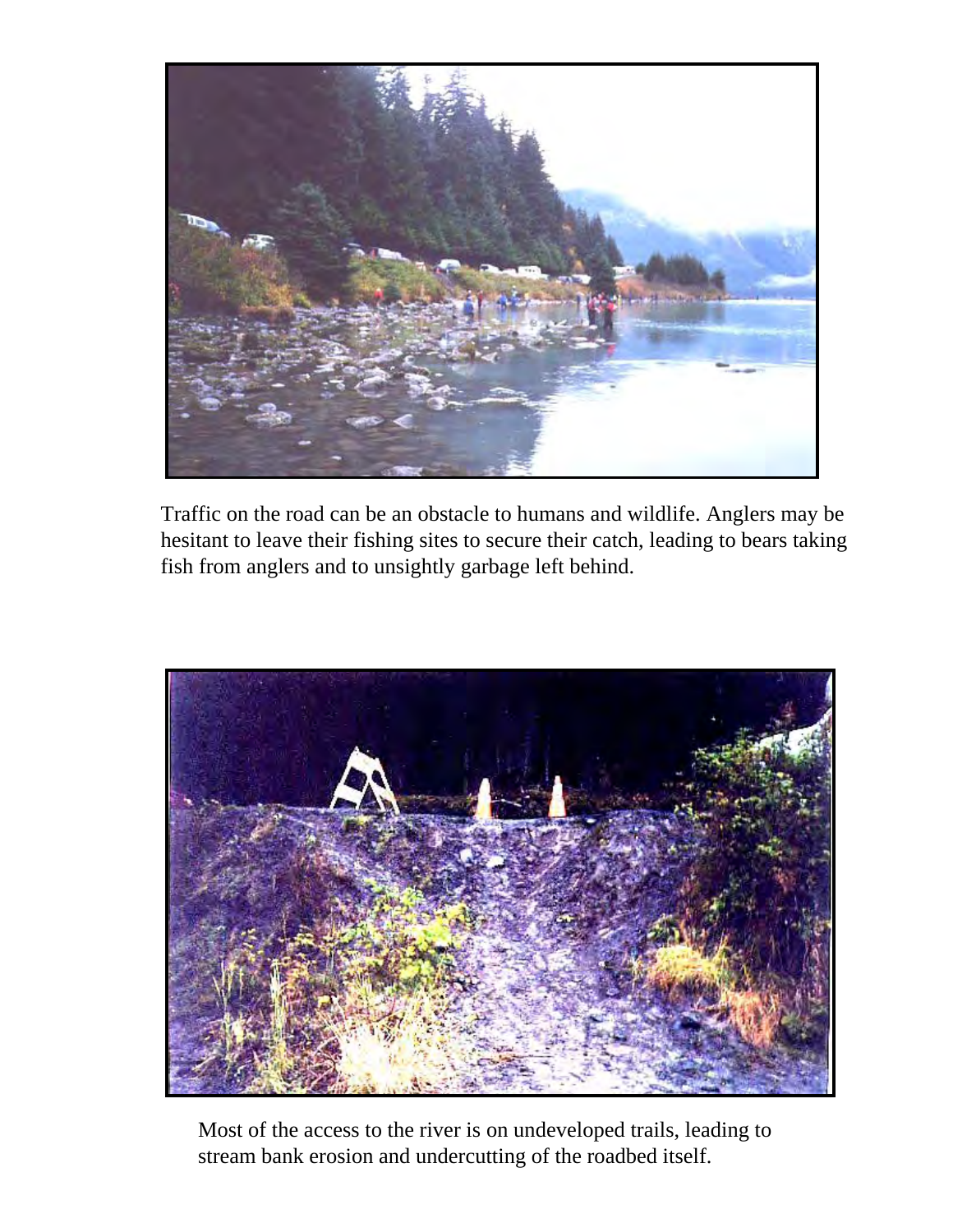## **STATE:** Alaska **GRANT AND SEGMENT NR.:** T-1- 8 PROJECT NR.: 5

**WORK LOCATION:** Haines – Chilkoot River

**PROJECT DURATION:** 1 July 2003 – 30 June 2004

**PROJECT REPORTING PERIOD:** 1 July 2003 – 30 June 2004

**PROJECT TITLE:** Monitoring and assessment of strategies for conservation of brown bears at Chilkoot River

#### **Project Objectives:**

1. Using CRCWG guidelines and other accepted techniques, standardize area user behaviors and practices to reduce interactions between humans and bears

**Job/Activity a:** Work with Sport Fisheries and Commercial Fisheries Divisions to augment guidelines developed by the Chilkoot River Corridor Working Group (CRCWG) to 1) reflect divisional missions and 2) to incorporate suggestions from the 2002 river monitor.

**Job/Activity b:** Distribute Chilkoot guideline information to vehicle rental agencies in Whitehorse, Yukon Territory; deliver presentations about guidelines to the public at meetings in Haines, Skagway and Whitehorse.

**Job/Activity c:** Hire river monitor to provide an on-site presence and encourage area users to follow guidelines

**Job/Activity d:** Establish one fixed and one moveable 'bear corridor' based on data collected by monitor and by graduate student to allow bears access to the river across the road.

2. Collect data about area users for local government and for further development of a CRCWG plan for the area.

**Job/Activity a:** Briefly interview Chilkoot users about their activities in the area and reactions to the monitor and guidelines.

**Job/Activity b:** Produce a report summarizing area use patterns from interview information and river monitor's observations; make recommendations for consideration by City of Haines and other interested agencies.

3. Document instances where bears appear to be displaced from fishing and foraging by human activities.

**Job/Activity a:** Opportunistically document instances when human activities cause bears to change their fishing or foraging behavior.

**Job/Activity b:** Evaluate guidelines for their effect on reducing displacement of bears and feedback results into CRCWG planning process.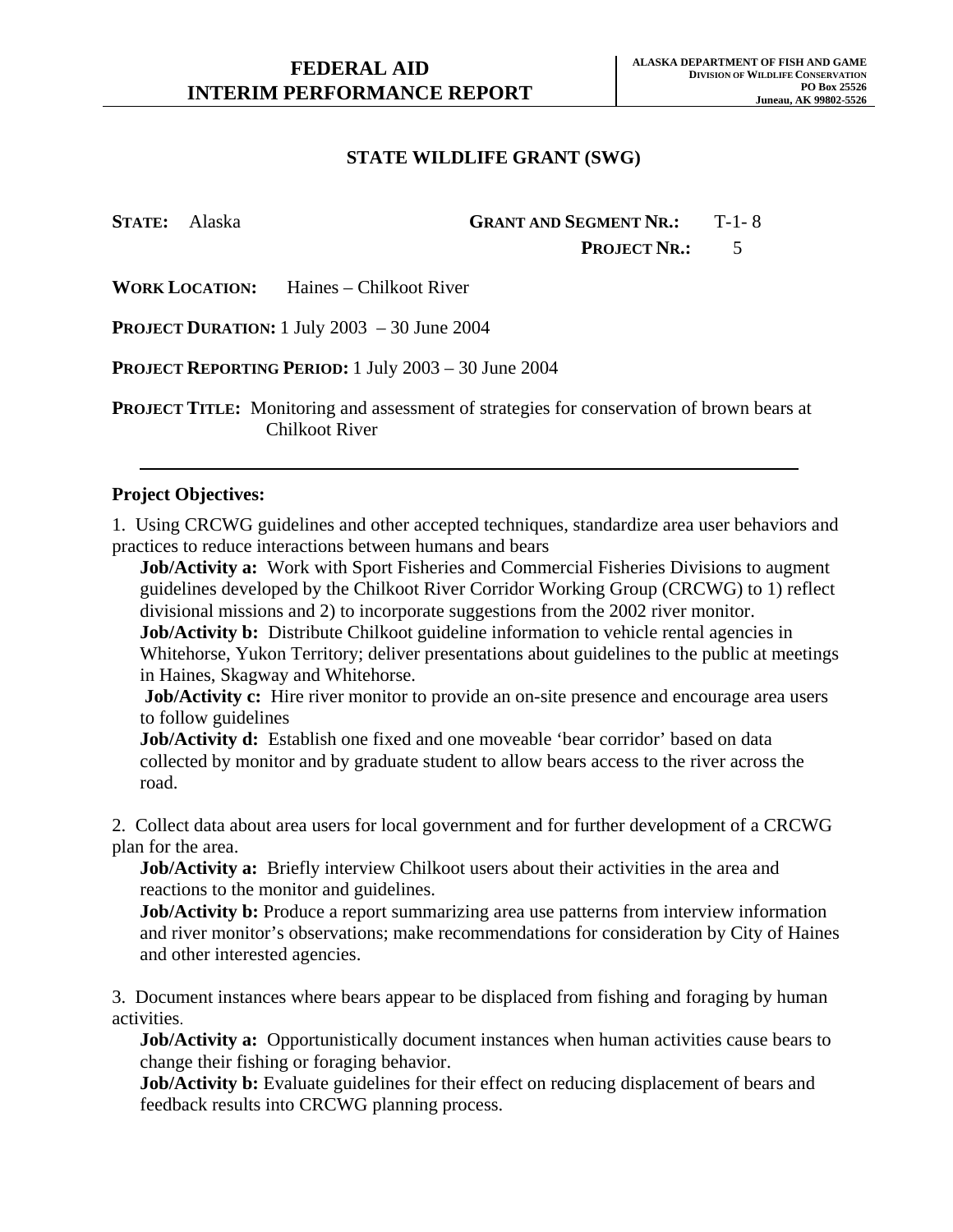### **Summary of Project Accomplishments:**

- 1. a-d. We prepared handouts modeled on other ADFG public information about bears; these reiterate Chilkoot Guidelines and ADFG Points of Agreement as well as other information about bears and angling that is dispersed on a state-wide level. Information was distributed to visitors to the Chilkoot, as well as to several recreational vehicle rental agencies and sporting goods stores in Haines and Whitehorse. A river monitor was hired through a Reimbursable Services Agreement with Department of Natural Resources/Division of Parks and Recreation in August to collect information from people and inform them about reducing conflicts between people and bears, which included using a moveable corridor to allow bears better access to and from the river. In early summer, 2004 presentations were given to staff of local interested businesses and to the public about bears in general, and specifically about desired human behaviors along the Chilkoot Corridor.
- 2. a. To the extent possible, visitors were interviewed about their activities and informed about Chilkoot guidelines. The monitor found it difficult to dispense information, run inerference between people and bears, and collect useable data simultaneously. A matrix summarizing many of the contacts made is attached.

b. The Chilkoot River Corridor Working Group is in the process of making recommendations to the Haines Assembly; thus, we have not separately prepared suggestions for them at this time.

3. a-b. The monitor found it difficult to consistently document the many instances where bears were displaced by humans and/or their activities. A young bear, likely one regularly seen at Chilkoot, was shot as a Defense of Life and Property kill at a subdivision several miles from the river. In general, discouraging human use of the east bank of the river, encouraging fishermen to clean and secure their fish when caught, and crowd control are the areas needing most improvement on the Chilkoot River at this time.

**Project Costs** (includes indirect costs)**:**  Federal share \$ 17,828.67 + state share \$ 5,942.89 = total cost \$ 23,771.56

**Prepared By:** Polly Hessing, Wildlife Biologist II

**Date:** August 31, 2004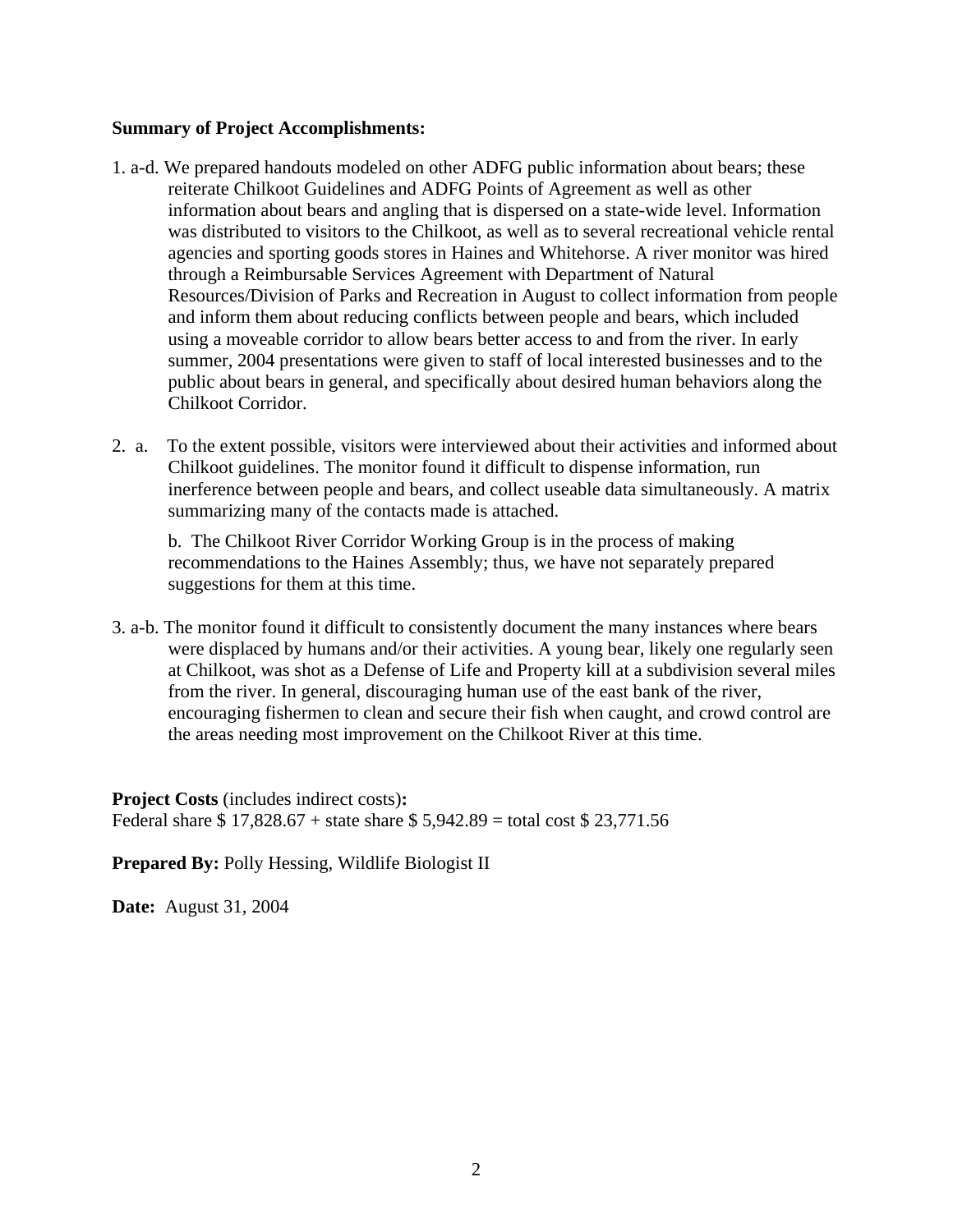2003 Bear Monitor Report

Anthony Crupi's observations

|             |              | # in                 |                                                |                                                                                                                                                                                                                                                                                                                                                                                 | # of Vx                          |                                                                                                                                                                                                                                                                                                                                                                           |
|-------------|--------------|----------------------|------------------------------------------------|---------------------------------------------------------------------------------------------------------------------------------------------------------------------------------------------------------------------------------------------------------------------------------------------------------------------------------------------------------------------------------|----------------------------------|---------------------------------------------------------------------------------------------------------------------------------------------------------------------------------------------------------------------------------------------------------------------------------------------------------------------------------------------------------------------------|
| <b>Date</b> | <b>Time</b>  | Party                | <b>Reason for Contact</b>                      | <b>Activity at Contact</b>                                                                                                                                                                                                                                                                                                                                                      | in Area                          | <b>Additional</b>                                                                                                                                                                                                                                                                                                                                                         |
|             |              |                      | Informed of morning bear                       | Information to angler concerning the need for                                                                                                                                                                                                                                                                                                                                   |                                  | Not sure how big of an area is to be considered so                                                                                                                                                                                                                                                                                                                        |
| 9/7         | 7:30         | $\mathbf{1}$         | activity from 5:30-7.                          | entrails to be in swift water not near bank.                                                                                                                                                                                                                                                                                                                                    | 4                                | this is just Angler Hole.                                                                                                                                                                                                                                                                                                                                                 |
|             |              |                      |                                                | Had seen2 bears (Sow3 and SD) and didn't want                                                                                                                                                                                                                                                                                                                                   |                                  |                                                                                                                                                                                                                                                                                                                                                                           |
|             |              |                      | Curious about bears in                         | to compete with bears for fish and wondered if                                                                                                                                                                                                                                                                                                                                  |                                  |                                                                                                                                                                                                                                                                                                                                                                           |
|             | 8:30         | 3                    | the area.                                      | the lake would minimize impact.                                                                                                                                                                                                                                                                                                                                                 | 4                                |                                                                                                                                                                                                                                                                                                                                                                           |
|             |              |                      | Anglers in 5 groups in                         | Informed about recent bear activity on the west                                                                                                                                                                                                                                                                                                                                 |                                  | Most fish on stringers. Walked the banks                                                                                                                                                                                                                                                                                                                                  |
|             | 9:00         | 14                   | Zone 1 W.                                      | bank and encouraged proper fish storage.                                                                                                                                                                                                                                                                                                                                        | 8                                | answering questions til 11am.                                                                                                                                                                                                                                                                                                                                             |
|             |              |                      |                                                | When informed that two subadults have been out                                                                                                                                                                                                                                                                                                                                  |                                  |                                                                                                                                                                                                                                                                                                                                                                           |
|             |              |                      | Brian and Grandpa who                          | in the day Brian says, " Don't worry I've got my                                                                                                                                                                                                                                                                                                                                |                                  |                                                                                                                                                                                                                                                                                                                                                                           |
|             |              |                      | used firecrackers to                           | bear protection", as he points to his 12 gauge.                                                                                                                                                                                                                                                                                                                                 |                                  |                                                                                                                                                                                                                                                                                                                                                                           |
|             |              |                      | defend their hole from                         | Receptive to fish cleaning and moving catch to                                                                                                                                                                                                                                                                                                                                  |                                  |                                                                                                                                                                                                                                                                                                                                                                           |
|             | 11:00        | 2                    | bears in 2002.                                 | vehicle if bear approached.                                                                                                                                                                                                                                                                                                                                                     | $\overline{c}$                   |                                                                                                                                                                                                                                                                                                                                                                           |
|             | 11:15        | $\mathbf 1$          | Katie                                          | Talked about monitoring issues and approaches.                                                                                                                                                                                                                                                                                                                                  | 3                                |                                                                                                                                                                                                                                                                                                                                                                           |
|             |              |                      | Bob and Kathy leaving on                       | Campground clear and all campers had received                                                                                                                                                                                                                                                                                                                                   |                                  |                                                                                                                                                                                                                                                                                                                                                                           |
|             | 11:30        | $\overline{2}$       | way to town                                    | bear talk.                                                                                                                                                                                                                                                                                                                                                                      | 3                                |                                                                                                                                                                                                                                                                                                                                                                           |
|             |              |                      |                                                |                                                                                                                                                                                                                                                                                                                                                                                 |                                  | Many of my scans the first week or so were tallied                                                                                                                                                                                                                                                                                                                        |
|             | 17:00        |                      |                                                |                                                                                                                                                                                                                                                                                                                                                                                 |                                  | on Nick's clipboard/datasheet.                                                                                                                                                                                                                                                                                                                                            |
| 9/8         | 20:43        |                      | Spotlighting bears 2x                          | Drove over towards vehicle and activity ceased.                                                                                                                                                                                                                                                                                                                                 | 2                                | <b>RC</b> Beck                                                                                                                                                                                                                                                                                                                                                            |
|             |              |                      |                                                |                                                                                                                                                                                                                                                                                                                                                                                 |                                  | Sow with 4 cubs in estuary, departed at 5:44 as                                                                                                                                                                                                                                                                                                                           |
| 9/11        | 5:30         | $\mathbf 0$          |                                                | 2 bears in Zone 1 and 3 bears in Zone 4.                                                                                                                                                                                                                                                                                                                                        | $\mathbf 0$                      | 1st vehicle coming in.                                                                                                                                                                                                                                                                                                                                                    |
|             |              |                      |                                                |                                                                                                                                                                                                                                                                                                                                                                                 |                                  |                                                                                                                                                                                                                                                                                                                                                                           |
|             |              |                      |                                                | Let people know about bears' increased wariness                                                                                                                                                                                                                                                                                                                                 |                                  |                                                                                                                                                                                                                                                                                                                                                                           |
|             |              |                      |                                                | in the morning hours and recommended if they                                                                                                                                                                                                                                                                                                                                    |                                  |                                                                                                                                                                                                                                                                                                                                                                           |
|             | 5:45         |                      |                                                | wanted to see bears longer, to park their vehicle                                                                                                                                                                                                                                                                                                                               |                                  |                                                                                                                                                                                                                                                                                                                                                                           |
|             |              | 4                    | 2 displaced 2 bears.<br>Talked to people about | and remain stationary.                                                                                                                                                                                                                                                                                                                                                          | $\overline{2}$                   |                                                                                                                                                                                                                                                                                                                                                                           |
|             | 5:45         | 4                    | bear safety/awareness.                         |                                                                                                                                                                                                                                                                                                                                                                                 | $\overline{2}$                   | til 6:30                                                                                                                                                                                                                                                                                                                                                                  |
|             |              |                      |                                                |                                                                                                                                                                                                                                                                                                                                                                                 |                                  |                                                                                                                                                                                                                                                                                                                                                                           |
|             |              |                      |                                                |                                                                                                                                                                                                                                                                                                                                                                                 |                                  |                                                                                                                                                                                                                                                                                                                                                                           |
|             |              |                      |                                                |                                                                                                                                                                                                                                                                                                                                                                                 |                                  |                                                                                                                                                                                                                                                                                                                                                                           |
|             |              |                      |                                                |                                                                                                                                                                                                                                                                                                                                                                                 |                                  |                                                                                                                                                                                                                                                                                                                                                                           |
|             |              |                      |                                                |                                                                                                                                                                                                                                                                                                                                                                                 |                                  |                                                                                                                                                                                                                                                                                                                                                                           |
|             |              |                      |                                                |                                                                                                                                                                                                                                                                                                                                                                                 |                                  |                                                                                                                                                                                                                                                                                                                                                                           |
|             |              |                      |                                                |                                                                                                                                                                                                                                                                                                                                                                                 |                                  |                                                                                                                                                                                                                                                                                                                                                                           |
|             |              |                      |                                                |                                                                                                                                                                                                                                                                                                                                                                                 |                                  |                                                                                                                                                                                                                                                                                                                                                                           |
|             |              |                      |                                                |                                                                                                                                                                                                                                                                                                                                                                                 | 8                                | side.                                                                                                                                                                                                                                                                                                                                                                     |
|             | 6:30<br>7:10 | $\overline{2}$<br>15 | People approaching bear<br>within 25 m         | Recommended viewing from the roadside and<br>they had many questions about bears after that.<br>Created an excellent viewing space where most<br>people were quiet, excited, and possesed<br>numerous questions. Rewarded for their<br>etiquette by being some of the only people to<br>view Sow with 3 yearlings (McNeil).<br>Lots of questions about bear biology and general | $\overline{2}$<br>$\overline{2}$ | Had been traveling in Alaska for weeks and these<br>first bears they'd seen. Very appreciative.<br>Zone 2. McNeil and Dos came out on east side,<br>very late. Boo up to PT1/2 and then down. Rainy<br>morning and had all people grouped viewing<br>below the fridge where anglers normally fish,<br>though none today.<br>Sow3, Sow2 one on west side and other on east |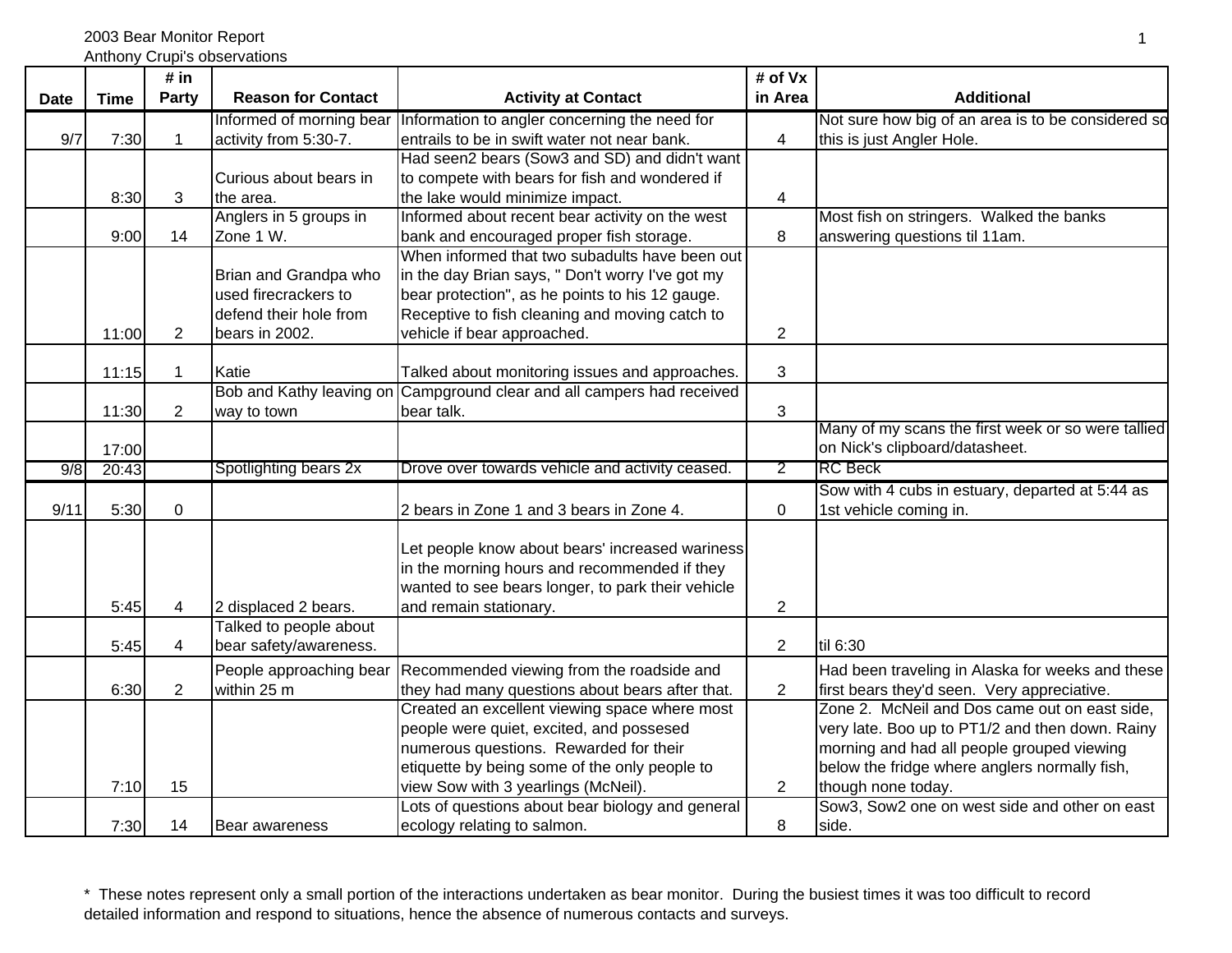2003 Bear Monitor Report Anthony Crupi's observations

| 9/11 | 8:30  | $\overline{2}$ | Bear inquiries<br>Needed help releasing       | People from MI curious about Sow3's tapeworm.<br>Removed pixie, took their photo and informed of<br>bear activity, etc. Very happy with the trip to                                                 | 6              | Not the first people to express how impressed<br>they were with State Park's presence on the river.<br>Had visited 3 years before and much improved.                                                                                                            |
|------|-------|----------------|-----------------------------------------------|-----------------------------------------------------------------------------------------------------------------------------------------------------------------------------------------------------|----------------|-----------------------------------------------------------------------------------------------------------------------------------------------------------------------------------------------------------------------------------------------------------------|
|      | 9:30  | 4              | snagged fish.                                 | Haines.                                                                                                                                                                                             | 3              |                                                                                                                                                                                                                                                                 |
| 9/12 | 16:00 | 35             | Bear viewing from bridge                      | Crowd control                                                                                                                                                                                       | 15             | Small dark subadult bear fishing in Zone1.                                                                                                                                                                                                                      |
|      | 17:00 | 30             | Bear viewers, bridge<br>became a parking lot. | Many people moved into vehicles while it was<br>raining and waiting for bear to reenter.                                                                                                            | 16             |                                                                                                                                                                                                                                                                 |
| 9/13 | 6:00  |                |                                               |                                                                                                                                                                                                     | $\overline{9}$ | <b>Entrance to Lake</b>                                                                                                                                                                                                                                         |
|      | 16:00 |                |                                               |                                                                                                                                                                                                     | 18             | 10 vx from anglers and 8 vx of bear viewers.                                                                                                                                                                                                                    |
| 9/16 | 5:30  | 4              | Germans on radios                             | This entire week several German tourists up<br>before sunrise to view bears from their diesel<br>trucks. Several bears displaced by their early<br>activity. Direct flight into Whitehorse 2x/week. | $\overline{2}$ | This morning convinced to shut down vehicle and<br>watch the sow with 3 cubs <50meters away. After<br>20 minutes one couple got bored, drove to<br>estuary and radioed back that more bears there,<br>so second truck sped off sending sow3 acrss the<br>river. |
| 9/19 | 6:00  |                |                                               |                                                                                                                                                                                                     | $\overline{3}$ | <b>Entrance to Lake</b>                                                                                                                                                                                                                                         |
|      | 7:00  | 1              | Food Bag tied up only 6'                      | Re-hung food bag and left note with bear regs,<br>Hitchhiker sleeping in tent.                                                                                                                      |                | Site 23                                                                                                                                                                                                                                                         |
|      | 8:00  |                |                                               |                                                                                                                                                                                                     | $\overline{7}$ | <b>Entrance to Lake</b>                                                                                                                                                                                                                                         |
|      | 17:45 |                |                                               |                                                                                                                                                                                                     | 16             | <b>Entrance to Lake</b>                                                                                                                                                                                                                                         |
|      | 19:00 |                |                                               |                                                                                                                                                                                                     | 26             | <b>Entrance to Lake</b>                                                                                                                                                                                                                                         |
| 9/20 | 6:00  |                |                                               |                                                                                                                                                                                                     | 0              | <b>Entrance to Lake</b>                                                                                                                                                                                                                                         |
|      | 7:00  |                |                                               |                                                                                                                                                                                                     | $\mathbf{1}$   | <b>Entrance to Lake</b>                                                                                                                                                                                                                                         |
|      | 9:00  |                |                                               | Spoke to campers, anglers, & would-be viewers                                                                                                                                                       | $\overline{7}$ | Entrance to Lake, slow moving                                                                                                                                                                                                                                   |
| 9/21 | 6:30  | 11             |                                               |                                                                                                                                                                                                     | 4              | 8-1BMJ, 3-6 Zone3                                                                                                                                                                                                                                               |
|      | 7:15  |                |                                               |                                                                                                                                                                                                     |                | Boo near N Bend Spruce eating sockeye til 7:35.<br>OUT: 75m S of N Bend Spruce, 1 min after<br>angler drove by.                                                                                                                                                 |
|      | 7:30  |                | BBQ along river.<br>Intersted in Bear Viewing | Gave information about good-safe viewing<br>locations and informed of bear activity and<br>awareness.                                                                                               |                | <b>Guy from Nova Scotia</b>                                                                                                                                                                                                                                     |
|      | 9:00  | 12             |                                               |                                                                                                                                                                                                     | 6              | Entrance to Lake, 5-6, 4-1                                                                                                                                                                                                                                      |
|      |       |                |                                               | Photographers enthusiastic about viewing in                                                                                                                                                         |                |                                                                                                                                                                                                                                                                 |
|      | 13:45 | 8              |                                               | daylight.<br>Viewing from bridge of bear 15 meters below.                                                                                                                                           | 2              | til 14:00 Small Dark in Belted Channel                                                                                                                                                                                                                          |
| 9/21 | 16:50 | 40             |                                               | Gave space and bear vigilance slightly<br>decreased but still exited after 15 min.                                                                                                                  | 10             | <b>SD</b>                                                                                                                                                                                                                                                       |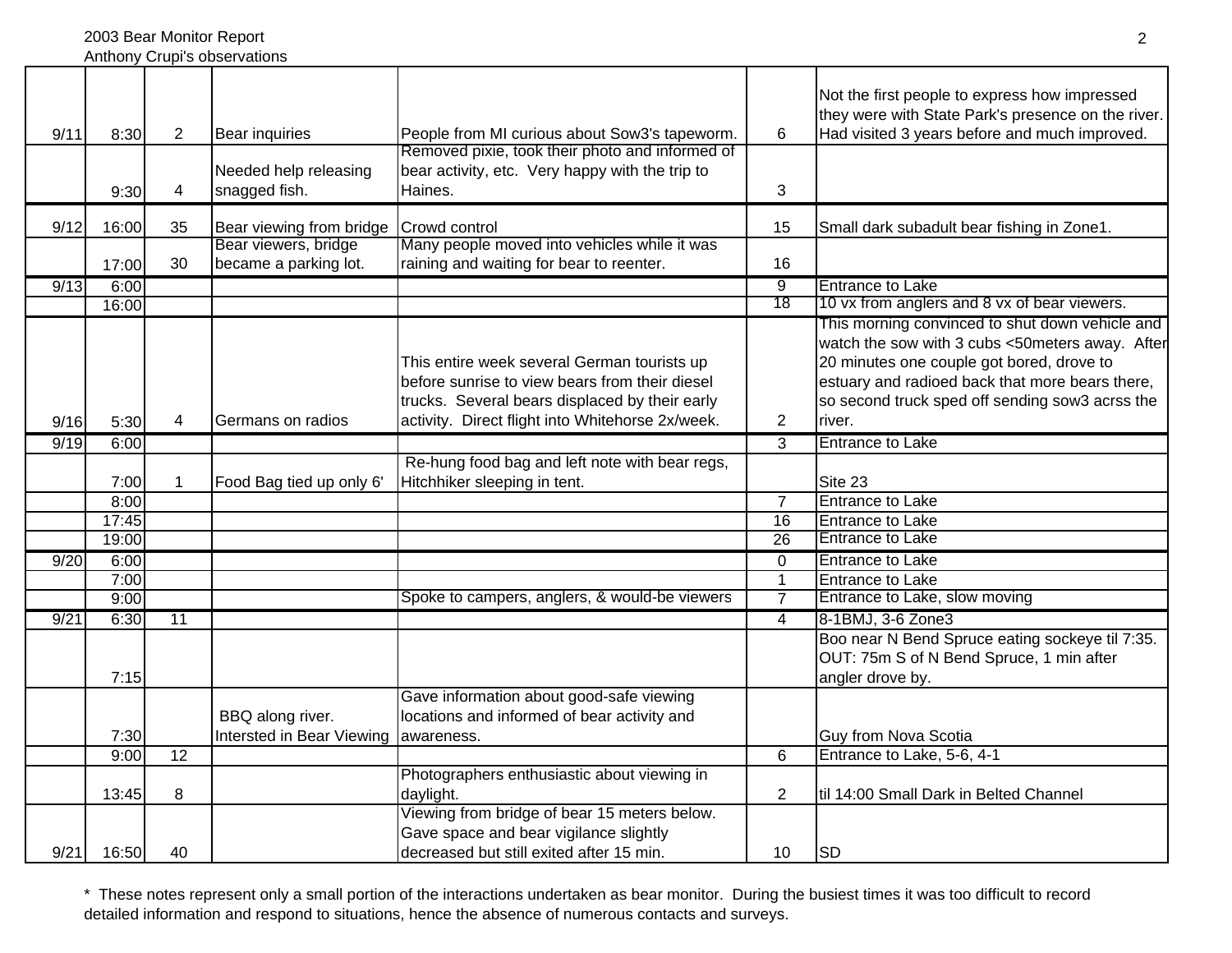Anthony Crupi's observations

|      |       |                 |                            | Drove over to bridge and the pick-up rapidly                              |                         |                                                    |
|------|-------|-----------------|----------------------------|---------------------------------------------------------------------------|-------------------------|----------------------------------------------------|
| 9/21 | 20:17 | $\overline{2}$  | Spotlighting on bridge     | departed.                                                                 | 1                       |                                                    |
| 9/22 | 5:50  | $\mathbf{1}$    | <b>Illegal Overnight</b>   | 223 LKU - Overnight Vehicle.                                              | $\overline{1}$          |                                                    |
|      | 18:00 |                 |                            |                                                                           | 17                      | <b>Entrance to Lake</b>                            |
| 9/23 | 18:00 |                 |                            |                                                                           | $\overline{11}$         | <b>Entrance to Lake</b>                            |
| 9/24 | 18:00 |                 |                            |                                                                           | 3                       | <b>Entrance to Lake</b>                            |
| 9/24 | 19:00 |                 |                            |                                                                           | $\overline{5}$          | <b>Entrance to Lake</b>                            |
| 9/25 | 17:45 |                 |                            |                                                                           | $\overline{9}$          | <b>Entrance to Weir</b>                            |
| 9/27 | 7:00  | $\overline{8}$  | <b>Anglers and Viewers</b> |                                                                           | $\overline{5}$          |                                                    |
| 9/29 | 16:30 |                 |                            |                                                                           | $\overline{5}$          | <b>Entrance to Lake</b>                            |
|      | 18:00 |                 |                            |                                                                           | 12                      | <b>Entrance to Lake</b>                            |
|      |       |                 | Excessive noise and no     |                                                                           |                         |                                                    |
| 9/30 | 6:45  | $\overline{c}$  | muffler.                   | Looking to find the best place to watch bears.                            | -1                      | 2 Bear viewers Ron and Bill                        |
|      | 7:30  | $\overline{5}$  | <b>Bear viewers</b>        | Talked about morning bear activity                                        | $\overline{5}$          |                                                    |
|      | 18:00 |                 |                            |                                                                           | 18                      | <b>Entrance to Lake</b>                            |
|      |       |                 | Bearviewing/fishing        |                                                                           |                         |                                                    |
| 10/1 | 6:00  | 3               | etiquette                  |                                                                           | $\overline{\mathbf{c}}$ |                                                    |
|      | 8:00  | $\overline{6}$  |                            |                                                                           | $\overline{3}$          |                                                    |
|      | 10:00 | $\overline{7}$  |                            |                                                                           | $\overline{9}$          |                                                    |
|      |       |                 |                            |                                                                           |                         | BMJ IN: CWC OUT: PAE dark; Bear activity this      |
|      |       |                 |                            | Set up scope and had people stay near their                               |                         | night on road above weir and in Zone 3 near        |
|      | 19:45 | $\overline{4}$  |                            | Interested in bear viewing vehicles when cubs started up bank.            | 3                       | Angler Access.                                     |
|      |       |                 | 2 illegal overnight Rvs,   | 1 Vehicle departed when I drove in and I awoke                            |                         |                                                    |
|      |       |                 | had not been there at      | the others and asked them to move to                                      |                         |                                                    |
| 10/2 | 7:00  | 8               | 20:00                      | campground.                                                               | 10                      | RECORD TEMPS in SE AK; 7-6, 1-1.                   |
|      |       |                 |                            |                                                                           |                         | Sow2 at Leash Rock OUT: Log at 6:45 when first     |
|      | 6:20  |                 |                            |                                                                           |                         | 2 vehicles entered.                                |
|      |       |                 |                            |                                                                           |                         | Boo ran across west road at Rock1 with fish in her |
|      | 6:56  |                 |                            |                                                                           |                         | mouth as a car was paralleling her on road.        |
|      | 7:05  |                 |                            |                                                                           |                         | Yearlings at N Bend Spruce                         |
|      |       |                 |                            | Guy at Site 21 unhappy with the 1 week lakeside                           |                         | He had just unloaded firewood and only his boat    |
|      | 7:30  |                 |                            | rule.                                                                     |                         | there a few nights.                                |
|      | 17:30 | $\overline{25}$ |                            |                                                                           | $\overline{13}$         | 11 Angler Vx, 2 Viewer                             |
|      |       |                 | Sub-female diverted thru   | Contacted most campers and found person in                                |                         |                                                    |
|      |       |                 |                            | campground after blocked site2 to p/u unattended coolers and beer in next |                         | Boo passed through fortunately without incident,   |
|      | 18:30 |                 | near boat ramp.            | site.                                                                     |                         | though boats and lake sites visited at nights.     |
|      | 18:45 | $\overline{27}$ |                            |                                                                           | 19                      | 25-6, 12-1; 10 viewers Vx, 9 Angler.               |
|      |       |                 | Illegal camping at         | Awoke and asked to find a site in the                                     |                         |                                                    |
| 10/3 | 6:00  | $\overline{2}$  | teardrop                   | campground.                                                               | $\mathbf 1$             | BSV35 YT White van with Yellow stripe.             |
|      | 7:00  | 8               | <b>Fishing guidelines</b>  |                                                                           | 4                       | Fishing in Fog                                     |
|      | 17:30 |                 |                            |                                                                           | 16                      | <b>Entrance to Lake</b>                            |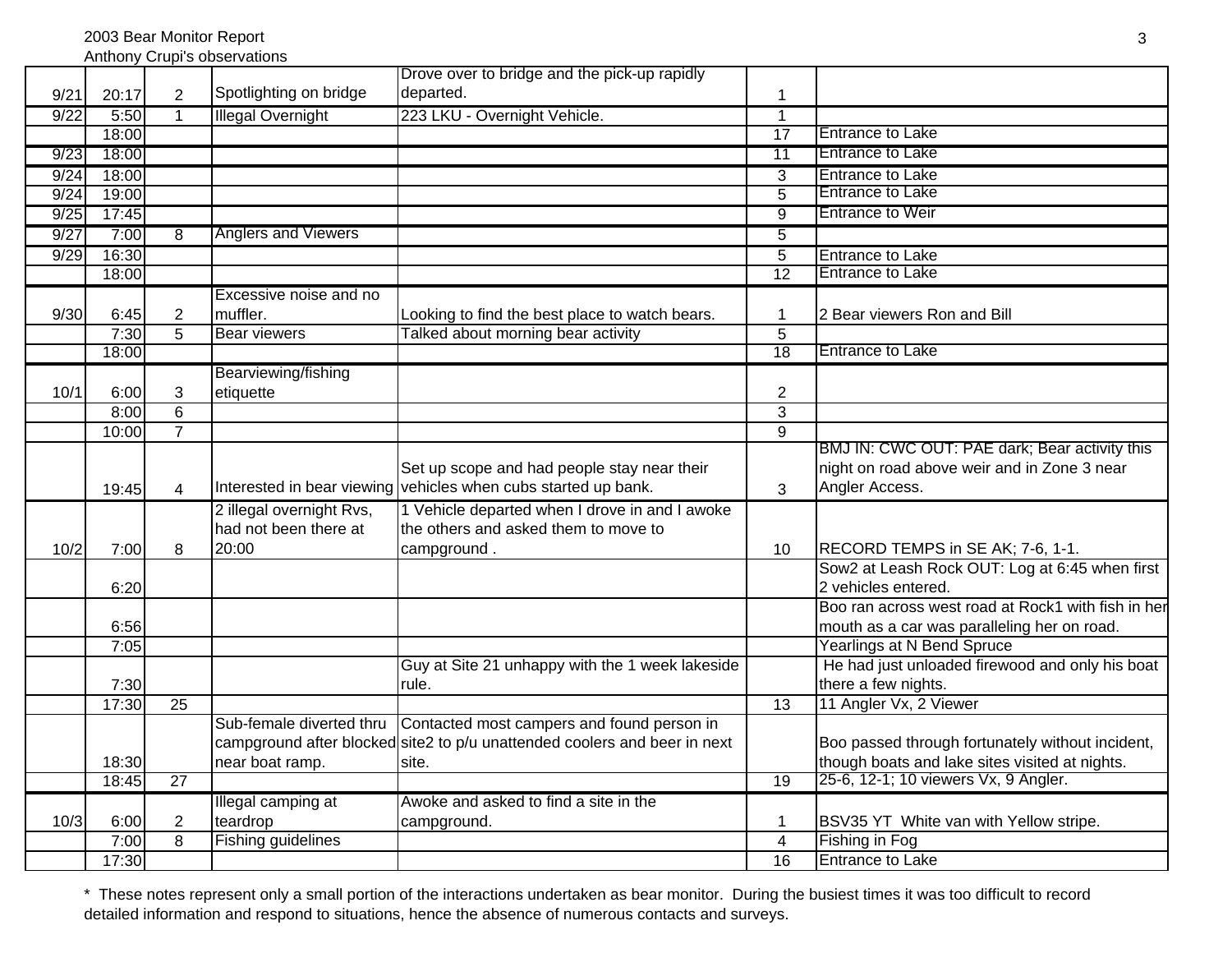2003 Bear Monitor Report

|  | Anthony Crupi's observations |
|--|------------------------------|
|  |                              |

|      |       |                |                         | Setup scope for viewers, discussed bear ecology    |                 |                                                  |
|------|-------|----------------|-------------------------|----------------------------------------------------|-----------------|--------------------------------------------------|
| 10/3 | 18:45 | 15             | Viewing within 15meters | and discourage approaching nearer.                 | 15              | Lake                                             |
|      |       |                |                         |                                                    |                 | Fed at cleaning table then to ramp until 20:00   |
|      |       |                |                         | Subadult female ate 5 filleted carcasses and then  |                 | after headed toward campground when adult        |
|      | 19:10 | 16             |                         | swam back to east with fillet.                     |                 | female moved in.                                 |
| 10/4 | 6:45  | $\Omega$       |                         |                                                    | $\Omega$        | Boo and Dos opposite McGuires at 6:45.           |
| 10/4 | 6:55  |                |                         |                                                    |                 | Pits @ Leash Rock                                |
|      |       |                |                         | First angler vehicle stopped to view adult female  |                 | Pits departed upon vehicle arrival. The next     |
|      |       |                |                         | after they saw it exiting at Belted Hole. Felt bad |                 | morning the people parked at bridge and walked   |
|      | 7:04  | $\overline{c}$ |                         | that they spooked sow.                             | $\mathbf 1$     | lin.                                             |
|      | 7:15  | $\overline{9}$ |                         |                                                    | $\overline{5}$  | 7-6, 2-7, All from campground.                   |
|      |       |                |                         | State Forestry Official(Angling) from McGrath      |                 |                                                  |
|      |       |                |                         | angry that there was no enforcement. He            |                 |                                                  |
|      |       |                |                         | watched guys on the Kat side snagging and          |                 |                                                  |
|      |       |                |                         | exceeding limit. Rec contacting FW Trooper and     |                 |                                                  |
|      | 17:00 | 32             |                         | later told he did.                                 | 18              | Entrance to Lake, all angling                    |
|      |       |                |                         | Several early viewers with the first 4 people      |                 |                                                  |
|      |       |                |                         | staying near scope to view sow with 3 cubs within  |                 |                                                  |
|      |       |                |                         | 50 meters. Very excited after not seeing many      |                 |                                                  |
|      |       |                |                         | bears on their travels through Alaska including    |                 | BMJ Zone2 west 06:45, swam to east, Out: N       |
| 10/5 | 6:45  | 4              |                         | Denali.                                            | $\overline{2}$  | Pool 7:30; Boo in Z4 til 7:15                    |
|      | 9:00  | 18             |                         |                                                    | $\overline{11}$ | Lake; Z3 17/10                                   |
|      |       |                |                         | Most everyone angling. Talked to many about        |                 |                                                  |
|      |       |                |                         | slow fishing and bear activity on east bank until  |                 |                                                  |
|      | 9:15  | 52             |                         | 7:30                                               | 40              | <b>Entrance to Lake</b>                          |
|      | 17:15 |                |                         |                                                    | $\overline{9}$  | <b>Entrance to Lake</b>                          |
| 10/6 | 5:00  |                | Hale's dogs barking     | Chuck forgot to turn on his electric fence.        |                 | Bear ate the apples off of his trees.            |
|      | 7:30  | 10             |                         |                                                    | $6\phantom{1}$  | Entrance to Lake; Zone3: 6w/4e-6                 |
|      |       |                |                         | Bear viewers standing at weir watching             |                 |                                                  |
|      | 7:35  | $\overline{2}$ |                         | upstream.                                          | $\overline{2}$  |                                                  |
|      | 9:30  | 12             |                         |                                                    | $\overline{9}$  | Lake, 6-6, 6-1                                   |
|      | 17:00 | 8              |                         | Bear viewers near vehicles along zone1.            | $\overline{3}$  | til 17:30 SD Belted Meadow                       |
|      |       |                |                         | Viewers start moving and some drive to bridge to   |                 | SD reentered and passed over east bridge as      |
|      | 17:40 | 10             |                         | watch bear.                                        | 5               | people scampered back to their vehicles.         |
|      | 18:30 | 15             |                         |                                                    | $\overline{5}$  | $7-6, 8-1$                                       |
|      |       |                |                         | Approached vehicle parked behind CCC. Found        |                 |                                                  |
|      |       |                |                         | Larry Sweet and Andrea drinking, they responded    |                 |                                                  |
|      |       |                |                         | belligerently. Brought him around to               |                 | Sweet was aware of the parties and assured me    |
|      |       |                |                         | understanding CCC was being vandalized,            |                 | they had taken care of those highschoolers. Said |
|      |       |                | Tossed beer can out     | trespassed, littered throughout the summer, as I   |                 | he had permission from Ray Dennis to be at       |
| 10/6 | 19:00 | $\overline{2}$ | window at Lake.         | picked up over 1000 beer bottles.                  | 1               | CCC.                                             |
|      | 19:17 |                |                         |                                                    |                 | Sow <sub>3</sub> E Lk Pt                         |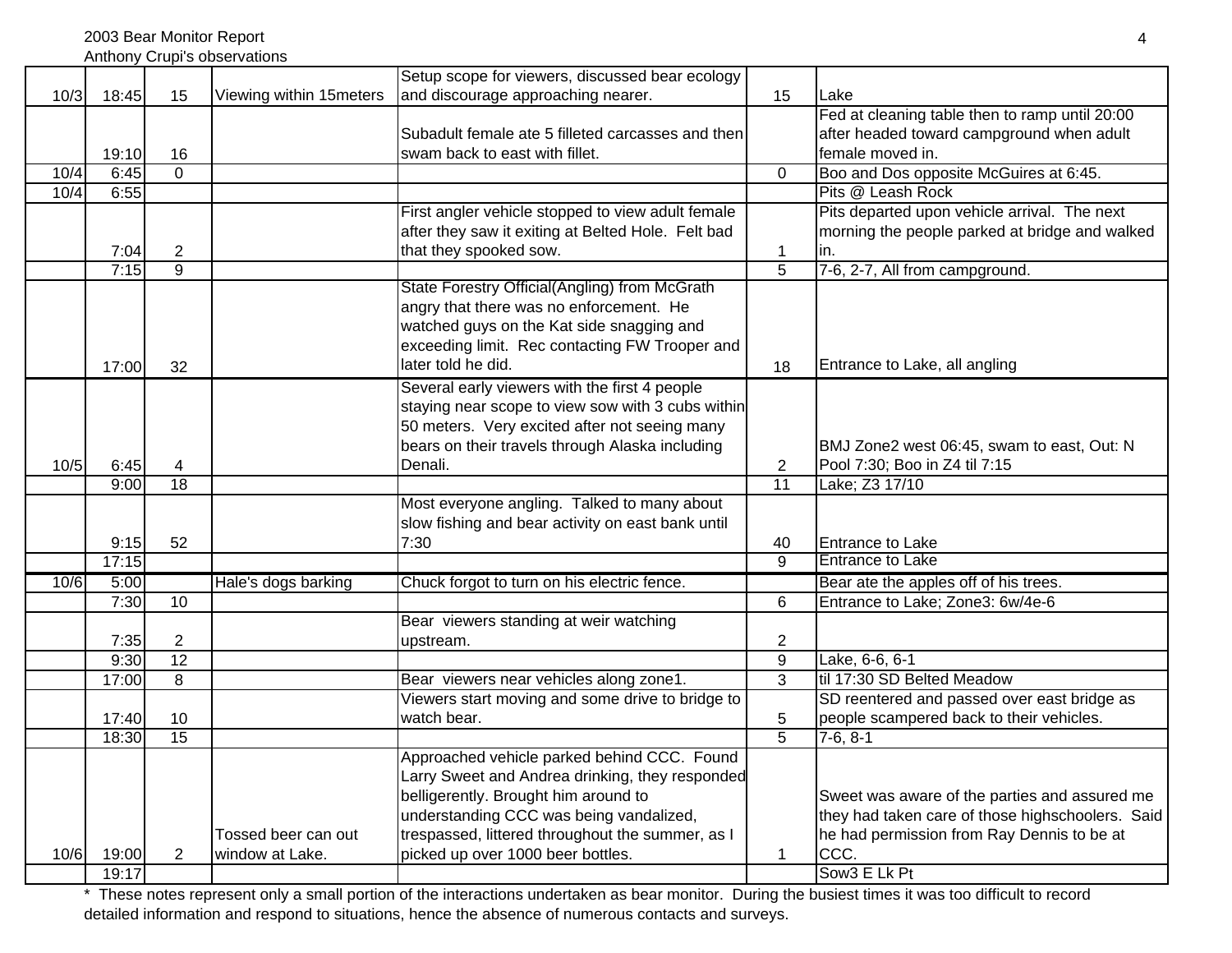|      |       |                 | ATITIOTIV UTUPI S UDSEIVATIOTIS                                                                                             |                                                                                                                                                                                        |                 |                                                                                                                                                                                                                                           |
|------|-------|-----------------|-----------------------------------------------------------------------------------------------------------------------------|----------------------------------------------------------------------------------------------------------------------------------------------------------------------------------------|-----------------|-------------------------------------------------------------------------------------------------------------------------------------------------------------------------------------------------------------------------------------------|
|      | 20:05 |                 |                                                                                                                             |                                                                                                                                                                                        |                 | Sow2 came out at Picnic Area and crossed to<br>cleaning table where Sow3 still rummaging. Lots<br>of huffing and Sow2 finally went around and Sow3<br>deferred. Quiet night as ferry took many of the<br>seasons viewers to Prince Rupert |
| 10/7 | 6:45  |                 |                                                                                                                             |                                                                                                                                                                                        |                 | Sow2 Z3e IN: Creek 3 OUT: E Lk Pt at 7:30                                                                                                                                                                                                 |
|      | 7:00  | 16              | Anglers                                                                                                                     | Anglers start checking in most mornings to see if<br>late/safe enough to cross to east side.                                                                                           | 8               | Lake. River level 134, 109 year before. 16-6                                                                                                                                                                                              |
|      | 7:15  |                 | Stolen gas tank                                                                                                             | Yukon prison guard in Site 8 wants plate from<br>guy in site9.                                                                                                                         |                 | Campground walks everymorning ensuring<br>coolers secure and learning of previous night's<br>bear movement in campground.                                                                                                                 |
|      | 7:45  | $\overline{27}$ |                                                                                                                             |                                                                                                                                                                                        | $\overline{11}$ | Z3 5w/5e-6, Ramp: 16-6                                                                                                                                                                                                                    |
|      | 17:00 |                 |                                                                                                                             |                                                                                                                                                                                        |                 | Told BMJ on lake 1 km up NE side.                                                                                                                                                                                                         |
|      | 17:15 | 21              | Anglers curious of bear<br>activity                                                                                         | Nightly routine of Picking up monofilament and<br>beer bottles and tossing filleted carcasses out<br>into deep water before bea arrival near 18:00.                                    | 11              | Z3: 11-6, 10-1                                                                                                                                                                                                                            |
|      | 18:00 | 19              |                                                                                                                             | Set up scope to congregate people and provide<br>greater safety by staying in a group. On this<br>night it was a good thing as bears cross on both<br>sides.                           | 12              | Lake Teardrop: 12-1(viewers), 7-6 (Anglers)                                                                                                                                                                                               |
|      |       |                 |                                                                                                                             | Site 13 offered to encourage Site 12 to come get                                                                                                                                       |                 |                                                                                                                                                                                                                                           |
|      | 18:15 |                 | Zodiak out at Ramp                                                                                                          | their boat and coolers before bear:30                                                                                                                                                  |                 | Dock taken out today.                                                                                                                                                                                                                     |
|      | 18:45 |                 |                                                                                                                             |                                                                                                                                                                                        |                 | BMJ came in E Lk Pt                                                                                                                                                                                                                       |
|      | 19:00 |                 | With monitor presence,<br>quietly viewed and<br>appreciated seeing bears<br>after long day fishing and<br>drinking whiskey. | Viewers within 15 meters of Sow and 3 cubs<br>below bank.                                                                                                                              |                 | BMJ crossed to West side to investigate west<br>bank 50 m S of W Lk Pt. 19:20 nearing table.                                                                                                                                              |
|      | 19:25 |                 |                                                                                                                             |                                                                                                                                                                                        |                 | BMJ scraps with another adult and cubs run up<br>bank within 10 meters of people. Reentered at<br>Picnic area just after Site 13 starts coming from<br>campground to pickup Zodiak. Now very dark.                                        |
| 10/7 | 19:30 | 8               | Sow and cubs near<br>Zodiak                                                                                                 | Stopped vehicle before going down ramp as Sow<br>stressed trying to find cubs, huffing, running, as<br>they begin to reunite, just as Pick-up towing<br>trailer drives in to get boat. | $\mathbf 1$     | Campers appreciative for the next three days<br>about being warned before heading down to get<br>boat during a potentially dangerous encounter.                                                                                           |
|      | 20:00 | 2               | Camper P/U parked at<br>bridge.                                                                                             | Informed anglers that lot closed to overnight<br>camping. They obliged indicating that just going<br>to finish dinnerr and head into the campground                                    | $\mathbf 1$     | SE Bridge parkinglot. Yukon ACG19                                                                                                                                                                                                         |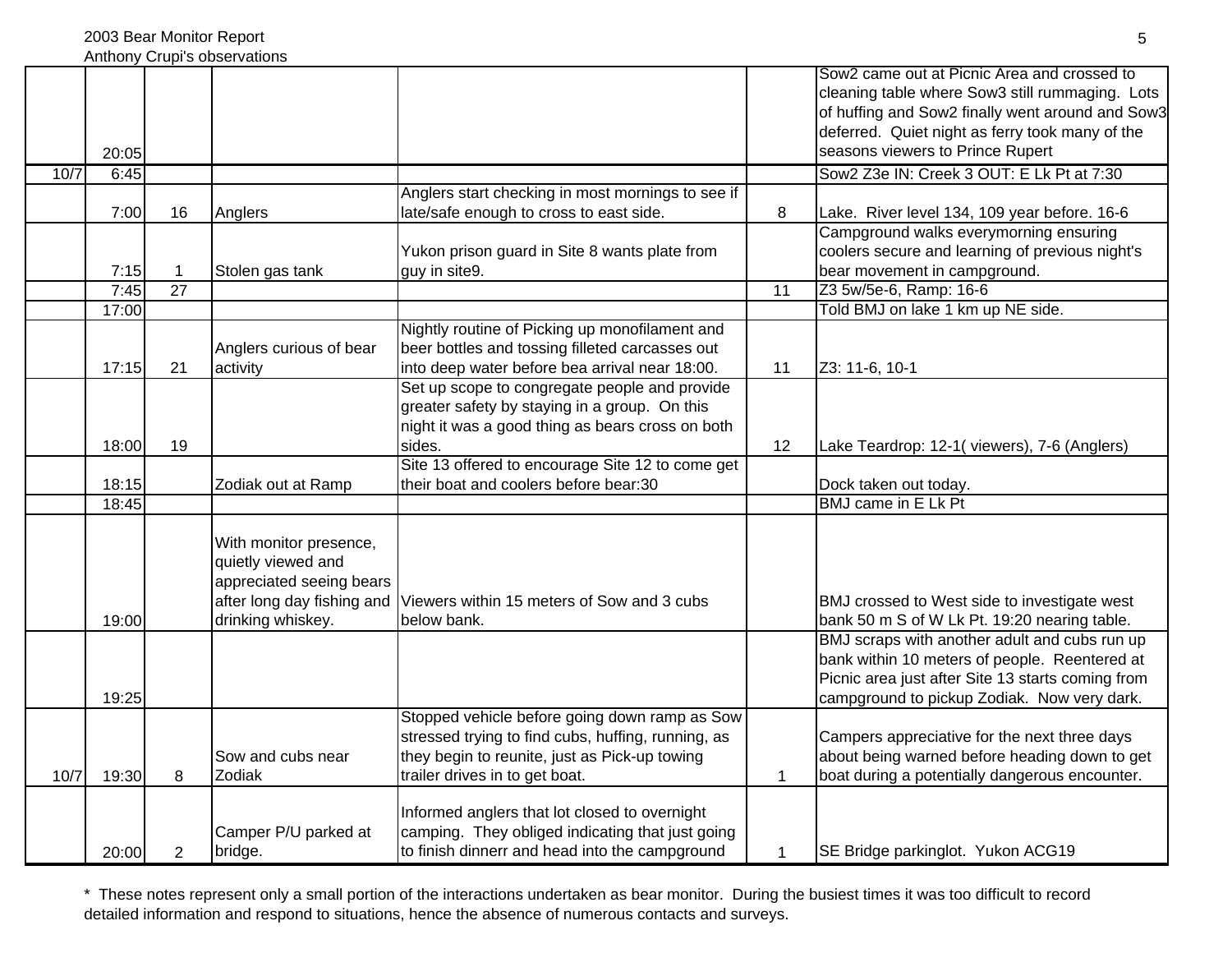|       |       | 2003 Bear Monitor Report |                                                                                              |                                                                                                                                                                                                                                                                        |                 | 6                                                                                                                                                                            |
|-------|-------|--------------------------|----------------------------------------------------------------------------------------------|------------------------------------------------------------------------------------------------------------------------------------------------------------------------------------------------------------------------------------------------------------------------|-----------------|------------------------------------------------------------------------------------------------------------------------------------------------------------------------------|
|       |       |                          | Anthony Crupi's observations                                                                 | Awoke same guys and told them I was<br>disappointed that they deceived me. Said they<br>got too inebriated to operate their vehicle and<br>would check into the campground and pay for the                                                                             |                 | Yukon ACG19 never did pay fees or camp in park                                                                                                                               |
| 10/8  | 6:00  | $\overline{2}$           | Overnighters at bridge                                                                       | night.                                                                                                                                                                                                                                                                 |                 | though day users for next several days.                                                                                                                                      |
|       | 6:45  |                          |                                                                                              |                                                                                                                                                                                                                                                                        |                 | <b>BMJ Creek2</b>                                                                                                                                                            |
|       | 8:30  | 31                       |                                                                                              |                                                                                                                                                                                                                                                                        | 16              | Lake and Zone3                                                                                                                                                               |
|       | 17:30 | 28                       |                                                                                              |                                                                                                                                                                                                                                                                        | $\overline{11}$ | $28 - 6.$                                                                                                                                                                    |
|       | 18:30 | 16                       |                                                                                              |                                                                                                                                                                                                                                                                        | 20              | More viewers but not counted in this scan, Sow2<br>at Creek 2                                                                                                                |
|       |       |                          |                                                                                              | Informed anglers that road closed to overnight                                                                                                                                                                                                                         |                 |                                                                                                                                                                              |
|       | 20:30 | $\overline{c}$           |                                                                                              | camping.                                                                                                                                                                                                                                                               | $\mathbf 1$     | AMT 93 parked to camp overnight                                                                                                                                              |
| 10/9  | 6:00  |                          | Site 18 left out cooler and<br>grill.                                                        | Left bear regs and a note asking them to store.                                                                                                                                                                                                                        |                 |                                                                                                                                                                              |
|       | 6:30  | $\overline{3}$           |                                                                                              |                                                                                                                                                                                                                                                                        | $\overline{2}$  |                                                                                                                                                                              |
|       | 7:45  | 31                       | Picked up monofilament,<br>beer cans, trash, and<br>talked about entrails in<br>swift water. | Duties in the campground have been useful in<br>creating a dialogue with people, making them<br>more willing to comply along the river.<br>Reinforcement of the message in various<br>settings.                                                                        | 10              | Zone3 and ramp: 31-6.                                                                                                                                                        |
| 10/10 | 17:30 | 28                       |                                                                                              |                                                                                                                                                                                                                                                                        | $\overline{11}$ | <b>Entrance to Lake</b>                                                                                                                                                      |
|       | 18:30 | 30                       | Viewers and anglers                                                                          | BMJ IN: Creek2 walked up east bank to E Lk Pt,<br>swam to west with 9 viewers above in 3 vx.                                                                                                                                                                           | 11              | 25 viewers and 5 anglers. Scavenged for fillets<br>until large bear (poss Dos/bear from previous<br>night). Not as concerned with people on roadway<br>as the incoming bear. |
|       | 20:30 | 2                        | Illegal camping below<br>weir.                                                               | Informed of Overnight camping and he did leave<br>after he put out his fire.                                                                                                                                                                                           |                 |                                                                                                                                                                              |
| 10/12 | 6:45  | 14                       |                                                                                              | Asked photographer to come back up to the road<br>after he approached bear to 15 meters. Set up<br>Bear viewers and anglers scope and allowed everyone to watch eating fish.                                                                                           | 6               | BMJ out until 8:00 swam west to east when 4<br>vehicles parked to view.                                                                                                      |
|       | 7:15  | 21                       |                                                                                              | Informed of recent bear activity in campground.                                                                                                                                                                                                                        | 11              | Zone3:13-6, 6-7, 2-8, fairly wide distribution                                                                                                                               |
|       | 8:15  | 36                       |                                                                                              |                                                                                                                                                                                                                                                                        | 12              | Mostly Z3 Anglers and people moving in Vx.                                                                                                                                   |
| 10/12 | 17:30 | $\overline{3}$           |                                                                                              |                                                                                                                                                                                                                                                                        | $\overline{7}$  | <b>Entrance to Lake</b>                                                                                                                                                      |
| 10/13 | 7:45  | 29                       | Anglers and viewers                                                                          | Recapped evening bear activities and poor<br>salmon return. 3am- Site 17 left out dog bed,<br>bear took it and bumped trailer of a CO in YT,<br>regretted attracting bear. 7-8am bear came thru<br>Site 21 then down near cones, walked up west<br>side, OUT: E Lk Pt. | 16              | Zone 3: 21-6, 4-1, Lake: 4 Vx and 4-6. 7:15-7:30<br>BMJ IN: Creek2 and dwn to deadfall.                                                                                      |
|       | 9:00  | 14                       |                                                                                              |                                                                                                                                                                                                                                                                        | $\overline{17}$ | $5-6, 6-7, 3-1$                                                                                                                                                              |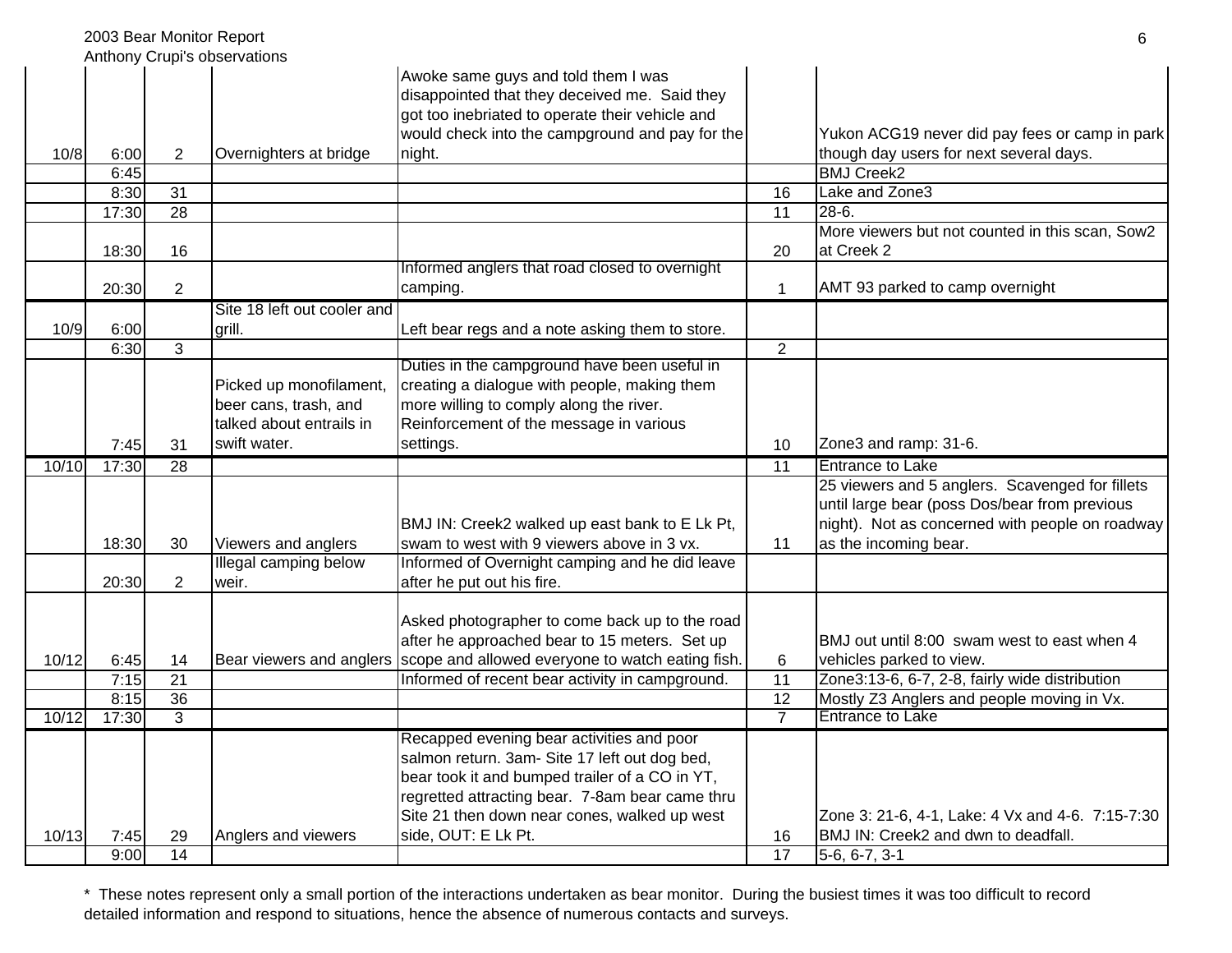|       |               |                       | Anthony Crupi's observations |                                                                                                                                                                                                                                               |                      |                                                                                                                                                                                                                                                             |
|-------|---------------|-----------------------|------------------------------|-----------------------------------------------------------------------------------------------------------------------------------------------------------------------------------------------------------------------------------------------|----------------------|-------------------------------------------------------------------------------------------------------------------------------------------------------------------------------------------------------------------------------------------------------------|
|       |               |                       |                              | Site 4 moving to Salmon Run after boat seats<br>chewed 2x after catching fish and scent left in<br>boat. 2 New campers in Site2 left after a black<br>bear looking griz was attracted to their site. They                                     |                      |                                                                                                                                                                                                                                                             |
| 10/13 | 17:00         | 25                    | Anglers and others           | left as well.                                                                                                                                                                                                                                 | 14                   | $20-6, 5-1$                                                                                                                                                                                                                                                 |
|       | 18:30         |                       |                              | Boo came up west bank from CCC. Sow3 in at<br>Creek2 up to E Lk Pt.                                                                                                                                                                           |                      | Boo got carcass from deep water after I threw<br>dollies further out. BMJ launched on Boo when<br>she reemerged from eating her coho prize. Boo<br>defended in deep water. Cubs scurried up<br>spruce. Boo hung out, then to ramp and up<br>middle of road. |
| 10/14 | 6:30          | $\overline{2}$        | Anglers                      | Commiserated on poor coho return.                                                                                                                                                                                                             | $\blacktriangleleft$ | Zone3                                                                                                                                                                                                                                                       |
|       | 7:30          | 8                     | Anglers                      |                                                                                                                                                                                                                                               | $\overline{6}$       | Zone <sub>3</sub>                                                                                                                                                                                                                                           |
|       | 8:00          |                       |                              |                                                                                                                                                                                                                                               | $\overline{7}$       | <b>Entrance to Lake</b>                                                                                                                                                                                                                                     |
|       | 18:31         | 6                     | Anglers and viewers          | Anglers cleaning fish at table when subfemale<br>comes around the corner on her nightly rounds.<br>quickly tossed carcasses out as far as I could<br>before she got there.                                                                    | 4                    | Lake Ramp                                                                                                                                                                                                                                                   |
|       | 18:45         | 8                     | Flash photos                 | Guy kept taking digital flash photos of Boo which<br>didn't turn out and were making her unsettled.<br>Recommended that he avoid taking any more if<br>he wanted to be able to still watch bear. He had<br>wondered why she seemed so uneasy. | 6                    |                                                                                                                                                                                                                                                             |
|       | 19:05         | 5                     | <b>Viewers</b>               | Quiet viewers watching through scope got to see<br>Dos come IN: E Lk Pt.                                                                                                                                                                      | $\overline{7}$       | Entrance to Lake                                                                                                                                                                                                                                            |
| 10/15 | 7:00          | 9                     | Anglers and Viewers          | People still eager to catch a morning glimpse of<br>bears.                                                                                                                                                                                    | 4                    | $6-6, 3-1$                                                                                                                                                                                                                                                  |
|       |               |                       |                              | Talked about the importance of the monitor<br>program's continuation and received a lot of<br>positive feedback from various Yukon anglers<br>about the information that they received and the                                                |                      |                                                                                                                                                                                                                                                             |
| 10/15 | 8:30<br>17:10 | 24<br>$\overline{12}$ | Anglers and others           | less intrusive/laid-back approach taken in 2003.                                                                                                                                                                                              | 12<br>6              | $18-6, 6-1.$                                                                                                                                                                                                                                                |
|       |               |                       |                              |                                                                                                                                                                                                                                               |                      |                                                                                                                                                                                                                                                             |

7

2003 Bear Monitor Report

<sup>\*</sup> These notes represent only a small portion of the interactions undertaken as bear monitor. During the busiest times it was too difficult to record detailed information and respond to situations, hence the absence of numerous contacts and surveys.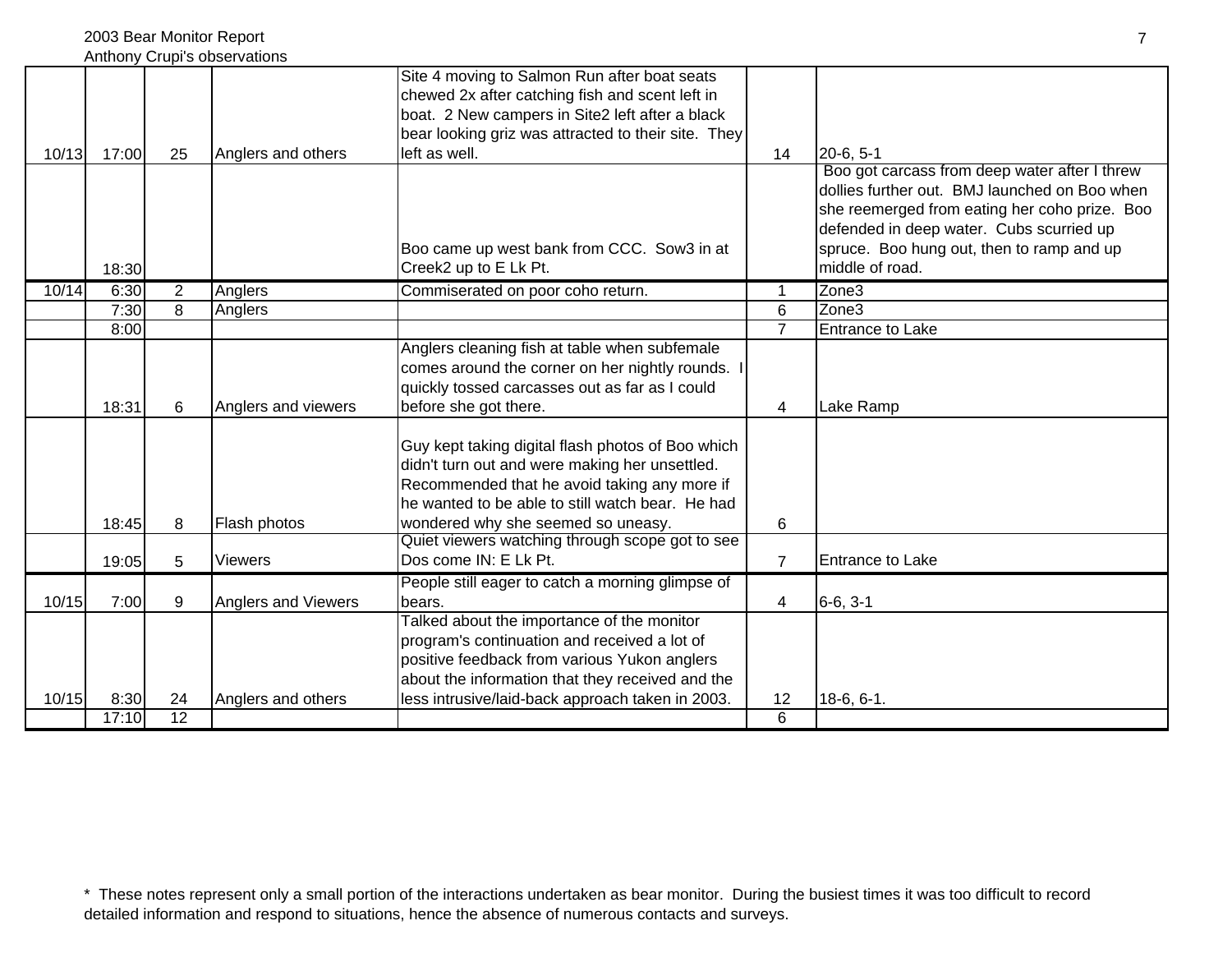| <b>STATE:</b> Alaska |                       | <b>GRANT AND SEGMENT NR.: T-1-8</b>                                                                 |    |  |
|----------------------|-----------------------|-----------------------------------------------------------------------------------------------------|----|--|
|                      |                       | <b>PROJECT NR.:</b>                                                                                 | .5 |  |
|                      |                       | <b>WORK LOCATION:</b> Haines – Chilkoot River                                                       |    |  |
|                      |                       | <b>PROJECT DURATION:</b> 1 July 2004 $-$ 30 June 2005                                               |    |  |
|                      |                       | <b>PROJECT REPORTING PERIOD:</b> 1 July 2004 $-30$ June 2005                                        |    |  |
|                      | <b>PROJECT TITLE:</b> | Monitoring and assessment of strategies for conservation of brown bears at<br><b>Chilkoot River</b> |    |  |

#### **Project Objectives**

1. Using CRCWG guidelines and other accepted techniques, standardize area user behaviors and practices to reduce interactions between humans and bears

**Job/Activity a:** Work with Sport Fisheries and Commercial Fisheries Divisions to augment guidelines developed by the Chilkoot River Corridor Working Group (CRCWG) to 1) reflect divisional missions and 2) to incorporate suggestions from the 2003 river monitor.

**Job/Activity b:** Distribute Chilkoot guideline information to vehicle rental agencies in Whitehorse, Yukon Territory; deliver presentations about guidelines to the public at meetings in Haines, Skagway and Whitehorse.

**Job/Activity c:** Hire river monitor to provide an on-site presence and encourage area users to follow guidelines

**Job/Activity d:** Establish one fixed and one moveable 'bear corridor' based on data collected by monitor and by graduate student to allow bears access to the river across the road.

**Job/Activity e.** Install 'Bear Essentials' signs at Chilkoot and Chilkat Rivers

2. Collect data about area users for local government and for further development of a CRCWG plan for the area.

**Job/Activity a:** Briefly interview Chilkoot users about their activities in the area and reactions to the monitor and guidelines.

**Job/Activity b:** Produce a report summarizing area use patterns from interview information and river monitor's observations; make recommendations for consideration by City of Haines and other interested agencies.

3. Document instances where bears appear to be displaced from fishing and foraging by human activities.

**Job/Activity a:** Opportunistically document instances when human activities cause bears to change their fishing or foraging behavior.

**Job/Activity b:** Evaluate guidelines for their effect on reducing displacement of bears and feedback results into CRCWG planning process.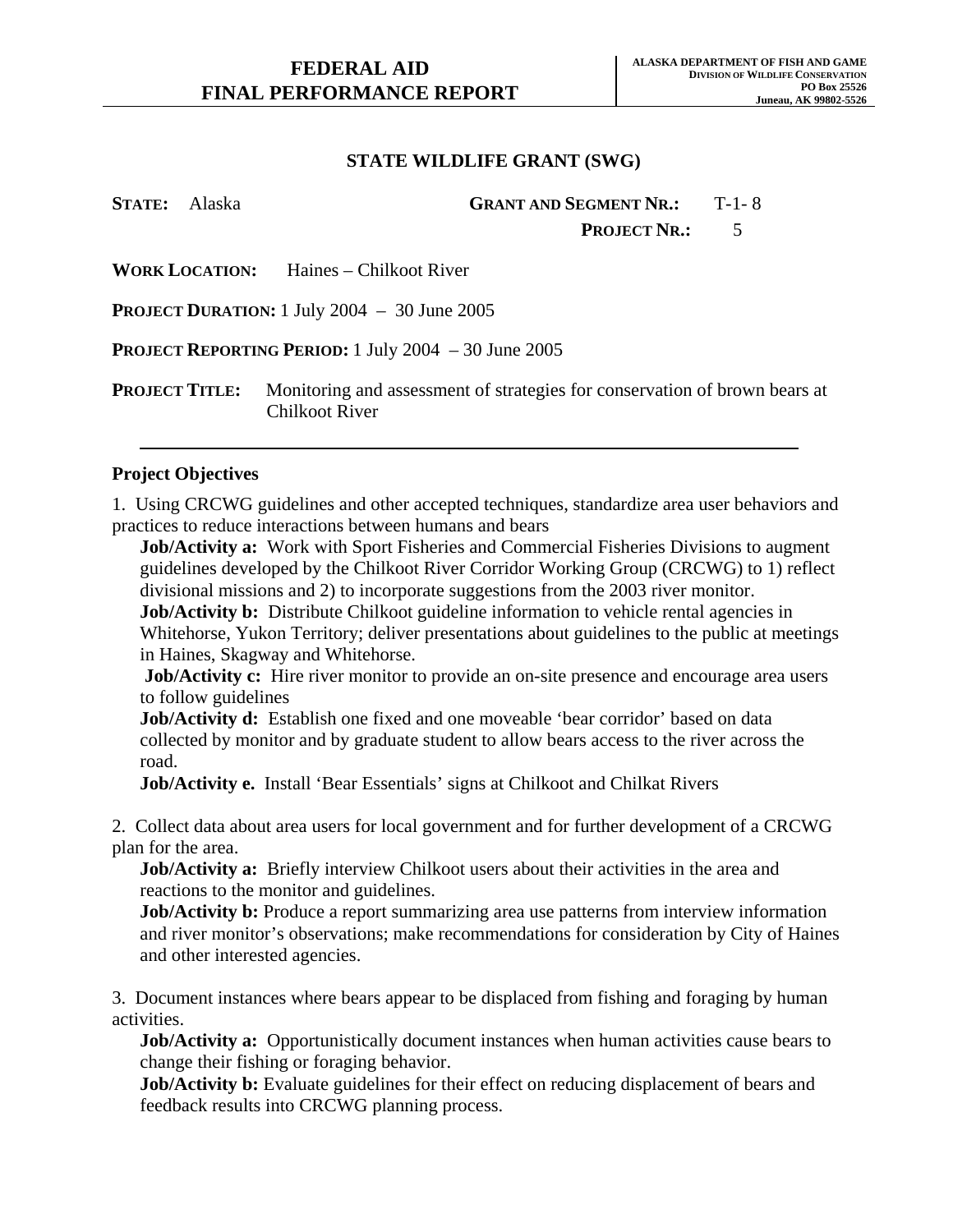T-1-8-5 Chilkoot River brown bears planning Final performance report

### **Summary of Project Accomplishments:**

- 1. a-e. We prepared handouts modeled on other ADFG public information about bears; these reiterate Chilkoot Guidelines and ADFG Points of Agreement as well as other information about bears and angling that is dispersed on a state-wide level. Information was distributed to visitors to the Chilkoot, as well as to several recreational vehicle rental agencies and sporting goods stores in Haines and Whitehorse. A river monitor was hired through a Reimbursable Services Agreement with Department of Natural Resources/Division of Parks and Recreation in August to collect information from people and inform them about reducing conflicts between people and bears, which included using a moveable corridor to allow bears better access to and from the river. In spring 2005, presentations were given to staff of local interested businesses and to the public about bears in general, and specifically about desired human behaviors along the Chilkoot Corridor. "Bear Essentials" signs were not installed as planned. The CRCWG wanted signs customized for that location and, although progress was made on customizing the message, signs were not fabricated during the report period.
- 2. a. To the extent possible, visitors were interviewed about their activities and informed about Chilkoot guidelines. The monitor made it possible to reach many of the visitors, especially fisherman and campers as they recreated on site. This led to a greater compliance with recommended behavior and ultimately led to fewer problems with bears on the river.
	- b. The Chilkoot River Corridor Working Group gave a report and recommendations to the Haines city assembly in March 2005. One recommendation was that the city help fund the monitor position, and as of fall 2005, the city has provided \$5,000.00 toward that effort.
- 3. a-b. The monitor found it difficult to consistently document the many instances where bears were displaced by humans and/or their activities. Cause and effect were hard to determine with so much activity going on in such a small place. In general, discouraging human use of the east bank of the river, encouraging fishermen to clean and secure their fish when caught, and crowd control are the areas needing most improvement on the Chilkoot River at this time.

### **Project Costs**

**Stewardship Investment items:** None **Total costs:** Federal share  $$15,966 + state share $5,322 = total cost $21,288$ 

### **Prepared By:** Neil Barten

**Date:** August 10, 2005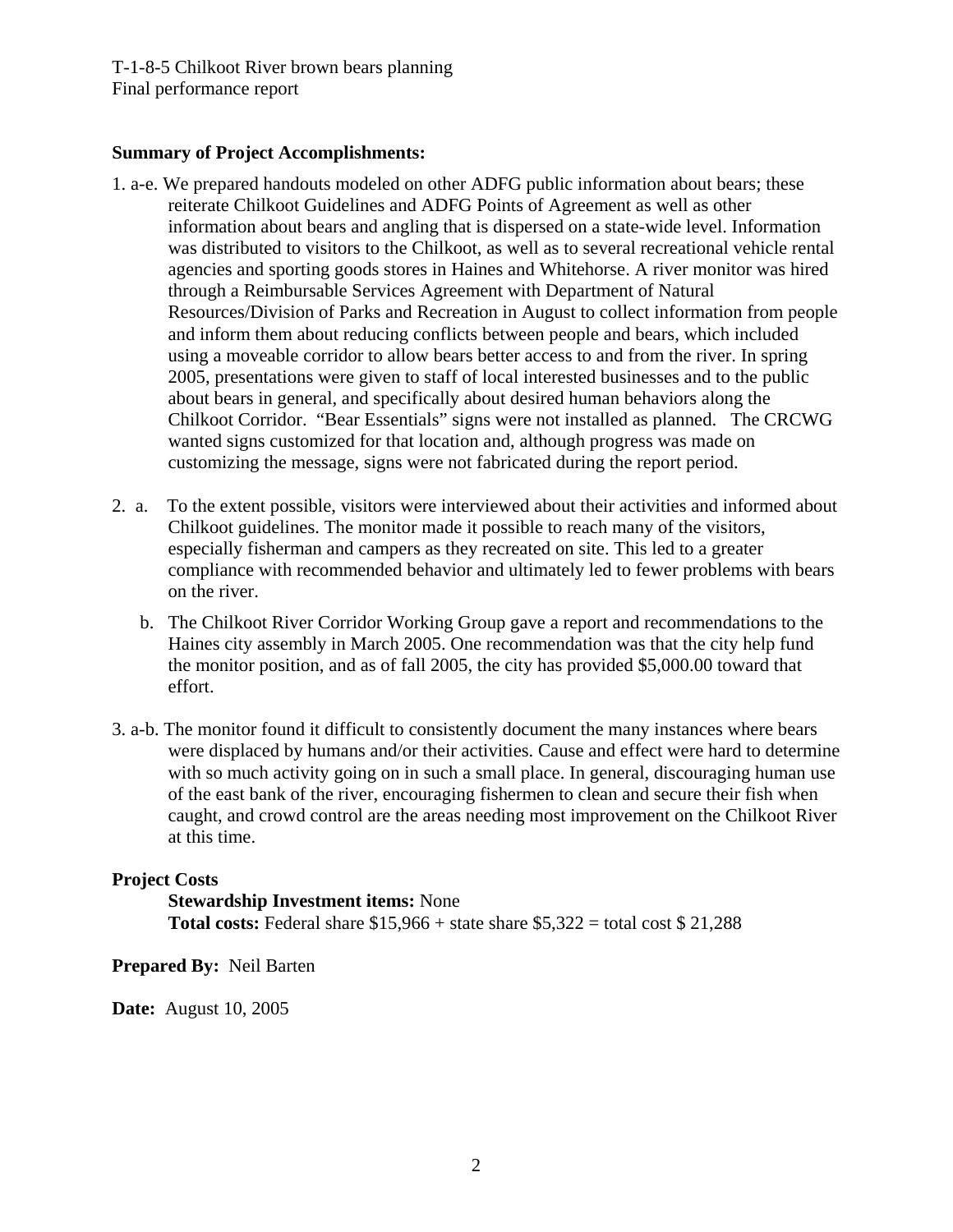| STATE: Alaska                    | <b>GRANT AND SEGMENT NR.:</b>                                    | $T-1-8$ |
|----------------------------------|------------------------------------------------------------------|---------|
|                                  | <b>PROJECT NR.:</b>                                              | 3.0     |
| <b>WORK LOCATION:</b>            | Juneau- Admiralty Island                                         |         |
| <b>PROJECT DURATION:</b>         | 1 July $2002 - 30$ June $2004$                                   |         |
| <b>PROJECT REPORTING PERIOD:</b> | July 1, 2002 to June 30, 2003                                    |         |
| <b>PROJECT TITLE:</b>            | <b>Stan Price State Wildlife Sanctuary Conservation Planning</b> |         |

#### **Project Objectives:**

1. Conserve the population of Pack Creek bears and insure that they are not displaced by human activity. Review operations and develop strategies for assessing factors that may be adversely affecting the Pack Creek brown bear population.

Job/Activity a: From June through early September ADF&G staff will be on site at Pack Creek to explain guidelines to visitors, to receive public input, and to monitor human and bear interactions to ensure that human behavior does not interfere with brown bear use of the area.

Job/Activity b: Review information collected during in-season monitoring and observations and determine whether management adjustments are needed. Make recommendations on whether a formal management plan for the PCCMA is advisable.

2. Gather behavioral and genetic information about brown bears from observation and hair sampling stations.

Job/Activity: Staff will collect hair samples at pre-selected sites at Swan Cove, Pack Creek and Windfall Harbor for future genetic testing. Staff will collect data on the number of bears present and their activities using established protocol.

3. Monitor human and bear use of Windfall Harbor.

Job/Activity: Staff will tally the number of visitors to Windfall Harbor and observe what affect their presence has on the brown bears who use the creeks in that part of the Closed Area.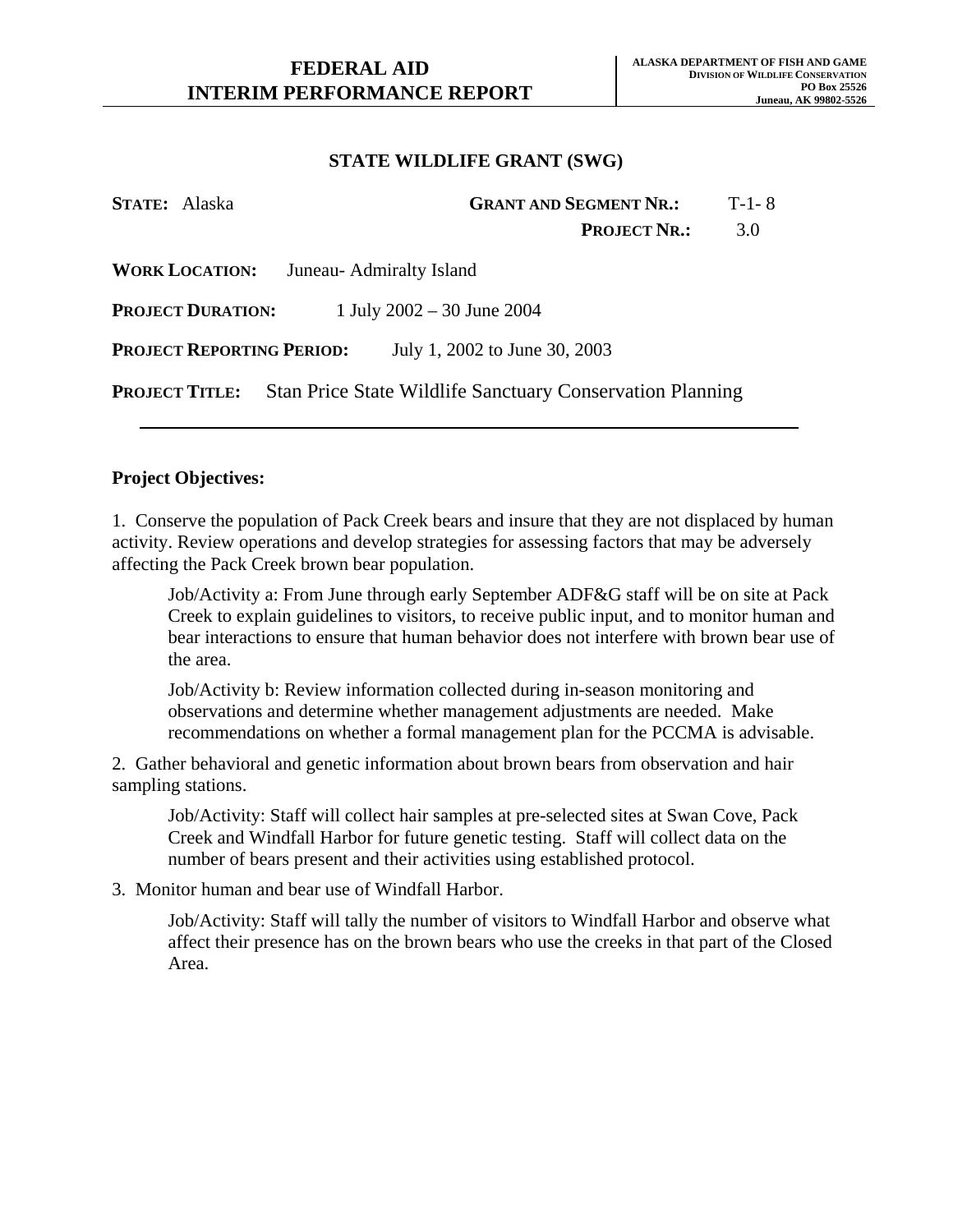## **Summary of Project Accomplishments** (numbers correspond with project objectives):

1. a. From June 1st through September 10, three ADFG staff were on site at Pack Creek to explain guidelines to visitors, to receive public input, and to monitor human and bear interactions. Staff contacted 1,215 visitors during this time. Fourteen percent of the visitors arrived by boat, 24% by kayak and 61% by floatplane.

During the 2002 season, 26 encounters with bears were recorded, 22 of which involved visitors. An encounter is defined as people meeting bears as they travel around Pack Creek. Most of these encounters occurred on the trail to the viewing tower. This is a slight increase from last year and these numbers will continue to be monitored. If there is a significant rise next season we may want to collect more detailed information about what is occurring during these encounters.

b. The Forest Service and ADFG decided to gather more data in Windfall Harbor, Swan Cove and Pack Creek during May & June of 2003 for the Seymour Canal Zoologic Area Plan. Bob Christianson of SEAWEAD, mapped bear trails in Windfall, Swan, and Pack Creek to determine their location and relative use. This information will be useful for future planning to keep humans and bears separate.

2. We gathered hair samples from 6 hair-collection sites- two each located in Windfall Harbor, Pack Creek, and Swan Cove. Twenty-nine samples were collected and sent to a lab for genetic analysis. Twenty-two of the 29 samples produced solid genetic data allowing them to be assigned to 14 genetically-defined individual brown bears. Ten individual males and 4 individual females were identified in the sample population. Hair was collected from sites in all three drainages.

We met our two basic objectives for hair sampling - We determined that our technique for catching hair was more than adequate and the majority of samples provided useable information. We were also able to determine from the hair analysis that individual Pack Creek bears utilized the adjacent drainages of Swan Cove and Windfall Harbor. We will continue further analysis of the data as the study progresses and objectives are refined.

Former Forest Service Pack Creek staff person, Nancy Ratner observed bears at Pack Creek for several days during June and July. She kept written records and videotaped physical and behavioral attributes of 19 bears. This information will be used to help staff become familiar with individual bears and how they react to human presence.

3. During the 2002 field season, field staff kept track of the visitation in Windfall Harbor by recording observations on Forest Service data sheets. Visitors arrived at Windfall by chartered boat, private boat, or floatplane. There was an increase in visitor use in Windfall from the previous season. Funding was not available to hire extra staff to monitor Windfall Harbor during the 2002, but in future seasons we will try to incorporate a more formal Windfall monitoring plan into the duties of existing staff.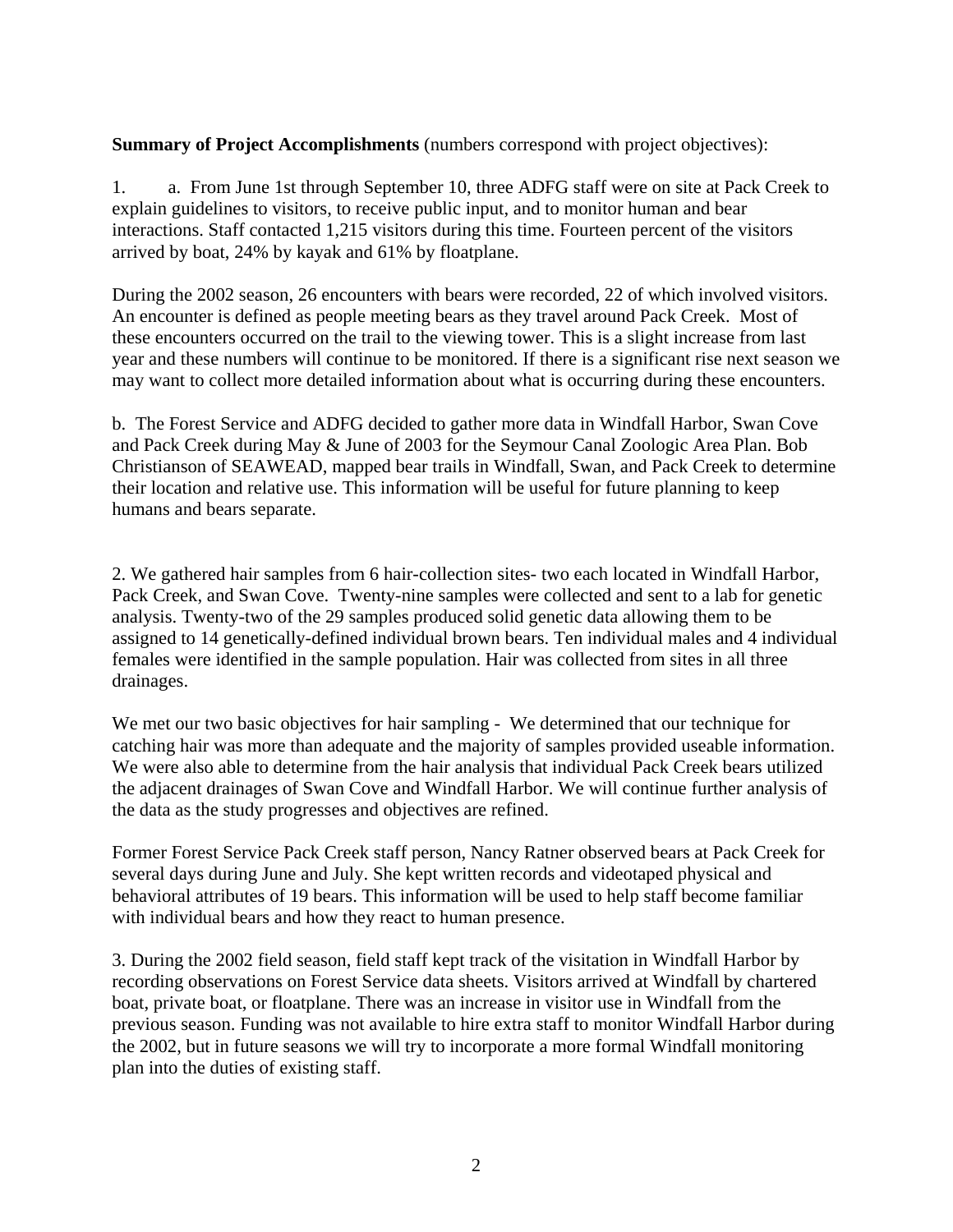Staff collected the hair of four different male bears from two hair-collection sites in Windfall Harbor during the 2002 season. One of those bears also used the Pack Creek drainage.

**Submitted by:** Anne Post, Principal Investigator

**Project Cost:** Federal share  $$29,000 + state share $9,600 = total cost $38,600$ 

**Date:** 3 September 2003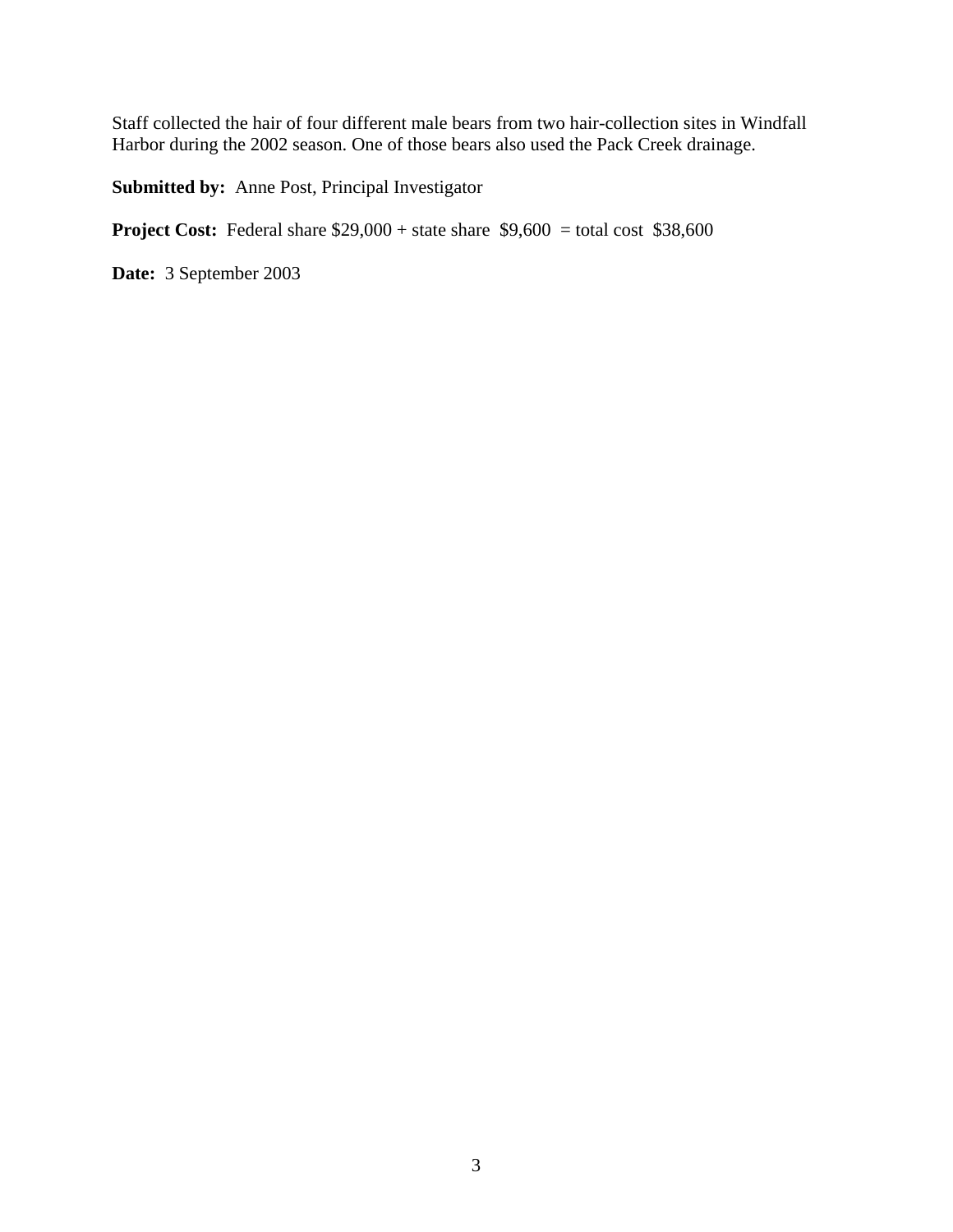**STATE:** Alaska **GRANT AND SEGMENT NR.:** T-1-8

PROJECT NR.: 3

**WORK LOCATION:** Juneau/Admiralty Island

**PROJECT DURATION:** 1 July 2003 – 30 June 2004

**PROJECT REPORTING PERIOD:** 1 July 2003 – 30 June 2004

**PROJECT TITLE:** Stan Price Wildlife Sanctuary Conservation Planning

#### **Project Objectives:**

1. Conserve Pack Creek bear populations and review operations and develop strategies for assessing factors that may be adversely affecting the Pack Creek brown bear population.

**Job/Activity a:** From June through early September ADF&G staff will be on site at Pack Creek to explain guidelines to visitors, to receive public input, and to monitor human and bear interactions to ensure that human behavior does not interfere with brown bear use of the area.

**Job/Activity b:** Review information collected during in-season monitoring and observations and determine whether management adjustments are needed. Make recommendations on whether a formal management plan for the PCCMA is advisable.

2. Gather behavioral and genetic information about brown bears from observation and hair sampling stations.

**Job/Activity:** Staff will collect hair samples at pre-selected sites at Swan Cove, Pack Creek and Windfall Harbor for genetic testing. Also, staff collect data on the number of bears present and their activities using established protocol. One staff person will identify individual bears using a spotting scope, 35 mm camera and video camera. Field notes and pictures that are collected on site at Pack Creek will be analyzed after the field season.

3. Monitor human and bear use of Windfall Harbor to collect information for the Zoologic Area Plan that is being written in cooperation with the US Forest Service.

**Job/Activity:** Staff will tally the number of visitors to Windfall Harbor and observe what affect their presence has on the brown bears who use the creeks in that part of the Closed Area.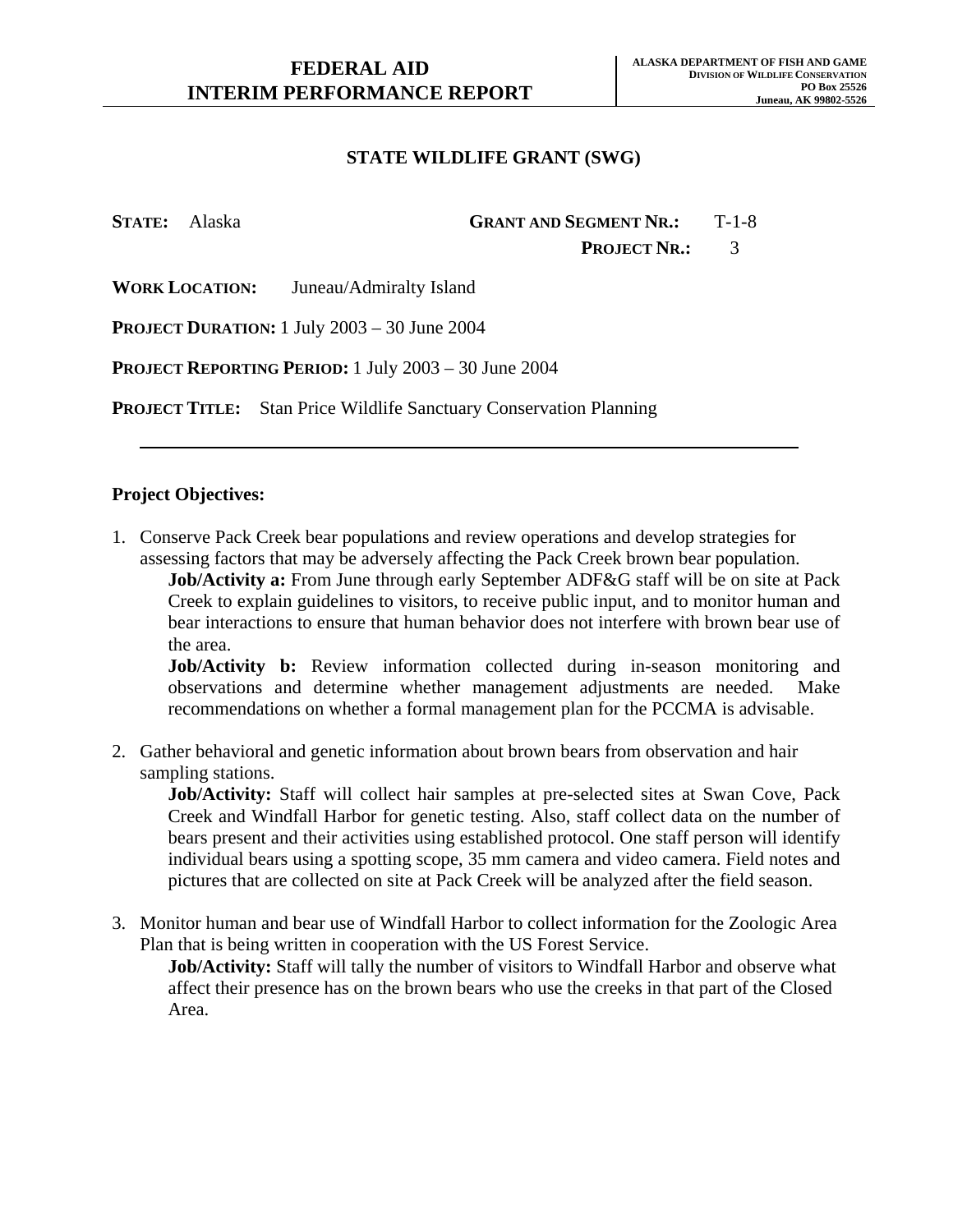### **Summary of Project Accomplishments** (numbers correspond to objectives' numbers)**:**

- 1.a.Staff from ADFG and the U.S. Forest service were on-site from June through the first week and a half of September. They explained guidelines to visitors, answered questions, monitored human and bear interaction to insure that humans did not displace bears, and gathered public input.
	- b.Information collected by ADFG staff, including visitor information, information on viewable bears and bear/human interactions, and identification of individual bears will be combined with the data collected by our partners, the U.S. Forest Service, and discussed in preparation for the Zoologic Area Planning process this fall. The first step will include identification of management issues within the Pack Creek closed area and presentation of background information.
- 2. Staff set up seven traps and collected hair samples from bears in Windfall Harbor, Pack Creek, and Swan Cove. Useable genetic material was obtained in 74% of the samples. Twelve different individual bears were identified. Hair from five of those bears was also captured in 2002 while seven hair samples were identified as belonging to seven new bears. Six individual bears used the Pack Creek drainage and of those six, three bears also used Windfall Harbor or Swan Cove.

Information about individual bears and their behavior was recorded by staff and submitted in end of the season reports. In addition, video and photo records of bears were made during a week- long period in early August.

3. During the 2003 summer season staff kept track of the number of boats, kayaks, and planes that landed in Windfall Harbor and Swan Cove and provided a report at the end of the season.

**Project Costs** (includes indirect costs)**:**  Federal share  $$35,025.31 + state share $11,675.11 = total cost $46,700.42$ 

**Prepared By:** Anne Post

**Date:** August 25, 2004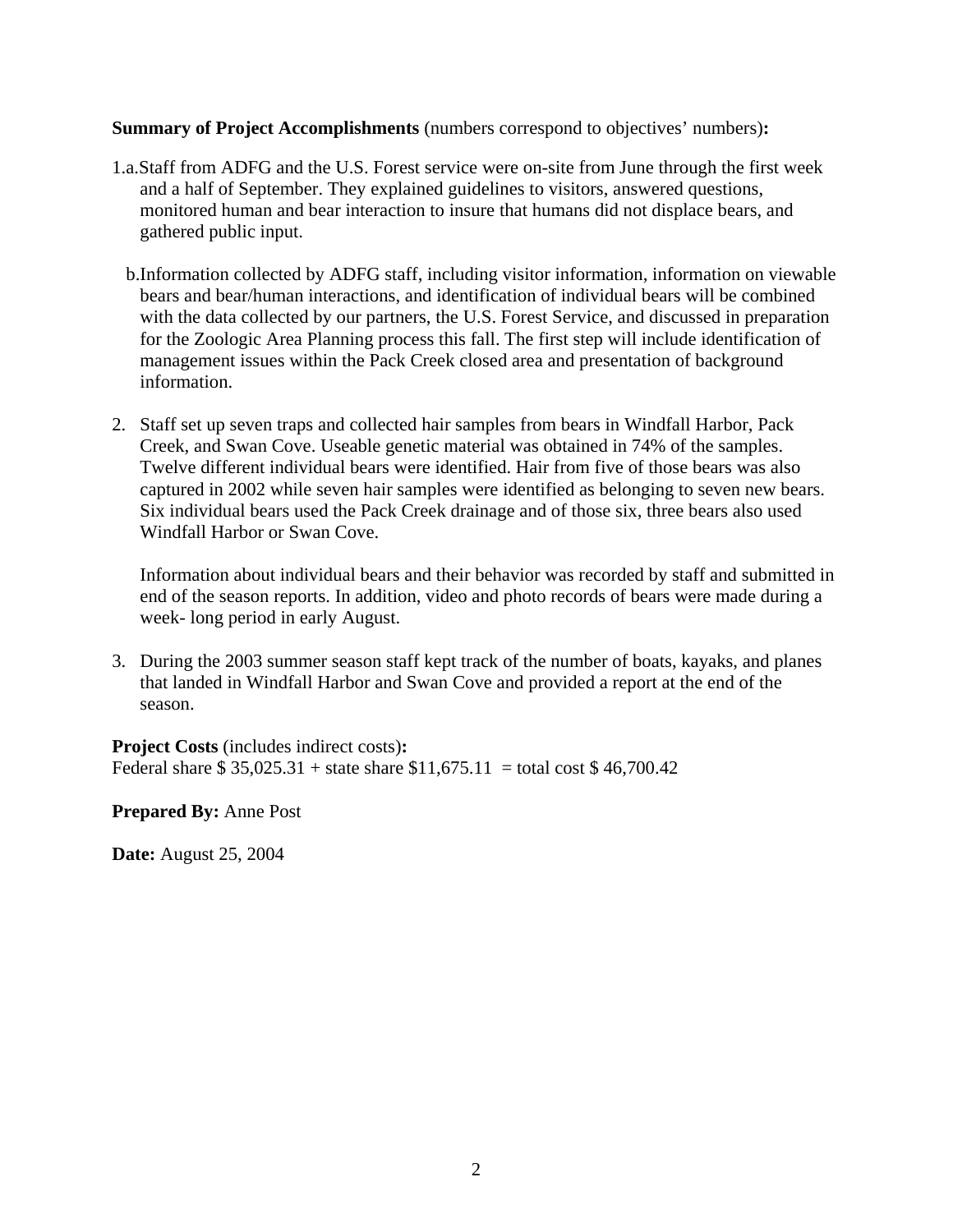**STATE:** Alaska **GRANT AND SEGMENT NR.:** T-1- 8 PROJECT NR.: 3

**WORK LOCATION:** Juneau, Admiralty Island

**PROJECT DURATION:** 1 July 2004 – 30 June 2005

**PROJECT REPORTING PERIOD:** 1 July 2004 – 30 June 2005

**PROJECT TITLE:** Stan Price State Wildlife Sanctuary Conservation Planning

#### **Project Objectives**

- 1. Conserve population of Pack Creek bears and ensure that they are not displaced by human activity. Review operations, develop strategies for assessing factors that may be adversely affecting the Pack Creek brown bear population, and use collected information to write the new Zoologic Area Forest Service Plan as well as update ADF&G's 1976 Pack Creek/Windfall Harbor management plan.
- 2. Gather behavioral and genetic information about brown bears from observation and hair sampling stations.
- 3. Monitor human and bear use of Windfall Harbor, an area adjacent to Pack Creek that is closed to bear hunting, to collect information for the Zoologic Area Plan.

#### **Summary of Project Accomplishments:**

1. Staff from ADFG and the U.S. Forest service were on-site from June through the first week and a half of September. They explained guidelines to visitors, answered questions, monitored human and bear interaction to insure that humans did not displace bears, and gathered public input.

Information collected by ADFG staff, including visitor information, information on viewable bears and bear/human interactions, and identification of individual bears was combined with the data collected by our partners, the U.S. Forest Service, and integrated into a draft for the Zoologic Area Plan. Pack Creek staff reviewed and commented on the draft plan in preparation for public meetings later in 2005. Updates to the Fish  $\&$  Game Pack Creek/Windfall Harbor Management plan will follow the public comment period for the Forest Service plan.

2. In July and August, staff obtained 25 hair samples from 8 different trap sites of which 16 genetic samples were useable. Nine new bears were identified and sexed which makes a total of 30 individual bears identified in the Seymour Canal Closed area during the Pack Creek viewing season. In the spring of 2005, we increased the number of hair snares set in Windfall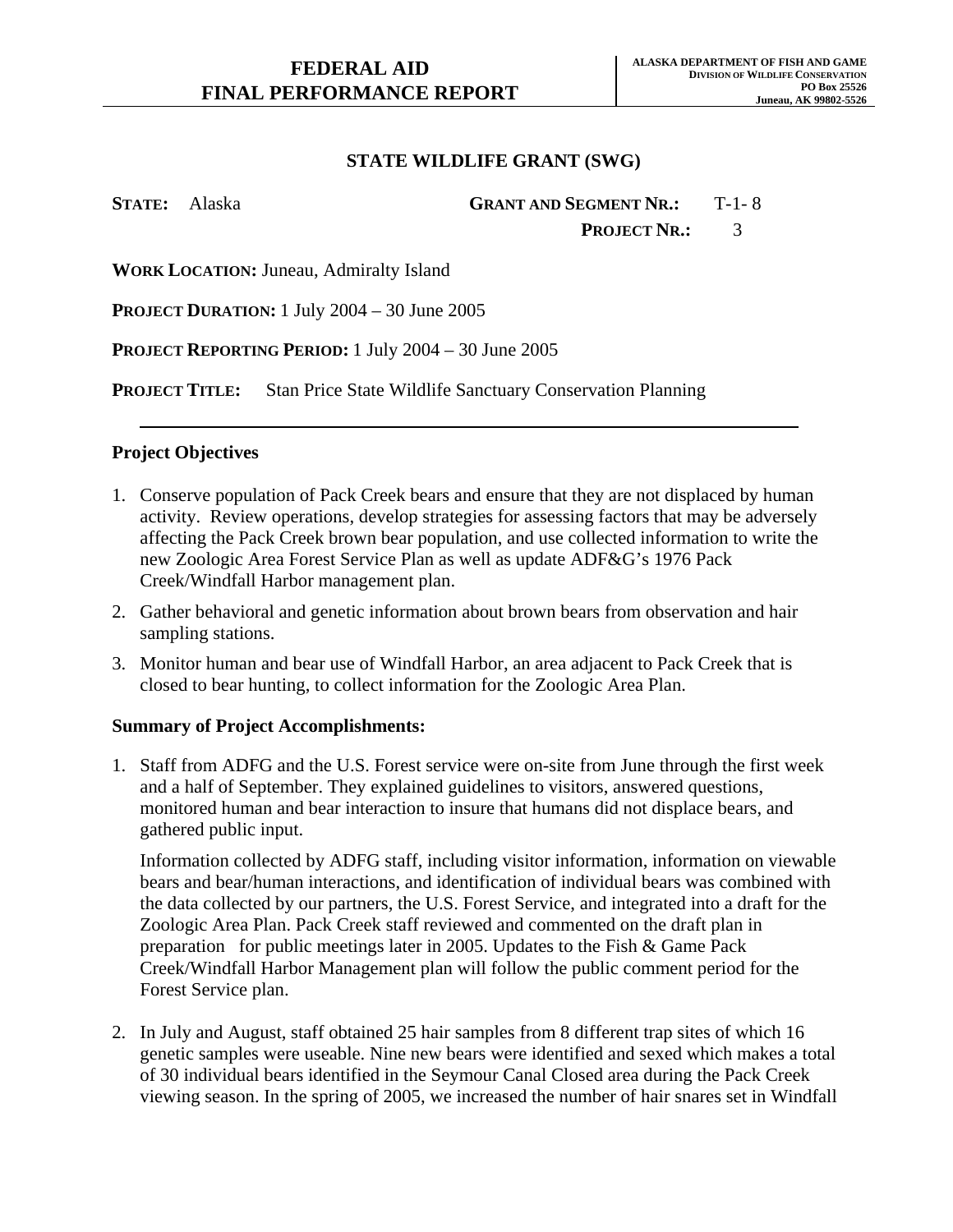Harbor, Swan Cove and Pack Creek due to help from U.S. Forest Service Admiralty Monument biology staff. In addition, some snares were placed earlier this year, in late April and May, in an effort to determine if Pack Creek bears use adjacent drainages, especially Swan Cove, before the viewing season begins.

Staff organized and dubbed videos taken of Pack Creek bears during the 2004 viewing season. The videos were reviewed and written commentary on their content was provided. Videos shot in past years were also previewed and similarly summaries of the contents were recorded. In addition to videos, photos taken by past and present staff and visiting photographers were located, reviewed and cataloged. This was a big job as photographic information of Pack Creek bears spans many years and was scattered in several places. In addition to videos and photographs, staff recorded descriptions and habitat use of viewable bears throughout the season. This data will be more thoroughly analyzed as time and funding allow.

3. As the U.S. Forest Service employed a monitoring crew for the 2004 Pack Creek viewing season to gather information about brown bear activity and human visitors, ADFG staff did not report on Windfall Harbor visitors – animal or human. The Forest Service Monitoring Crew generated an end-of-year report which was shared with ADFG staff.

## **Project Costs**

**Stewardship Investment items:** None **Total costs:** Federal share  $$30,813 +$  state share  $$10,271 =$  total cost  $$41,084$ 

**Prepared By:** Anne Post

**Date:** August 1, 2005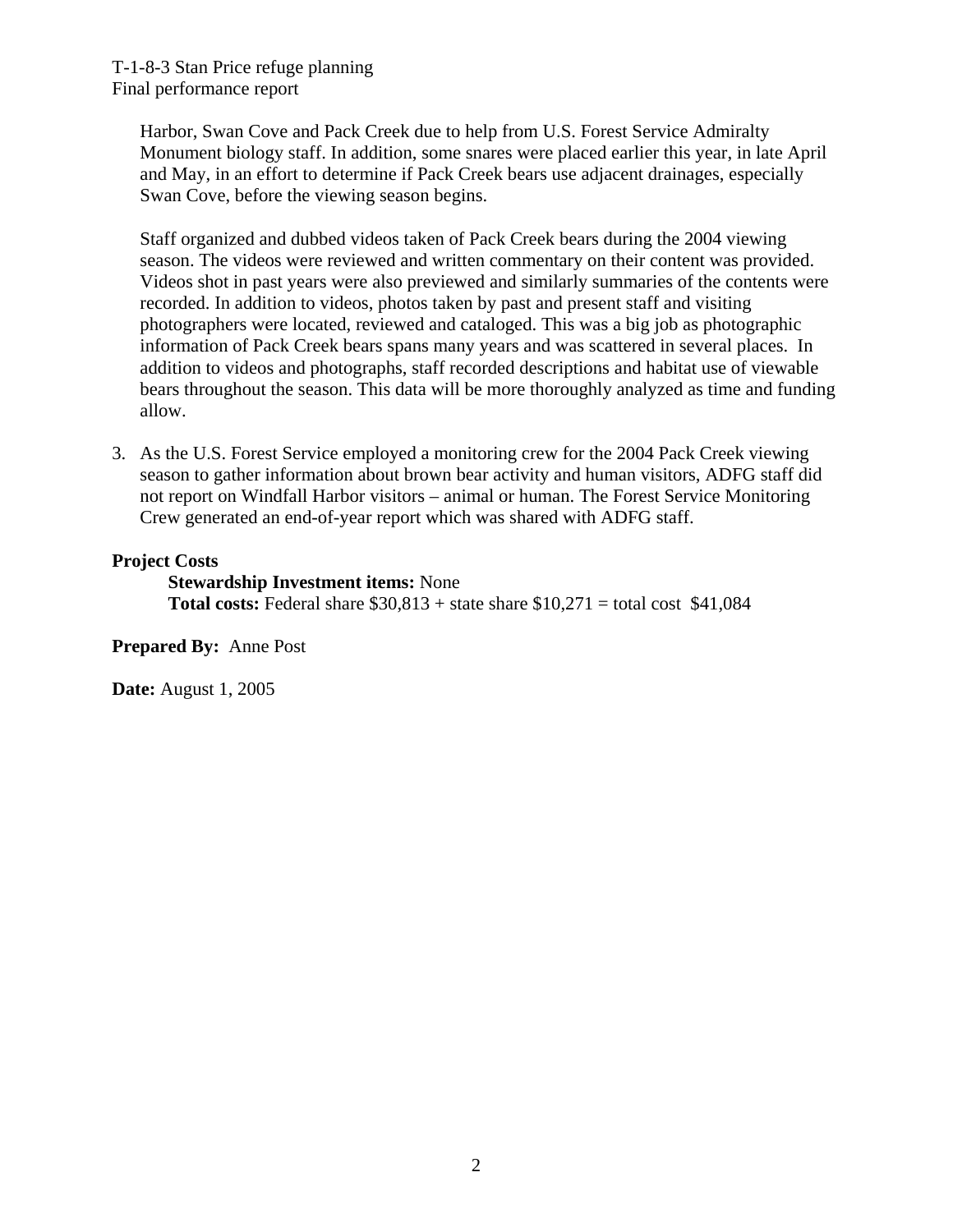## **Alaska Department of Fish and Game State Wildlife Grant**

| <b>Grant Number:</b> T-3    | <b>Segment Number: 1</b>                                         |
|-----------------------------|------------------------------------------------------------------|
| <b>Project Number:</b> 8.10 |                                                                  |
| <b>Project Title:</b>       | Evaluation of the potential for wood bison restoration in Alaska |
|                             | <b>Project Duration:</b> July 1, $2006 -$ June 30, $2007$        |
|                             | <b>Report Period:</b> 1 July $2006 - 30$ June $2007$             |
|                             | <b>Report Due Date:</b> September 30, 2007                       |
| <b>Partner:</b>             | Alaska Department of Fish and Game                               |

## **Project Objectives**

OBJECTIVE 1: Inform the public of the primary environmental and regulatory issues involved in restoring wood bison to Alaska and provide opportunities for public review and comment to help gauge the level of public support for the project.

JOB/ACTIVITY 1A: Complete an analysis of environmental and regulatory considerations involved in wood bison restoration in Alaska and make the analysis available for public review and comment by September 1, 2006.

JOB/ACTIVITY 1B: Prepare and distribute a newsletter to inform people about the primary issues and recommendations in the wood bison restoration environmental analysis and seek public comment.

OBJECTIVE 2: Implement a wood bison health certification program to verify that wood bison stock in Canada are disease-free and can be brought into Alaska for eventual release into the wild without significant risk to existing wildlife species or agriculture.

JOB/ACTIVITY 2A: Work with the ADF&G and State Veterinarians to finalize the wood bison stock disease testing protocols. (To be completed by December 1, 2006.)

JOB/ACTIVITY 2B: Complete necessary disease testing of potentially available wood bison stock in the Yukon to verify they are suitable to import into Alaska. (To be completed by January 1, 2007.)

OBJECTIVE 3: Complete ADF&G requirements necessary for proceeding with wood bison restoration.

JOB/ACTIVITY 3A: Complete a review of the wood bison restoration project as required by the ADF&G Wildlife Transplant Policy by March 1, 2007.

JOB/ACTIVITY 3B: Complete a cooperative agreement with the Alaska Wildlife Conservation Center to serve as a temporary wood bison holding and disease testing facility by March 1, 2007.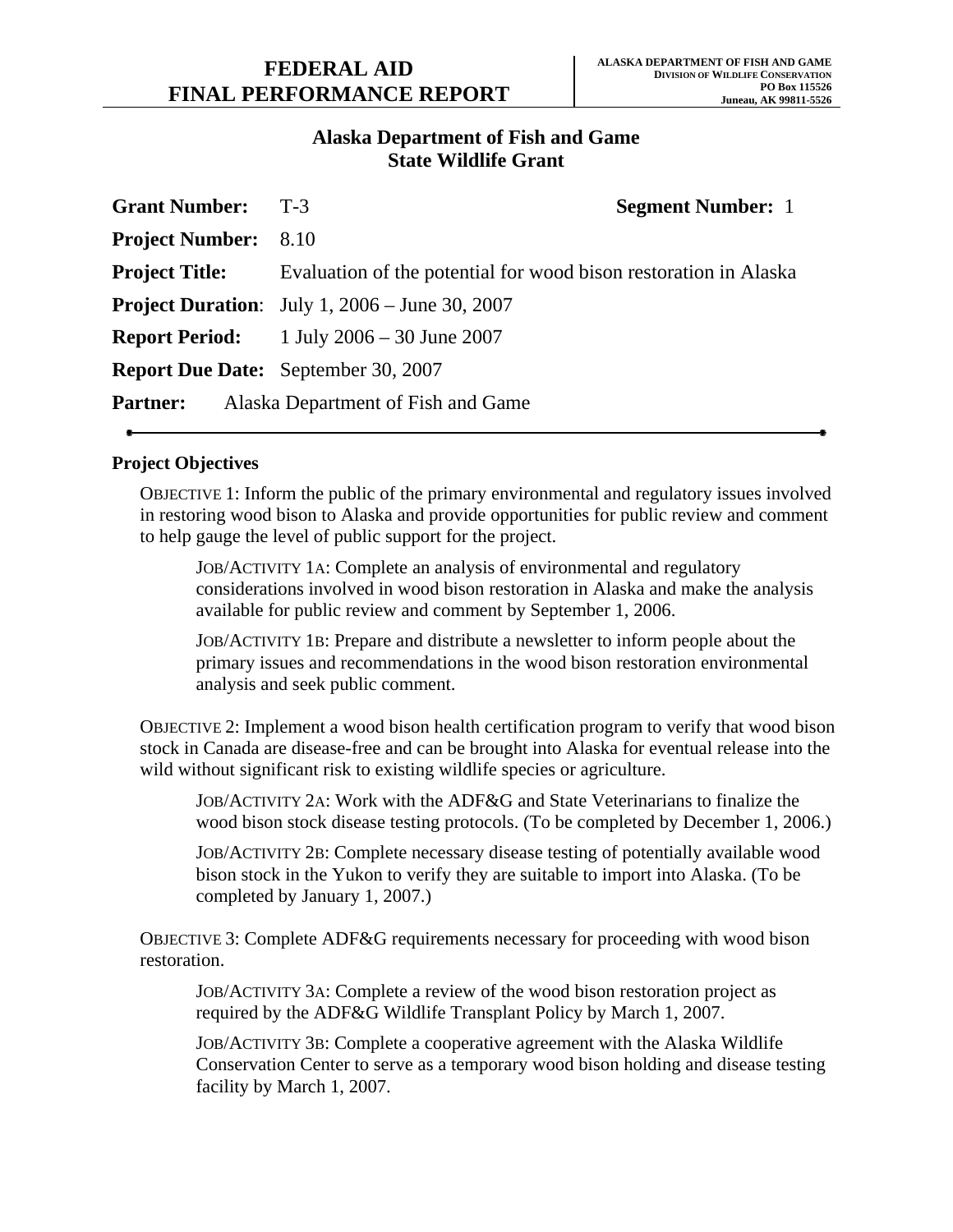OBJECTIVE 4: Initiate collaborative planning to evaluate wood bison restoration in one or more specific locations and develop cooperative management plans.

JOB/ACTIVITY 4A: Establish one or more citizens' stakeholder planning teams to work with the ADF&G, land owners and management agencies and local residents to seek consensus on wood bison restoration and management in specific locations.

JOB/ACTIVITY 4B: If consensus is reached on re-establishing a wood bison population in a specific location initiate development of cooperative implementation and management plans.

### **Summary of Project Accomplishments for entire project**

OBJECTIVE 1:

JOB/ACTIVITY 1A: A report titled "Wood Bison Restoration in Alaska: A Review of Environmental and Regulatory Issues and Proposed Decisions for Project Implementation" (Environmental Review) was completed and made available for public review and comment in April 2007. Display advertisements were printed in the Fairbanks and Anchorage newspapers to inform the public of the opportunity to comment on the wood bison project. The report was not completed on the projected date of September 1, 2006 because of an extended pre-review within the ADF&G and the U.S. Fish and Wildlife Service.

JOB/ACTIVITY 1B: The third issue of the "Wood Bison News" was completed and distributed in May 2007. The newsletter included a 12 page summary of the Environmental Review and a public comment response form which were enclosed in the newsletter. The newsletter was distributed to over 400 persons and organizations on the wood bison project mailing list and sent to over 1,600 post office box holders in communities near the sites being considered for wood bison restoration.

## OBJECTIVE 2:

JOB/ACTIVITY 2A: Wood bison project staff has continued to work with the Alaska State Veterinarian, the DWC veterinarian and veterinarians in Canada to complete wood bison disease testing protocols. DWC staff assisted Canada's Wood Bison Recovery Team in preparing a report titled "An Assesment of the Risk of Introducing the Organism Associated with Johnes Disease (*Mycobacterium avium paratuberculosis*) to New Areas in Alaska as a Result of Translocating Wood Bison (*Bison bison athabascae*) From Elk Island National Park."While significant progress has been made during the term of this SWG project, final wood bison disease testing protocols will be completed by September 30, 2007 based on the risk assessment and continued consultation with the veterinarians involved.

JOB/ACTIVITY 2B: There were no disease tests conducted on potential wood bison stock in Yukon Territory, Canada during the term of this project because efforts have been focused on obtaining wood bison stock from Elk Island National Park in Alberta, CA. Routine disease testing of wood bison at Elk Island National Park is accomplished by Parks Canada Agency.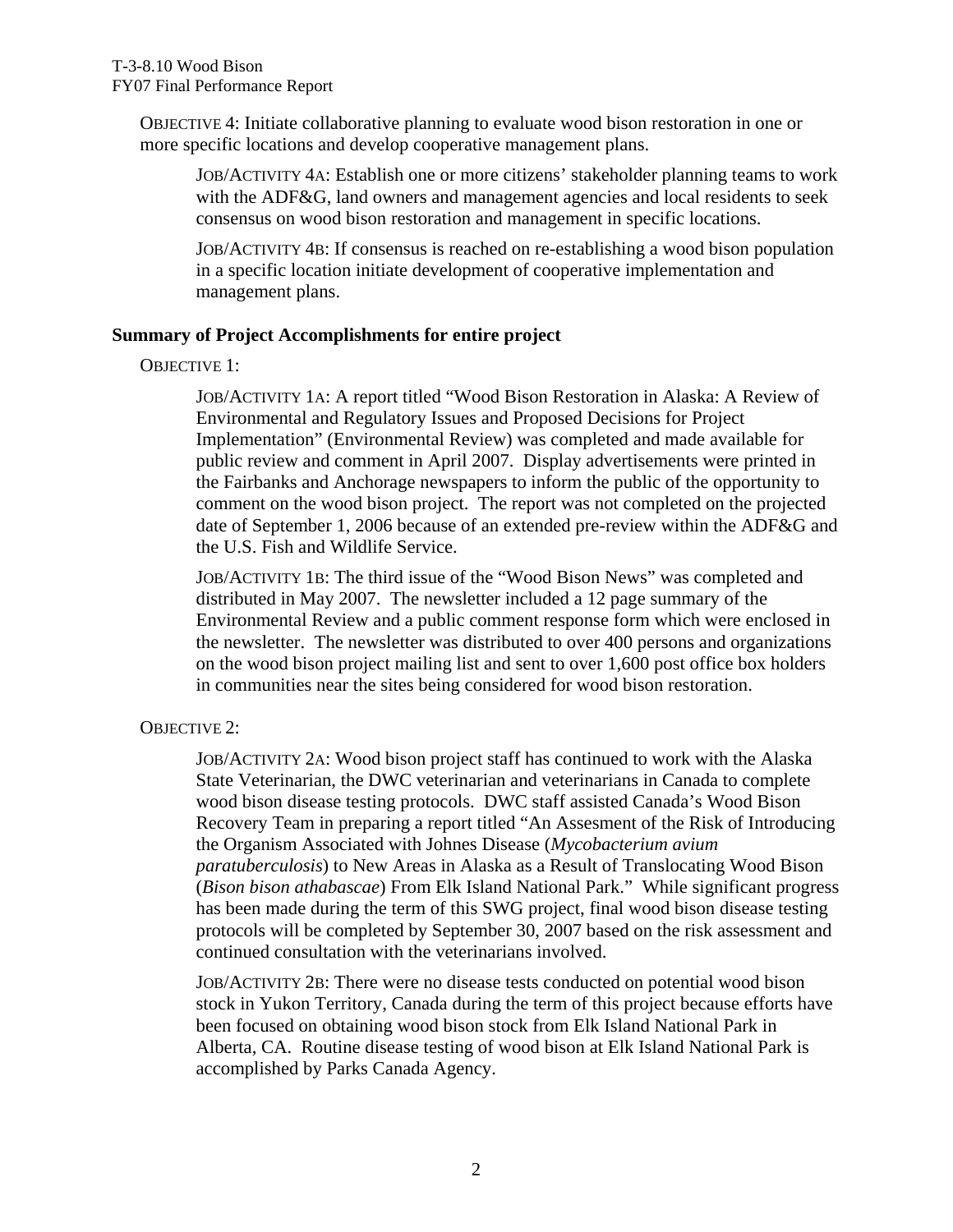## OBJECTIVE 3:

JOB/ACTIVITY 3A: A Wildlife Transplant Policy (WTP) Scoping Report was completed and approved by the Director of the DWC in August, 2006. Pursuant to this scoping report, a WTP Review Committee was established and the committee completed its proposed findings in January 2007. There was a 60-day public review and comment period on proposed findings that occurred in conjunction with the public comment period for the wood bison environmental review. Virtually all the work required to comply with the WTP has been completed and the final findings of the WTP Committee will be forwarded to the Director in September 2007.

JOB/ACTIVITY 3B: DWC and Alaska Wildlife Conservation Center staff prepared a draft cooperative agreement to use AWCC as a temporary holding and disease testing facility for wood bison. The agreement was expanded to provide for an Alaska Wood Bison Restoration Fund that can be used to accept and manage private donations to support the wood bison restoration effort. The final Memorandum of Understanding was completed and ready for the Commissioner's signature by the end of the project period.

OBJECTIVE 4: Because of the time required to complete the wood bison Environmental Review and provide adequate opportunity for public review and comment, we were unable to initiate site-specific planning involving citizen stakeholder planning teams during the term of this project. Funds that might have been used for this purpose were used to support other project objectives. We will likely proceed to site-specific planning in fall 2007 after the final record of decision on the Environmental Review is completed.

**Prepared By:** Randy R. Rogers, Wildlife Planner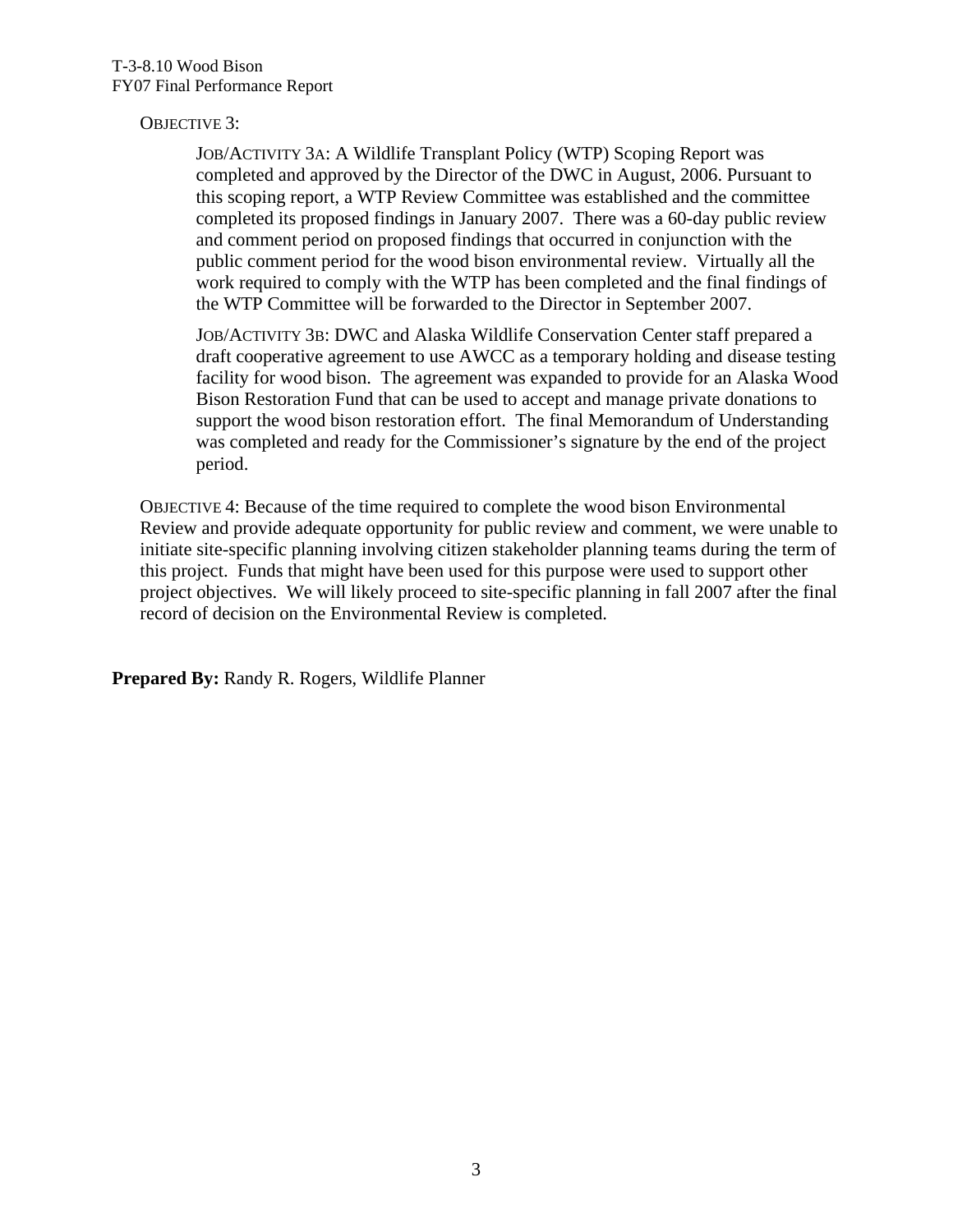## **Alaska Department of Fish and Game State Wildlife Grant**

| <b>Grant Number:</b>                 | <b>Segment Number: 1</b><br>$T-7$                                          |
|--------------------------------------|----------------------------------------------------------------------------|
| <b>Project Number:</b>               | 1.0                                                                        |
| <b>Project Title:</b>                | Planning for and implementing wood bison restoration in interior<br>Alaska |
|                                      | <b>Project Duration:</b> $26$ February $2008 - 30$ June $2010$             |
| <b>Report Period:</b>                | February 26, 2008 – February 25, 2009                                      |
| <b>Report Due Date:</b> May 25, 2009 |                                                                            |
| <b>Partner:</b>                      | Alaska Department of Fish and Game                                         |

## **Project Objectives:**

OBJECTIVE 1: Continue public information and education efforts, initiate collaborative planning to evaluate wood bison restoration in one or more specific locations and develop cooperative management plans.

JOB/ACTIVITY 1A: Establish one or more citizens' stakeholder planning teams to work with ADF&G, land owners, management agencies and local residents to seek consensus on wood bison restoration and management in specific locations. If consensus is reached on reestablishing wood bison in a specific location, initiate development of cooperative implementation and management plans.

JOB/ACTIVITY 1B: Develop cooperative management and implementation plans for one or more of the three sites being considered for wood bison restoration and provide them for public and agency review and to state and federal regulatory boards for review and endorsement. The target date for completing the first sitespecific planning effort for Minto Flats is November 30, 2008.

JOB/ACTIVITY 1C: Continue producing the Wood Bison News and other informational materials to keep the public informed about wood bison restoration and provide additional opportunities for public input.

JOB/ACTIVITY 1D: Develop cooperative management agreements with local residents, landowners and others and establish programs to involve the public in the wood bison restoration project.

OBJECTIVE 2: Purchase and import up to 70 young wood bison from EINP in early 2008 or at the earliest opportunity, and transport them to the temporary holding facility at AWCC.

JOB/ACTIVITY 2A: Cooperate with staff at EINP to identify wood bison stock that can be made available for restoration in Alaska and to complete the necessary disease testing procedures to obtain the health certification required for import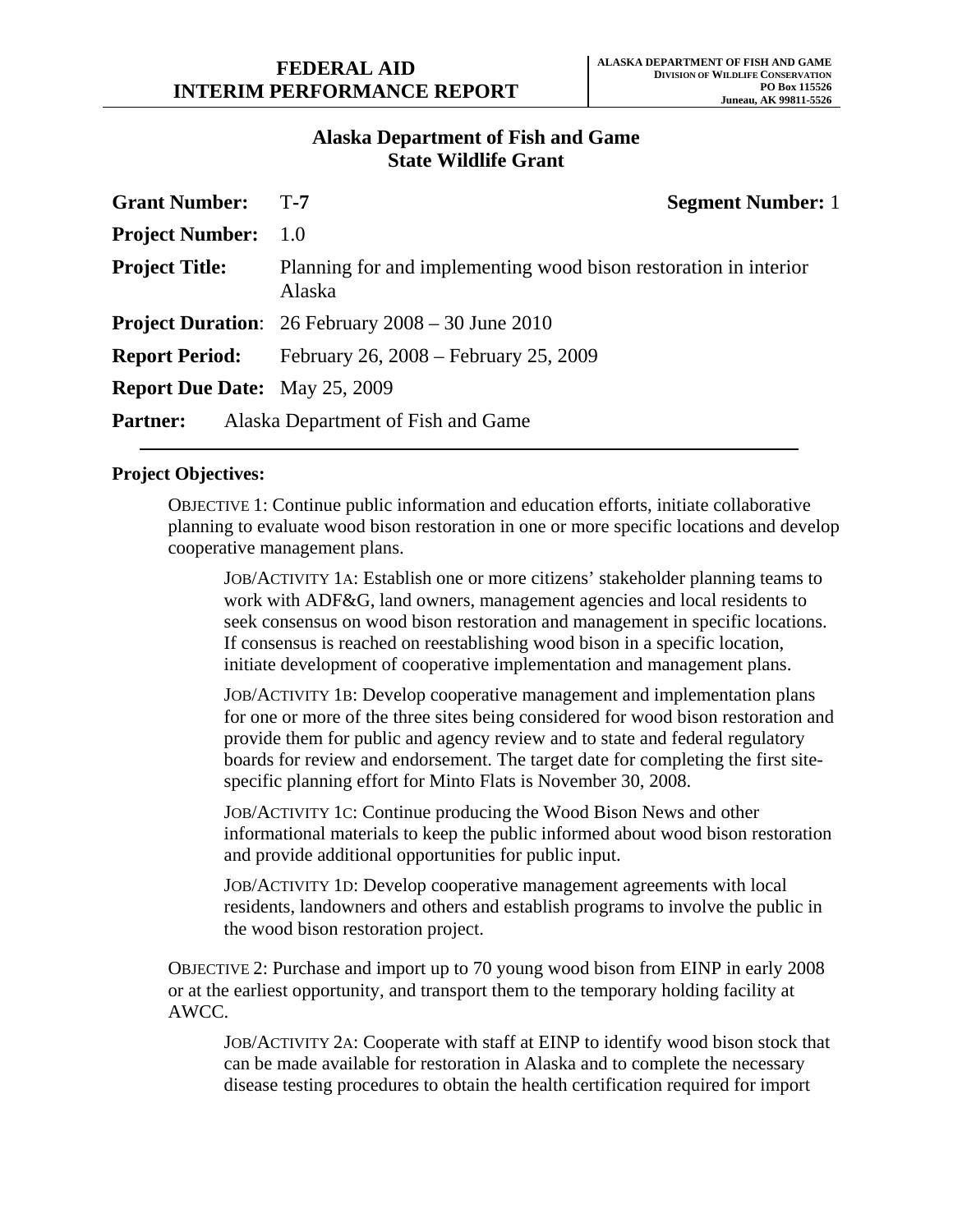into Alaska. The target date for completing this task is January 30, 2008, if all the required permits and approvals are issued in a timely manner.

JOB/ACTIVITY 2B: Accomplish the necessary permitting and logistical arrangements to transport wood bison stock from EINP to AWCC in early 2008.

OBJECTIVE 3: Provide support for maintaining wood bison at the temporary holding facility at AWCC and health monitoring required prior to release.

JOB/ACTIVITY 3A: Support AWCC wood bison handling and husbandry efforts and purchase feed and other supplies needed to support bison in captivity.

JOB/ACTIVITY 3B: Support disease testing and health monitoring at AWCC so the bison receive the necessary health certification to be approved for release to the wild.

JOB/ACTIVITY 3C: Work with the Alaska State Veterinarian, AWCC and others to develop protocols to be used in the event that any wood bison are found to have disease problems that might prevent their release into the wild and to ensure proper disposition of the animals.

OBJECTIVE 4: Prepare temporary facilities and transport wood bison from AWCC to Minto Flats or other approved locations for release into the wild.

JOB/ACTIVITY 4A: Construct a temporary enclosure and obtain hay and other supplies needed to implement restoration on Minto Flats or other approved restoration locations. Purchase fencing, tools and supplies for a 5-10 acre enclosure, arrange for local assistance in constructing that enclosure and purchase and transport a supply of hay to release site.

JOB/ACTIVITY 4B: Transport bison from AWCC to Minto Flats by truck or trailer. Stock will be held for about 2 months and released in early spring 2010, or at the earliest opportunity.

OBJECTIVE 5: Prepare for and initiate baseline biological monitoring and post-release biological and population monitoring.

JOB/ACTIVITY 5A: Prior to implementing wood bison restoration, develop plans for biological monitoring programs individually tailored for Minto Flats or other restoration locations.

JOB/ACTIVITY 5B: Implement the baseline biological monitoring identified in biological monitoring plans in cooperation with other agencies and the University of Alaska (some biological monitoring may be funded through other SWG projects or sources).

JOB/ACTIVITY 5C: Purchase radio collars and other equipment needed to monitor wood bison so they can be attached prior to transport from AWCC.

JOB/ACTIVITY 5D: Monitor bison movements after release using aerial telemetry and surveys.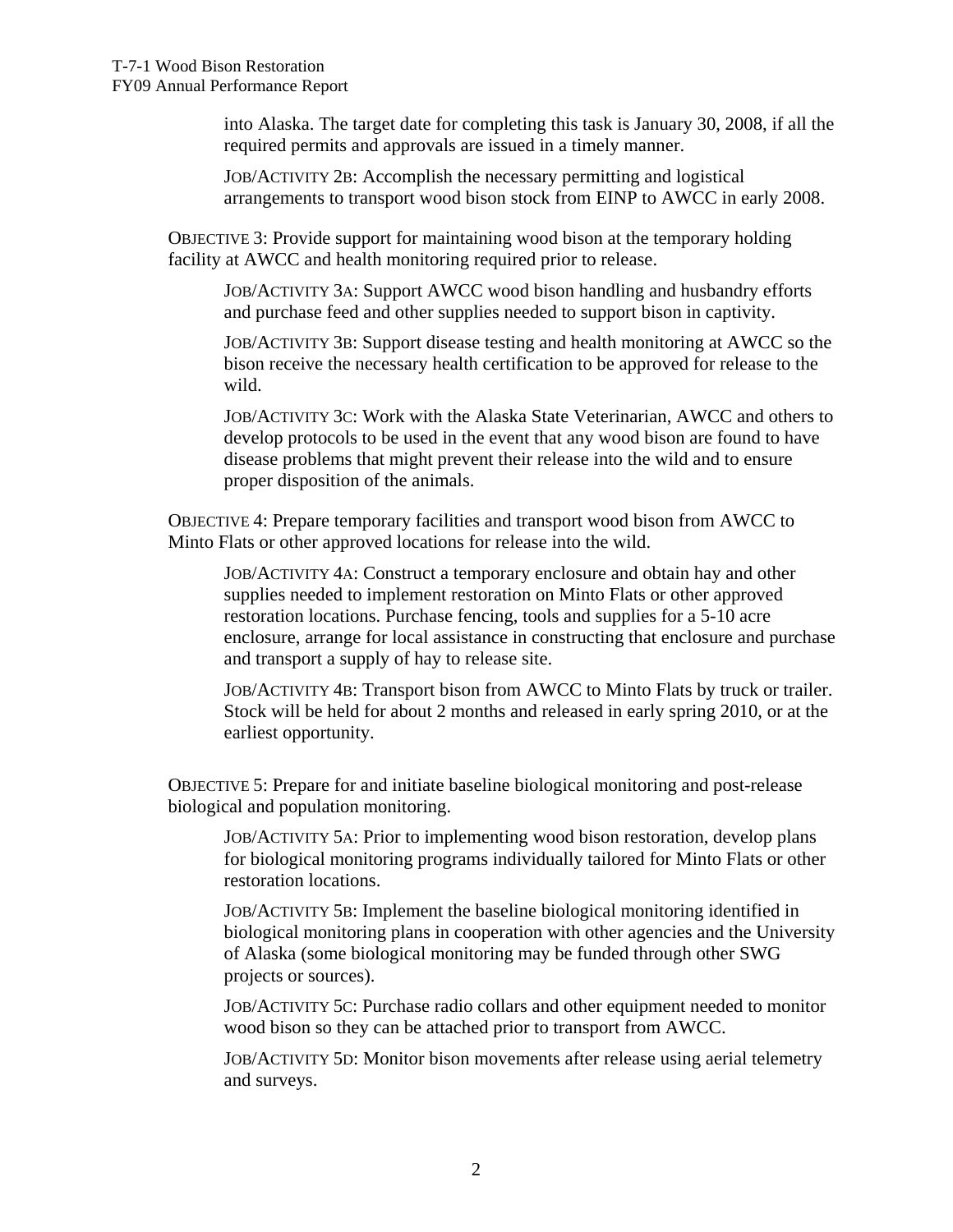#### **Summary of Project Accomplishments:**

OBJECTIVE 1: ADF&G has continued with extensive public information and education efforts on the wood bison project. We have not been able to initiate site-specific collaborative planning because of controversy surrounding the status of wood bison in Alaska under the Endangered Species Act (ESA). We have devoted significant planning resources to addressing the status of wood bison under the ESA, developing a special rule for wood bison under sections 10(j) and 4(d) of the act and beginning preparation of an Environmental Assessment for the proposed ESA special regulation. This work is necessary to gain political support for the project and to obtain approval to expend funds under this grant for Objectives 4 and 5.

JOB/ACTIVITY 1A: ADF&G initiated efforts to establish a citizen planning team for wood bison restoration on Minto Flats in October 2008. The Minto-Nenana State Fish and Game Advisory Committee designated representatives for the planning team; however the task was delayed pending further work on the ESA and completing National Environmental Policy Act (NEPA) requirements.

JOB/ACTIVITY 1B: As noted above, the task of developing cooperative management plans and distributing them for public review and comment has been delayed.

JOB/ACTIVITY 1C: In addition to newsletters, other work accomplished involving public information and education activities are reported under this task

- ♦ In July 2008 a ceremony was held at the Alaska Wildlife Conservation Center (AWCC) to celebrate the arrival of 53 wood bison from Elk Island National Park (EINP) in Canada and the international cooperation involved.
- ♦ A winter 2008-09 issue of the Wood Bison News was prepared and distributed to over 2,500 individuals and organizations in January 2009.
- ♦ A supplemental Wood Bison Restoration Project Update was distributed in February 2009 to inform people about a resolution introduced into the Alaska Legislature to halt the wood bison project due to concerns about the ESA and let people know how to submit comments.
- ♦ A wood bison poster was produced using the donated artwork of Alaskan wildlife artist Randall Compton. The back of the poster includes information about the wood bison project and how people can get involved if they are interested.
- ♦ Numerous public presentations were provided on the wood bison project at forums including the Alaska Travel Industry Association, the Eastern Interior Regional Subsistence Advisory Council, several state fish and game advisory committees, the Fairbanks Chamber of Commerce and the Alaska Natural Resources Conservation and Development Board.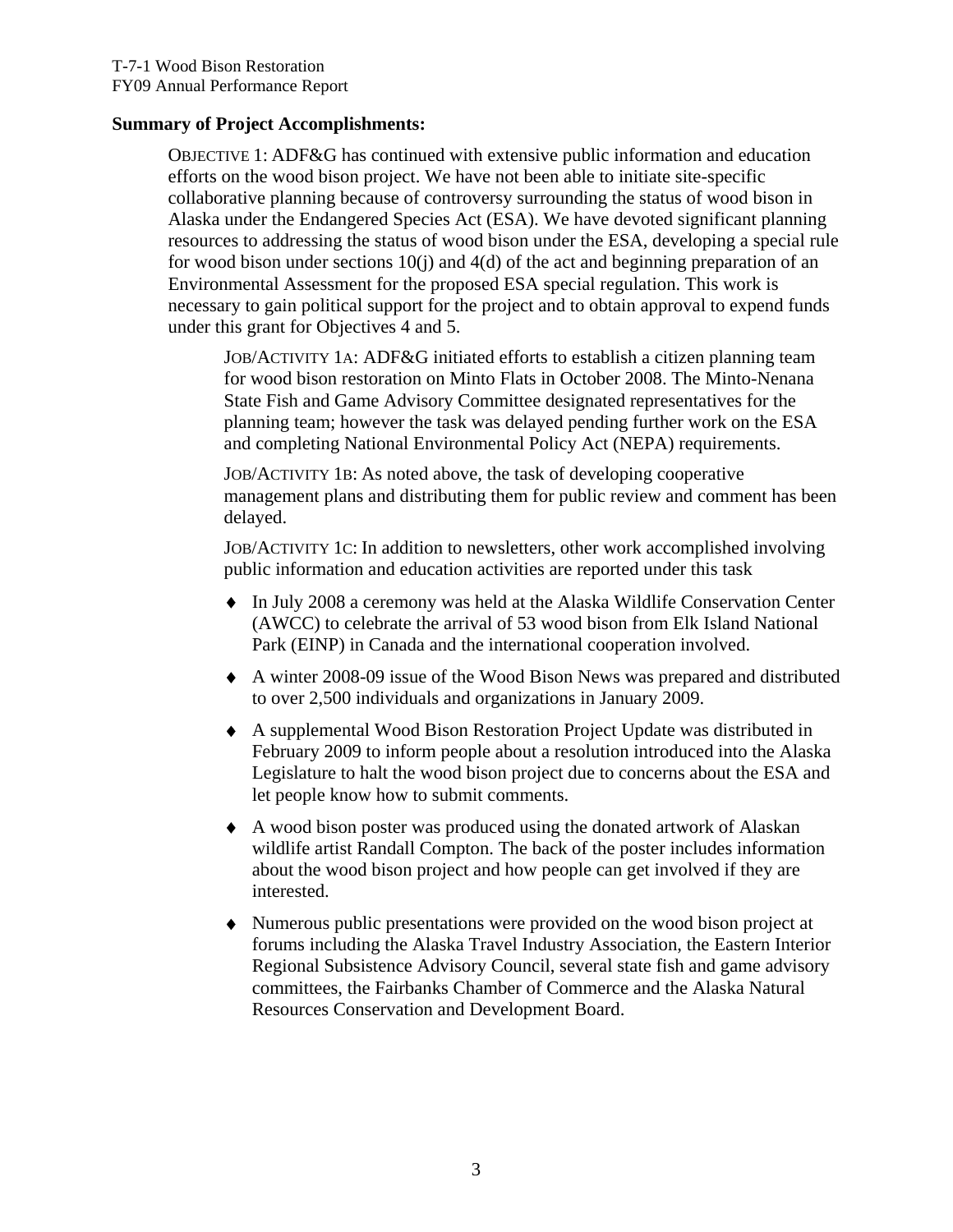JOB/ACTIVITY 1D: Because cooperative planning has not proceeded on schedule we have not been able to develop cooperative agreements with local landowners and others.

OBJECTIVE 2: This objective was completed when 53 young wood bison were purchased from EINP in Canada and transported to the AWCC in June 2008.

JOB/ACTIVITY 2A: In January 2008 staff from ADF&G, AWCC and the Alaska State Veterinarian traveled to EINP and assisted in the park's wood bison handling and disease testing operation. Approximately 60 young wood bison were separated from the herd and placed in a separate enclosure for possible import to Alaska.

JOB/ACTIVITY 2B: An extensive effort was required to obtain all the necessary permits to import wood bison into Alaska. In March 2008 the U.S. Department of Agriculture determined that in order to issue the necessary import permit they would have to conduct a complete risk assessment of the possibility of bovine tuberculosis or brucellosis occurring in the wood bison herd at EINP. The risk assessment was completed and the final import permit issued in June 2008. The delay in obtaining this permit resulted in additional logistical complications because wood bison are normally only transported from EINP during cooler winter-spring weather conditions. Special stock hauling trailer with extensive ventilation and on-board misting sprayers were used to ensure the wood bison did not overheat during the 2,000 mile journey.

OBJECTIVE 3: There is extensive and on-going work to fulfill Objective 3. Costs of maintaining wood bison in captivity and conducting the disease testing and health certification have increase significantly above the amount originally envisioned. These costs will increase further if the grant project is not approved for Objectives 4 and 5 in the near future.

JOB/ACTIVITY 3A: Hay, grain and mineral supplements have been provided as needed. The majority of feed has been haylage obtained from the University of Alaska farms in Palmer and trucked to AWCC by Carlile Transportation. This activity will be on-going as long as the wood bison are held in captivity.

JOB/ACTIVITY 3B: Two wood bison handling operations have been conducted thus far; one in November 2008 and one in March 2009. Tests have included bovine tuberculosis, brucellosis and Johne's disease. Two wood bison were euthanized and necropsies were conducted to check for Johne's disease. The USFWS Division of Management authority was consulted on the need to euthanize the animals for disease testing and approvals were given. The only significant health problems have involved the presence of parasites. Additional parasite treatments are being administered.

JOB/ACTIVITY 3C: The ADF&G completed a cooperative agreement with the Department of Environmental Conservations, Office of the Alaska State Veterinarian, to define wood bison disease testing protocols for import of wood bison to Alaska, the tests needed while the bison are being held in captivity and